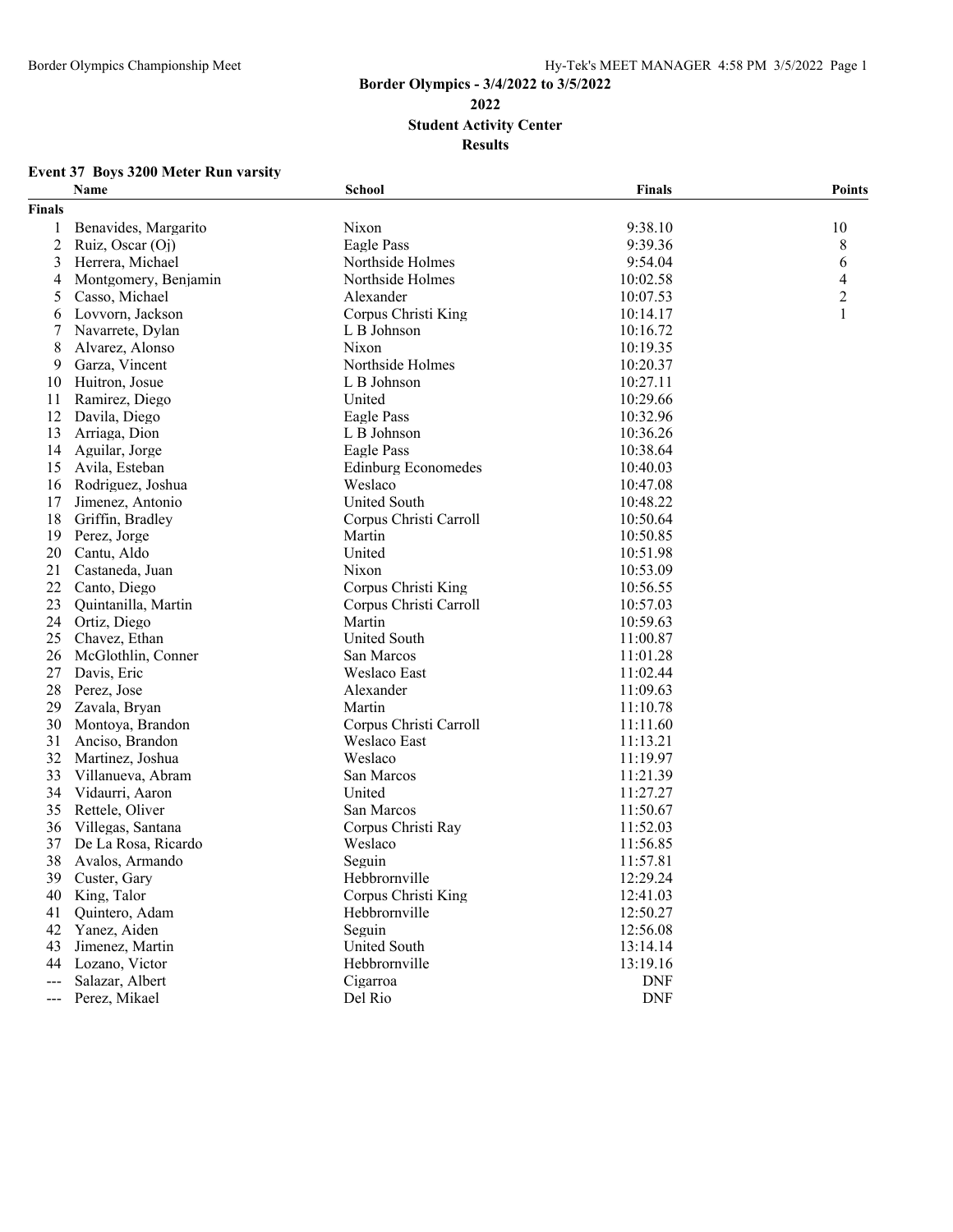## **Border Olympics - 3/4/2022 to 3/5/2022 Student Activity Center Results**

## **Event 38 Boys 4x100 Meter Relay varsity**

|               | Team                                    | Relay                      | <b>Prelims</b> | H#                      |                     |
|---------------|-----------------------------------------|----------------------------|----------------|-------------------------|---------------------|
| Preliminaries |                                         |                            |                |                         |                     |
|               | Northside Holmes                        | A                          | 43.28 q        | 1                       |                     |
| 2             | Alexander                               | A                          | 43.57 q        | 1                       |                     |
| 3             | L B Johnson                             | A                          | 44.32 q        | $\overline{2}$          |                     |
| 4             | Corpus Christi Moody                    | A                          | 44.47 q        | $\overline{2}$          |                     |
| 5             | Del Rio                                 | A                          | 44.55 q        | 1                       |                     |
| 6             | San Marcos                              | $\mathbf{A}$               | 44.74 q        | 1                       |                     |
| 7             | Nixon                                   | A                          | 44.80 q        | 1                       |                     |
| 8             | Seguin                                  | A                          | 44.96 q        | $\overline{c}$          |                     |
| 9             | United                                  | A                          | 45.02 $q$      | $\overline{c}$          |                     |
| 10            | Weslaco East                            | A                          | 45.47          | $\overline{c}$          |                     |
| 11            | Cigarroa                                | A                          | 45.47          | $\overline{2}$          |                     |
| 12            | <b>United South</b>                     | A                          | 45.64          | $\mathbf{1}$            |                     |
| 13            | Martin                                  | A                          | 45.72          | $\mathbf{1}$            |                     |
| 14            | Eagle Pass                              | A                          | 46.12          | $\overline{c}$          |                     |
| 15            | Weslaco                                 | A                          | 46.16          | $\overline{2}$          |                     |
| 16            | Hebbrornville                           | A                          | 46.49          | 1                       |                     |
| 17            | Corpus Christi Ray                      | A                          | 46.72          | 1                       |                     |
|               | Event 38 Boys 4x100 Meter Relay varsity |                            |                |                         |                     |
|               | Team                                    | Relay                      | <b>Finals</b>  |                         | <b>Points</b>       |
|               |                                         |                            |                |                         |                     |
| <b>Finals</b> |                                         |                            |                |                         |                     |
| 1             | Northside Holmes                        | A                          | 43.14          |                         | 20                  |
| 2             | Alexander                               | A                          | 43.33          |                         | 16                  |
| 3             | Del Rio                                 | A                          | 43.84          |                         | 12                  |
| 4             | Corpus Christi Moody                    | A                          | 44.17          |                         | 8                   |
| 5             | L B Johnson                             | A                          | 44.56          |                         | 4<br>$\overline{2}$ |
| 6             | United                                  | A                          | 44.78<br>45.01 |                         |                     |
| 7<br>8        | Seguin<br>San Marcos                    | A<br>A                     | 45.61          |                         |                     |
|               |                                         |                            |                |                         |                     |
|               | Event 39 Boys 800 Meter Run varsity     |                            |                |                         |                     |
|               | Name                                    | School                     | <b>Prelims</b> | H#                      |                     |
|               | Preliminaries                           |                            |                |                         |                     |
|               | Castanon, Manuel                        | L B Johnson                | $2:02.70$ q    | $\overline{c}$          |                     |
| 2             | Rodriguez, Jesus                        | <b>Edinburg Economedes</b> | $2:03.63$ q    | $\overline{2}$          |                     |
| 3             | Lemus, Santos                           | United                     | $2:04.04$ q    | $\boldsymbol{2}$        |                     |
| 4             | Lovvorn, Jackson                        | Corpus Christi King        | $2:04.65$ q    | $\overline{\mathbf{c}}$ |                     |
| 5             | Cavazos, Jarod                          | Weslaco                    | $2:04.84$ q    | $\overline{c}$          |                     |
| 6             | Perez, Mikael                           | Del Rio                    | $2:06.10$ q    | $\overline{2}$          |                     |
|               | Crone, Adam                             | Eagle Pass                 | $2:06.24$ q    | 1                       |                     |
| 8             | Callejo-Soto, Kyle                      | Corpus Christi Carroll     | $2:07.00$ q    | $\overline{2}$          |                     |
| 9             | Casarez, Rolando                        | Alexander                  | $2:09.11$ q    | $\mathbf{1}$            |                     |
| 10            | Garcia, Fernando                        | St Agustine                | 2:09.18        | $\overline{c}$          |                     |
| 10            | Garza, Marquel                          | Nixon                      | 2:09.18        | $\overline{c}$          |                     |
| 12            | Morales, Marcos                         | San Marcos                 | 2:10.51        | $\overline{c}$          |                     |
| 13            | Aguirre, Adrien                         | Seguin                     | 2:10.94        | $\overline{c}$          |                     |
| 14            | Oliver, Harper                          | Seguin                     | 2:11.14        | $\mathbf{1}$            |                     |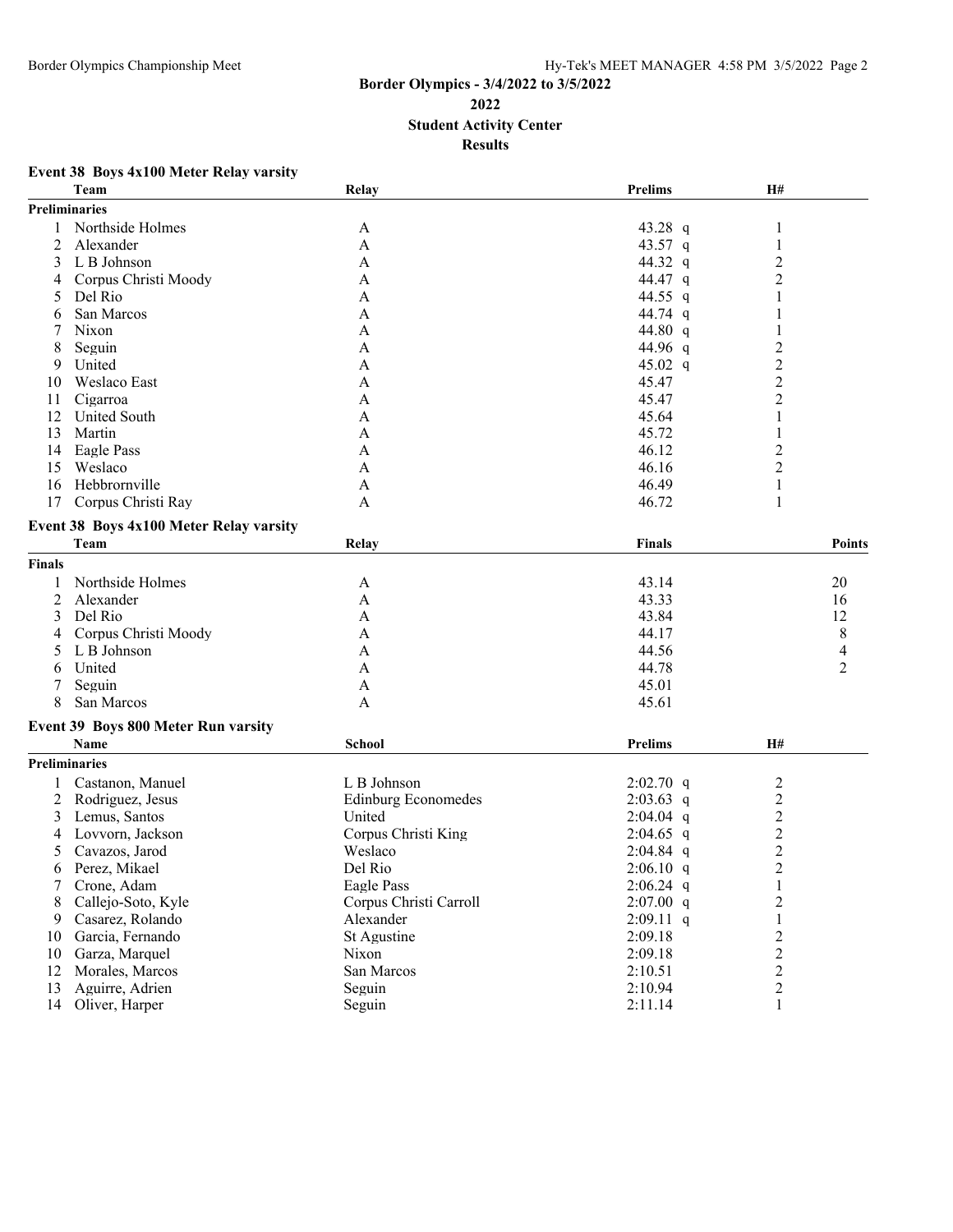**Student Activity Center**

**Results**

# **Preliminaries ... (Event 39 Boys 800 Meter Run varsity)**

|               | Name                                           | <b>School</b>              | <b>Prelims</b>    |            | H#                      |               |
|---------------|------------------------------------------------|----------------------------|-------------------|------------|-------------------------|---------------|
| 15            | Ansiso, Anthony                                | Weslaco                    | 2:11.39           |            | 1                       |               |
| 16            | Avalos, Armando                                | Seguin                     | 2:11.62           |            | $\overline{c}$          |               |
| 17            | Monroy, Gabriel                                | Corpus Christi Carroll     | 2:11.77           |            | $\mathbf{1}$            |               |
| 18            | Salazar, Rudy                                  | <b>United South</b>        | 2:12.02           |            | 1                       |               |
| 19            | Montejano, Hugo                                | Eagle Pass                 | 2:12.29           |            | $\overline{c}$          |               |
| 20            | Arizpe, Alex (Alejandro)                       | Alexander                  | 2:12.56           |            | $\overline{c}$          |               |
| 21            | Toscano, Carlos                                | L B Johnson                | 2:12.72           |            | $\mathbf{1}$            |               |
| 22            | Yoskowitz, Max                                 | Corpus Christi Ray         | 2:12.74           |            | $\overline{c}$          |               |
| 23            | Bernabe, Angel                                 | Martin                     | 2:13.61           |            | $\mathbf{1}$            |               |
| 24            | Canto, Diego                                   | Corpus Christi King        | 2:13.84           |            | 1                       |               |
| 25            | Mortera, Alexis                                | United South               | 2:14.92           |            | $\overline{c}$          |               |
| 26            | Galvan, Maximus                                | Eagle Pass                 | 2:15.32           |            | $\overline{c}$          |               |
| 27            | Martinez, Angel                                | Martin                     | 2:15.86           |            | $\mathbf{1}$            |               |
| 28            | Gonzalez, Peter                                | Corpus Christi Ray         | 2:17.46           |            | 1                       |               |
| 29            | Pina, Mario                                    | Alexander                  | 2:17.57           |            | 1                       |               |
| 30            | Gongora, Anthony                               | Corpus Christi Moody       | 2:17.93           |            | $\overline{\mathbf{c}}$ |               |
| 31            | Garcia, Javier                                 | Corpus Christi Ray         | 2:18.37           |            | $\mathbf{1}$            |               |
| 32            | Rosas, Daniel                                  | Martin                     | 2:18.44           |            | $\overline{c}$          |               |
| 33            | Mascorro, Evan                                 | Weslaco East               | 2:18.72           |            | $\mathbf{1}$            |               |
| 34            | Chaires, Jesus                                 | Cigarroa                   | 2:18.93           |            | $\overline{c}$          |               |
| 35            | Couture, Jaydon                                | Corpus Christi King        | 2:19.06           |            | $\mathbf{1}$            |               |
| 36            | Obregon, Sonny                                 | <b>United South</b>        | 2:19.45           |            | 1                       |               |
| 37            | Calzada, Mauricio                              | Corpus Christi Carroll     | 2:20.68           |            | $\overline{\mathbf{c}}$ |               |
| 38            | Anciso, Brandon                                | Weslaco East               | 2:21.33           |            | 1                       |               |
| 39            | Trevino, Ricardo                               | Corpus Christi Ray         | 2:22.53           |            | $\overline{c}$          |               |
| 40            | Chavez, Joe                                    | Del Rio                    | 2:27.16           |            | $\mathbf{1}$            |               |
| 41            | Garcia Jr, Rafael                              | St Agustine                | 2:29.69           |            | 1                       |               |
| 42            | Benavides, Joseph                              | Hebbrornville              | 2:30.82           |            |                         |               |
| 43            | Jimenez, Jesus                                 | Hebbrornville              | 2:33.38           |            | 2                       |               |
| $\frac{1}{2}$ | Orozco, Hiram                                  | L B Johnson                | <b>DNF</b>        |            | 1                       |               |
|               | <b>Event 39 Boys 800 Meter Run varsity</b>     |                            |                   |            |                         |               |
|               | Name                                           | School                     | <b>Finals</b>     |            |                         | <b>Points</b> |
| <b>Finals</b> |                                                |                            |                   |            |                         |               |
| 1             | Lemus, Santos                                  | United                     | 2:00.50           |            |                         | 10            |
| 2             | Crone, Adam                                    | Eagle Pass                 | 2:01.03           |            |                         | 8             |
| 3             | Castanon, Manuel                               | L B Johnson                | 2:01.12           |            |                         | 6             |
| 4             | Cavazos, Jarod                                 | Weslaco                    | 2:02.21           |            |                         | 4             |
| 5             | Lovvorn, Jackson                               | Corpus Christi King        | 2:02.22           |            |                         | 2             |
| 6             | Perez, Mikael                                  | Del Rio                    | 2:02.96           |            |                         | 1             |
|               | Rodriguez, Jesus                               | <b>Edinburg Economedes</b> | 2:06.74           |            |                         |               |
| 8             | Callejo-Soto, Kyle                             | Corpus Christi Carroll     | 2:12.82           |            |                         |               |
|               |                                                |                            |                   |            |                         |               |
|               | <b>Event 40 Boys 110 Meter Hurdles varsity</b> |                            |                   |            |                         |               |
|               | Name                                           | School                     | <b>Prelims</b>    | Wind       | H#                      |               |
|               | <b>Preliminaries</b>                           |                            |                   |            |                         |               |
| 1             | McGill, Clarence                               | Corpus Christi Moody       | $15.71 \text{ q}$ | <b>NWI</b> | 2                       |               |
| 2             | Salinas, Victor                                | <b>Edinburg Economedes</b> | 16.02 $q$         | <b>NWI</b> | 1                       |               |
| 3             | Lopez, Wence                                   | United South               | $16.21$ q         | <b>NWI</b> | $\overline{c}$          |               |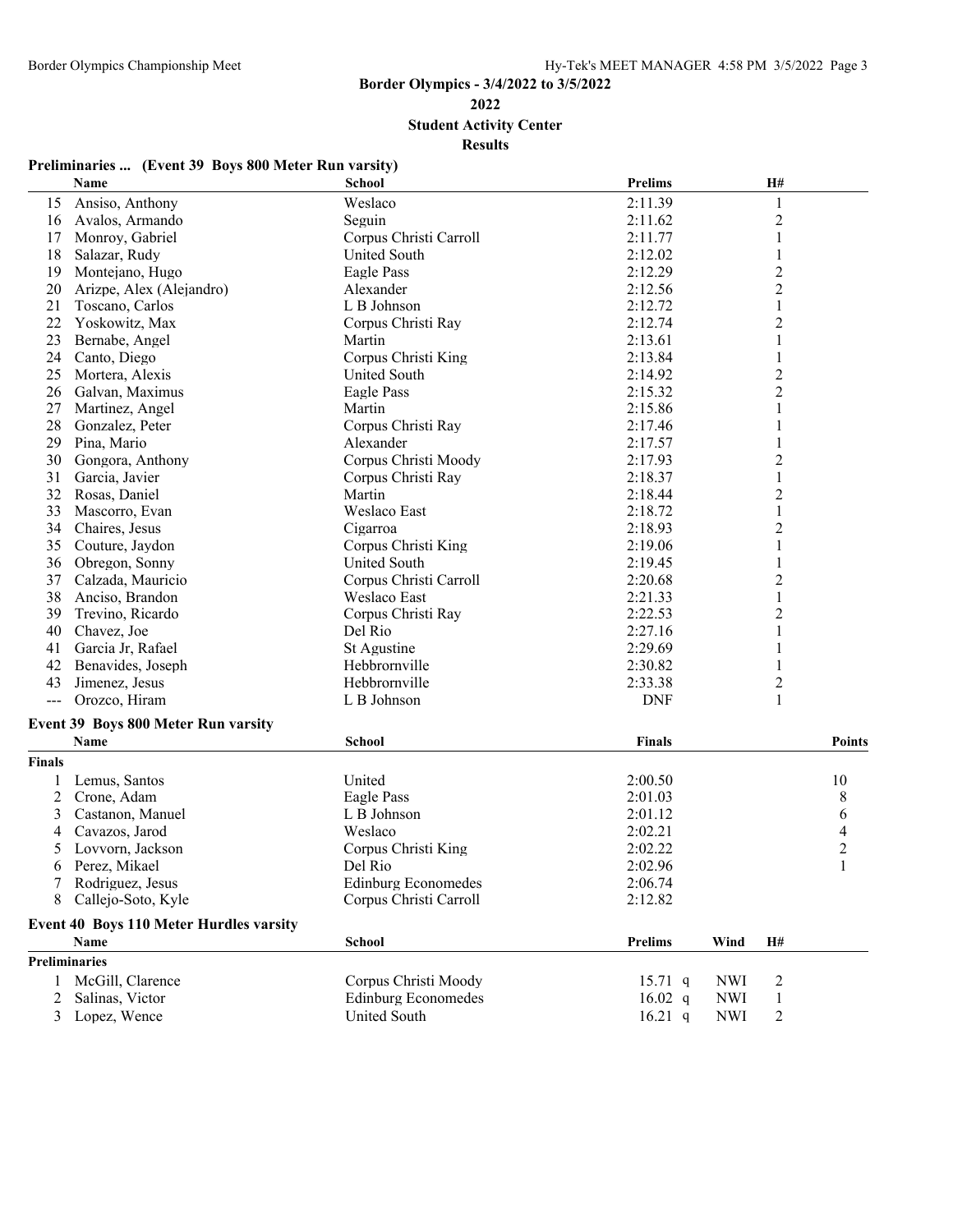**Student Activity Center**

**Results**

# **Preliminaries ... (Event 40 Boys 110 Meter Hurdles varsity)**

|               | Name                                                | <b>School</b>              | <b>Prelims</b> | Wind       | H#                      |                |
|---------------|-----------------------------------------------------|----------------------------|----------------|------------|-------------------------|----------------|
| 4             | Gatewood, Tyler                                     | Corpus Christi Ray         | $16.22$ q      | <b>NWI</b> | 3                       |                |
| 5             | Vasquez, Alejandro                                  | Hebbrornville              | $17.23$ q      | <b>NWI</b> | $\mathbf{1}$            |                |
| 6             | Knowles, Josiah                                     | Alexander                  | $17.27$ q      | <b>NWI</b> | $\mathbf{1}$            |                |
| 7             | Mendoza, Gerardo                                    | L B Johnson                | $17.45$ q      | <b>NWI</b> | $\boldsymbol{2}$        |                |
| 8             | Ojeda, Ruben                                        | Martin                     | $17.62$ q      | <b>NWI</b> | $\overline{\mathbf{3}}$ |                |
| 9             | De Hoyos, Virgilio                                  | Del Rio                    | 18.10 q        | <b>NWI</b> | $\overline{\mathbf{c}}$ |                |
| 10            | Cortez, David                                       | L B Johnson                | 18.13          | <b>NWI</b> | $\overline{\mathbf{3}}$ |                |
| 11            | Mcintire, Perry                                     | Del Rio                    | 18.60          | <b>NWI</b> | 3                       |                |
| 12            | Villasenor, Jayven                                  | United                     | 18.71          | <b>NWI</b> | $\overline{\mathbf{c}}$ |                |
| 13            | Maynard, Carson                                     | Alexander                  | 19.16          | <b>NWI</b> | $\overline{2}$          |                |
| 14            | De Leon, Sebastian                                  | L B Johnson                | 19.51          | <b>NWI</b> | $\mathbf{1}$            |                |
| 15            | Dimas, Alexis                                       | Cigarroa                   | 19.58          | <b>NWI</b> | $\mathbf{1}$            |                |
| 16            | Garcilazo, Julio                                    | Cigarroa                   | 19.61          | <b>NWI</b> | $\mathfrak{Z}$          |                |
| 17            | Garcia, Peter                                       | Nixon                      | 19.88          | <b>NWI</b> | $\overline{2}$          |                |
| 18            | Hernandez, Allen                                    | United South               | 22.03          | <b>NWI</b> | $\mathbf{1}$            |                |
| $---$         | Jasso, Nathan                                       | Alexander                  | DQ             | <b>NWI</b> | 3                       |                |
|               |                                                     |                            |                |            |                         |                |
|               | <b>Event 40 Boys 110 Meter Hurdles varsity</b>      |                            |                |            |                         |                |
|               | Name                                                | School                     | Finals         | Wind       |                         | <b>Points</b>  |
| <b>Finals</b> |                                                     |                            |                |            |                         |                |
| 1             | McGill, Clarence                                    | Corpus Christi Moody       | 15.30          | <b>NWI</b> |                         | 10             |
| 2             | Salinas, Victor                                     | <b>Edinburg Economedes</b> | 15.39          | <b>NWI</b> |                         | 8              |
| 3             | Lopez, Wence                                        | United South               | 16.08          | <b>NWI</b> |                         | 6              |
| 4             | Gatewood, Tyler                                     | Corpus Christi Ray         | 16.50          | <b>NWI</b> |                         | 4              |
| 5             | Knowles, Josiah                                     | Alexander                  | 16.95          | <b>NWI</b> |                         | $\overline{c}$ |
| 6             | Mendoza, Gerardo                                    | L B Johnson                | 17.05          | <b>NWI</b> |                         | 1              |
| 7             | De Hoyos, Virgilio                                  | Del Rio                    | 17.76          | <b>NWI</b> |                         |                |
| 8             | Ojeda, Ruben                                        | Martin                     | 17.89          | <b>NWI</b> |                         |                |
| 9             | Vasquez, Alejandro                                  | Hebbrornville              | 18.31          | <b>NWI</b> |                         |                |
|               |                                                     |                            |                |            |                         |                |
|               | <b>Event 41 Boys 100 Meter Dash varsity</b><br>Name | School                     | <b>Prelims</b> | Wind       | H#                      |                |
|               |                                                     |                            |                |            |                         |                |
| Preliminaries |                                                     |                            |                |            |                         |                |
| 1             | Lozano, Erik                                        | <b>Edinburg Economedes</b> | 11.64 q        | <b>NWI</b> | 5                       |                |
| 2             | Verastagui, Julian                                  | Alexander                  | 11.65 q        | <b>NWI</b> | 4                       |                |
| 3             | Hughes, Zane                                        | Del Rio                    | 11.67 q        | <b>NWI</b> | $\overline{\mathbf{c}}$ |                |
| 4             | West, Jovahn                                        | Del Rio                    | $11.72$ q      | <b>NWI</b> | 5                       |                |
| 5             | Rodriguez, Leroy                                    | Corpus Christi Carroll     | 11.85 $q$      | <b>NWI</b> | 5                       |                |
| 6             | Palacios, Carlo                                     | Nixon                      | $11.85$ q      | <b>NWI</b> | $\overline{3}$          |                |
| 7             | Romo, Gael                                          | Weslaco East               | 11.86 q        | <b>NWI</b> | $\mathbf{1}$            |                |
| 8             | Ramos, Rene                                         | L B Johnson                | 11.89 $q$      | <b>NWI</b> | $\overline{c}$          |                |
| 9             | Melendez, Efram                                     | St Agustine                | 11.91 q        | <b>NWI</b> | 6                       |                |
| 10            | Garcia, Jon                                         | Weslaco                    | 11.91          | <b>NWI</b> | 4                       |                |
| 11            | Lozano, Orlando                                     | United South               | 11.95          | <b>NWI</b> | 2                       |                |
| 12            | Juarez, Jasion                                      | Corpus Christi Carroll     | 12.02          | <b>NWI</b> | 1                       |                |
| 13            | Barnes, Ashton                                      | United                     | 12.03          | <b>NWI</b> | 1                       |                |
| 14            | Alaniz, Jaiden                                      | Hebbrornville              | 12.04          | <b>NWI</b> | 6                       |                |
| 15            | Silva, Gavin                                        | Weslaco                    | 12.05          | <b>NWI</b> | 6                       |                |
| 16            | Arizpe, Abraham                                     | United South               | 12.14          | <b>NWI</b> | 1                       |                |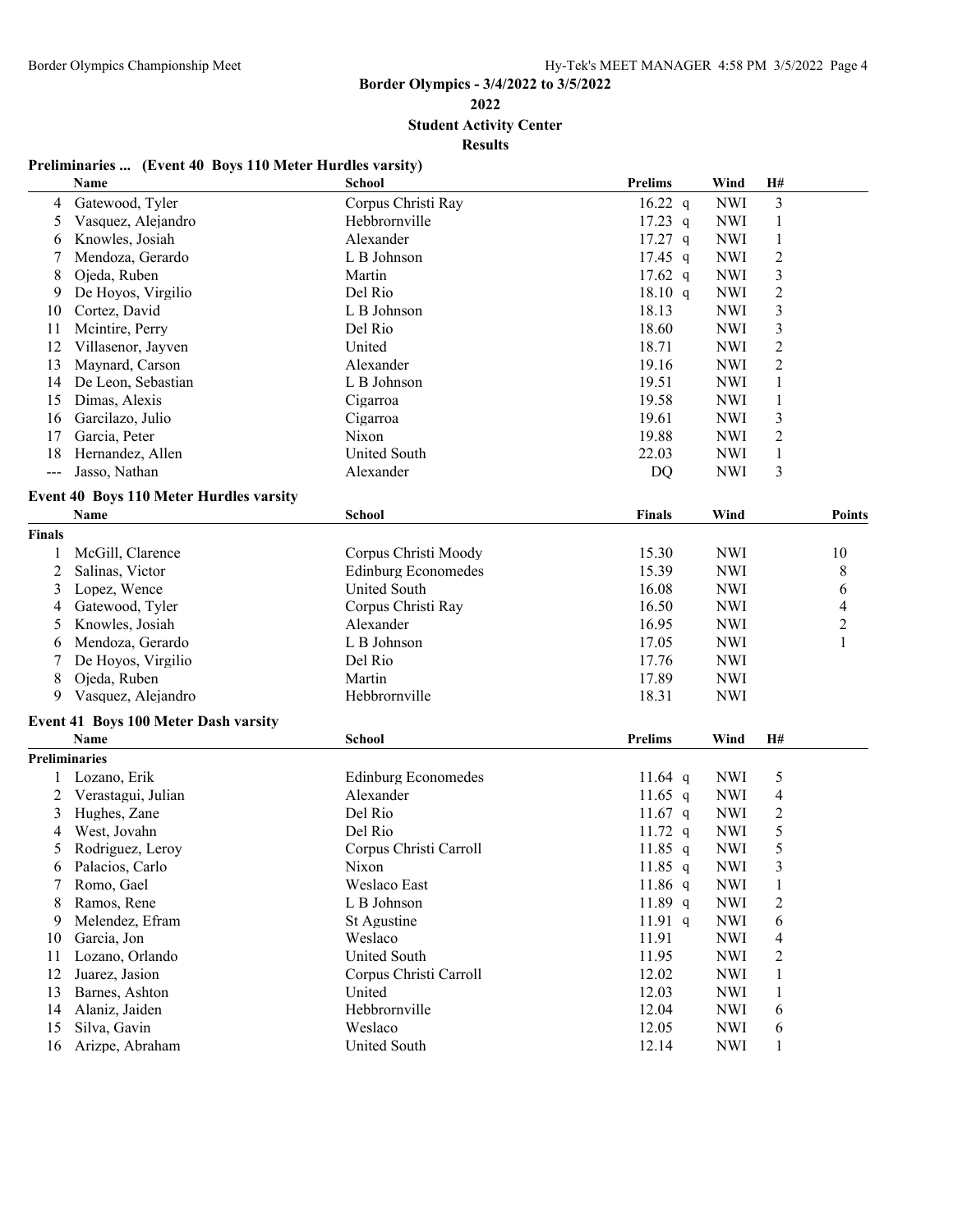**Student Activity Center**

**Results**

# **Preliminaries ... (Event 41 Boys 100 Meter Dash varsity)**

|                      | Name                                 | School                     | <b>Prelims</b> | Wind       | H#                       |                |
|----------------------|--------------------------------------|----------------------------|----------------|------------|--------------------------|----------------|
| 17                   | Rendon, Alonso                       | United                     | 12.20          | <b>NWI</b> | 6                        |                |
| 18                   | Maxey, Chris                         | Northside Holmes           | 12.20          | <b>NWI</b> | $\overline{4}$           |                |
| 19                   | Jiminez, Javier                      | Alexander                  | 12.24          | <b>NWI</b> | 6                        |                |
| 20                   | Trost, Landon                        | Seguin                     | 12.28          | <b>NWI</b> | $\overline{4}$           |                |
| 21                   | Mares, Thomas                        | Eagle Pass                 | 12.30          | <b>NWI</b> | $\overline{c}$           |                |
| 22                   | Benavides, Brandon                   | United South               | 12.34          | <b>NWI</b> | 3                        |                |
| 23                   | Lucatero, Jose                       | Martin                     | 12.39          | <b>NWI</b> | $\overline{4}$           |                |
| 24                   | Ramirez, Alex                        | Nixon                      | 12.51          | <b>NWI</b> | 1                        |                |
| 25                   | Gonzalez, Omar S                     | Eagle Pass                 | 12.54          | <b>NWI</b> | 5                        |                |
| 26                   | Reyna, Jorge                         | United                     | 12.55          | <b>NWI</b> | $\overline{\mathcal{A}}$ |                |
| 27                   | Gomez, Cesar                         | Weslaco                    | 12.61          | <b>NWI</b> | 5                        |                |
| 28                   | Granados, Gregorio                   | Weslaco East               | 12.65          | <b>NWI</b> | 5                        |                |
| 29                   | Gamez, Justin                        | Weslaco East               | 12.66          | <b>NWI</b> | $\overline{2}$           |                |
| 30                   | Salinas, Nathaniel                   | Hebbrornville              | 12.69          | <b>NWI</b> | $\overline{4}$           |                |
| 31                   | Alvarado, Isacc                      | Martin                     | 12.75          | <b>NWI</b> | $\mathbf{1}$             |                |
| 32                   | Gomez Aguirre, Gerrard               | St Agustine                | 12.76          | <b>NWI</b> | 5                        |                |
| 33                   | Hall, Connor                         | Corpus Christi Ray         | 12.78          | <b>NWI</b> | $\overline{4}$           |                |
| 34                   | Zapata, Jake                         | Eagle Pass                 | 12.80          | <b>NWI</b> | 6                        |                |
| 35                   | Torres, Robert                       | Nixon                      | 12.81          | <b>NWI</b> | 5                        |                |
| 36                   | Quinones, Raul                       | Cigarroa                   | 12.84          | <b>NWI</b> | 1                        |                |
| 36                   | Morales, Oscar                       | St Agustine                | 12.84          | <b>NWI</b> | 3                        |                |
| 38                   | Reyes, Emmanuel Devonte              | Del Rio                    | 12.85          | <b>NWI</b> | $\mathbf{1}$             |                |
| 39                   | Cavazos, Gerardo                     | Martin                     | 12.90          | <b>NWI</b> | $\mathfrak{Z}$           |                |
| 40                   | Sanchez, Aldo                        | Alexander                  | 12.99          | <b>NWI</b> | $\mathfrak{Z}$           |                |
| 41                   | McLeod, Jakob                        | Seguin                     | 13.05          | <b>NWI</b> | 3                        |                |
| 42                   | Cruz, Gil                            | L B Johnson                | 13.07          | <b>NWI</b> | $\mathbf{1}$             |                |
| 43                   | Sandoval, Benjamin                   | Corpus Christi Carroll     | 13.16          | <b>NWI</b> | $\sqrt{2}$               |                |
| 44                   | Gomez, Nathan                        | Hebbrornville              | 13.32          | <b>NWI</b> | $\overline{c}$           |                |
| 45                   | Reyes, Edwin                         | Cigarroa                   | 13.37          | <b>NWI</b> | $\overline{c}$           |                |
| 46                   | Rosenbaum, Ezra                      | Northside Holmes           | 13.65          | <b>NWI</b> | 3                        |                |
| $\qquad \qquad -$    | Sanchez, Ricardo                     | L B Johnson                | FS             | <b>NWI</b> | 3                        |                |
|                      | Event 41 Boys 100 Meter Dash varsity |                            |                |            |                          |                |
|                      | <b>Name</b>                          | <b>School</b>              | <b>Finals</b>  | Wind       |                          | <b>Points</b>  |
| <b>Finals</b>        |                                      |                            |                |            |                          |                |
|                      | Verastagui, Julian                   | Alexander                  | 11.33          | <b>NWI</b> |                          | 10             |
| 2                    | Hughes, Zane                         | Del Rio                    | 11.51          | <b>NWI</b> |                          | 8              |
| 3                    | West, Jovahn                         | Del Rio                    | 11.60          | <b>NWI</b> |                          | 6              |
|                      | 4 Romo, Gael                         | Weslaco East               | 11.64          | <b>NWI</b> |                          | 4              |
| 5                    | Ramos, Rene                          | L B Johnson                | 11.64          | <b>NWI</b> |                          | $\overline{2}$ |
|                      | Palacios, Carlo                      | Nixon                      | 11.67          | <b>NWI</b> |                          |                |
|                      | Lozano, Erik                         | <b>Edinburg Economedes</b> | 11.73          | <b>NWI</b> |                          |                |
| 8                    | Rodriguez, Leroy                     | Corpus Christi Carroll     | 12.04          | <b>NWI</b> |                          |                |
|                      | Event 42 Boys 400 Meter Dash varsity |                            |                |            |                          |                |
|                      | Name                                 | School                     | <b>Prelims</b> |            | H#                       |                |
| <b>Preliminaries</b> |                                      |                            |                |            |                          |                |
|                      | Reyes, Nathan                        | Del Rio                    | 51.59 $q$      |            | $\mathfrak{S}$           |                |
|                      | 2 Alvear, Mateo                      | San Marcos                 | 51.96 q        |            | $\mathbf{1}$             |                |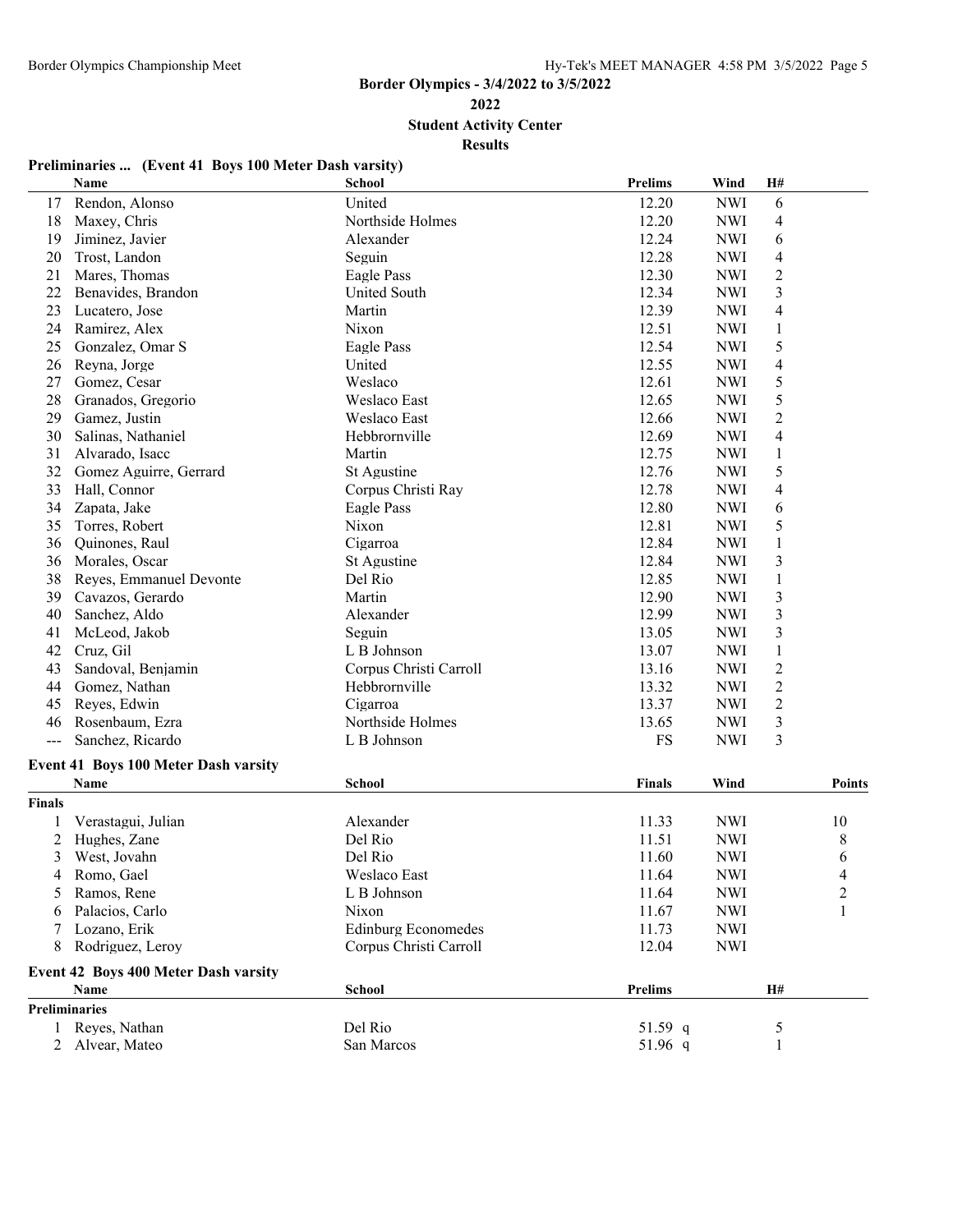**Student Activity Center**

**Results**

# **Preliminaries ... (Event 42 Boys 400 Meter Dash varsity)**

|    | Name                           | School                     | <b>Prelims</b> | H#                       |  |
|----|--------------------------------|----------------------------|----------------|--------------------------|--|
| 3  | Baen, Noah                     | San Marcos                 | 52.13 q        | $\boldsymbol{7}$         |  |
| 4  | Rodriguez, Leroy               | Corpus Christi Carroll     | 52.49 q        | $\overline{c}$           |  |
| 5  | Garza, Arturo                  | Nixon                      | 52.52 q        | $\overline{\mathcal{L}}$ |  |
| 6  | Ogunbase, Malakai              | San Marcos                 | 52.58 q        | $\overline{\mathcal{L}}$ |  |
| 7  | Cardenas, Luis                 | United                     | 53.45 q        | $\tau$                   |  |
| 8  | Rivera, Luis                   | United                     | 53.46 q        | $\overline{\mathcal{L}}$ |  |
| 9  | Gonzalez, Heriberto            | <b>Edinburg Economedes</b> | 53.67 q        | 3                        |  |
| 10 | Galaviz, Luis Pablo            | Del Rio                    | 53.87          | $\boldsymbol{7}$         |  |
| 11 | Castanon, Manuel               | L B Johnson                | 53.89          | 5                        |  |
| 12 | Lozano, Orlando                | <b>United South</b>        | 53.92          | $\overline{3}$           |  |
| 13 | Oliver, Harper                 | Seguin                     | 54.00          | 7                        |  |
| 14 | Callejo-Soto, Kyle             | Corpus Christi Carroll     | 54.19          | 1                        |  |
| 15 | Garza, Alfonso                 | <b>Nixon</b>               | 54.25          | $\boldsymbol{7}$         |  |
| 16 | Almaraz, Joshua                | Hebbrornville              | 54.34          | $\boldsymbol{7}$         |  |
| 17 | Saldana, Christian             | United                     | 54.65          | 5                        |  |
| 18 | Venegas, Jairo                 | Del Rio                    | 54.77          | 6                        |  |
| 19 | Benito, Barrera                | L B Johnson                | 55.04          | 3                        |  |
| 20 | Avena, Sebastian               | L B Johnson                | 55.19          | 6                        |  |
| 21 | Aguirre, Adrien                | Seguin                     | 55.25          | 1                        |  |
| 22 | Villalobos, Cesar              | Alexander                  | 55.30          | 1                        |  |
| 23 | Tupaj, David                   | Corpus Christi Ray         | 55.71          | 1                        |  |
| 24 | Rush, Dwayne                   | Corpus Christi Ray         | 55.84          | $\overline{2}$           |  |
| 25 | Perez, Jeremy                  | Weslaco                    | 55.89          | 5                        |  |
| 26 | Ayala, Javari                  | Corpus Christi Ray         | 55.92          | 6                        |  |
| 27 | Rosas, Daniel                  | Martin                     | 55.95          | 4                        |  |
| 28 | Garza, Armando                 | <b>United South</b>        | 56.36          | 4                        |  |
| 29 | Castillo, Marcos               | Cigarroa                   | 56.56          | 6                        |  |
| 30 | Mascorro, Evan                 | <b>Weslaco East</b>        | 57.07          | 3                        |  |
| 31 | Eliff, Mark                    | Nixon                      | 57.21          | $\overline{2}$           |  |
| 31 | Carmona, Erik                  | Corpus Christi Moody       | 57.21          | $\overline{\mathcal{L}}$ |  |
| 33 | Ansiso, Anthony                | Weslaco                    | 57.34          | $\boldsymbol{7}$         |  |
| 34 | Couture, Jaydon                | Corpus Christi King        | 57.38          | 6                        |  |
| 35 | Sandoval, Benjamin             | Corpus Christi Carroll     | 57.82          | 4                        |  |
| 36 | Guerrero, Sebastian            | Alexander                  | 57.84          | $\mathfrak{Z}$           |  |
| 37 | Moreno, Dante                  | Hebbrornville              | 58.16          | 1                        |  |
| 38 | Gongora, Anthony               | Corpus Christi Moody       | 58.17          | $\overline{2}$           |  |
| 39 | Vidaurri, Manuel               | Martin                     | 58.60          | $\overline{2}$           |  |
| 40 | Rodriguez, Chris (Christopher) | Northside Holmes           | 58.85          | 5                        |  |
| 41 | McLeod, Jakob                  | Seguin                     | 59.64          | 6                        |  |
| 42 | Rodriguez, Jimmy               | Corpus Christi Moody       | 59.80          | 1                        |  |
| 43 | Trevino, Ray                   | <b>United South</b>        | 59.90          | 5                        |  |
| 44 | Browning, Ryan                 | Eagle Pass                 | 1:00.12        | 6                        |  |
| 45 | Chaires, Jesus                 | Cigarroa                   | 1:00.74        | 5                        |  |
| 46 | Vargas, Gerardo                | Martin                     | 1:01.70        | $\overline{\mathbf{3}}$  |  |
| 47 | Garcia Jr, Rafael              | St Agustine                | 1:03.91        | 4                        |  |
| 48 | Garcia, Fernando               | St Agustine                | 1:10.51        | 5                        |  |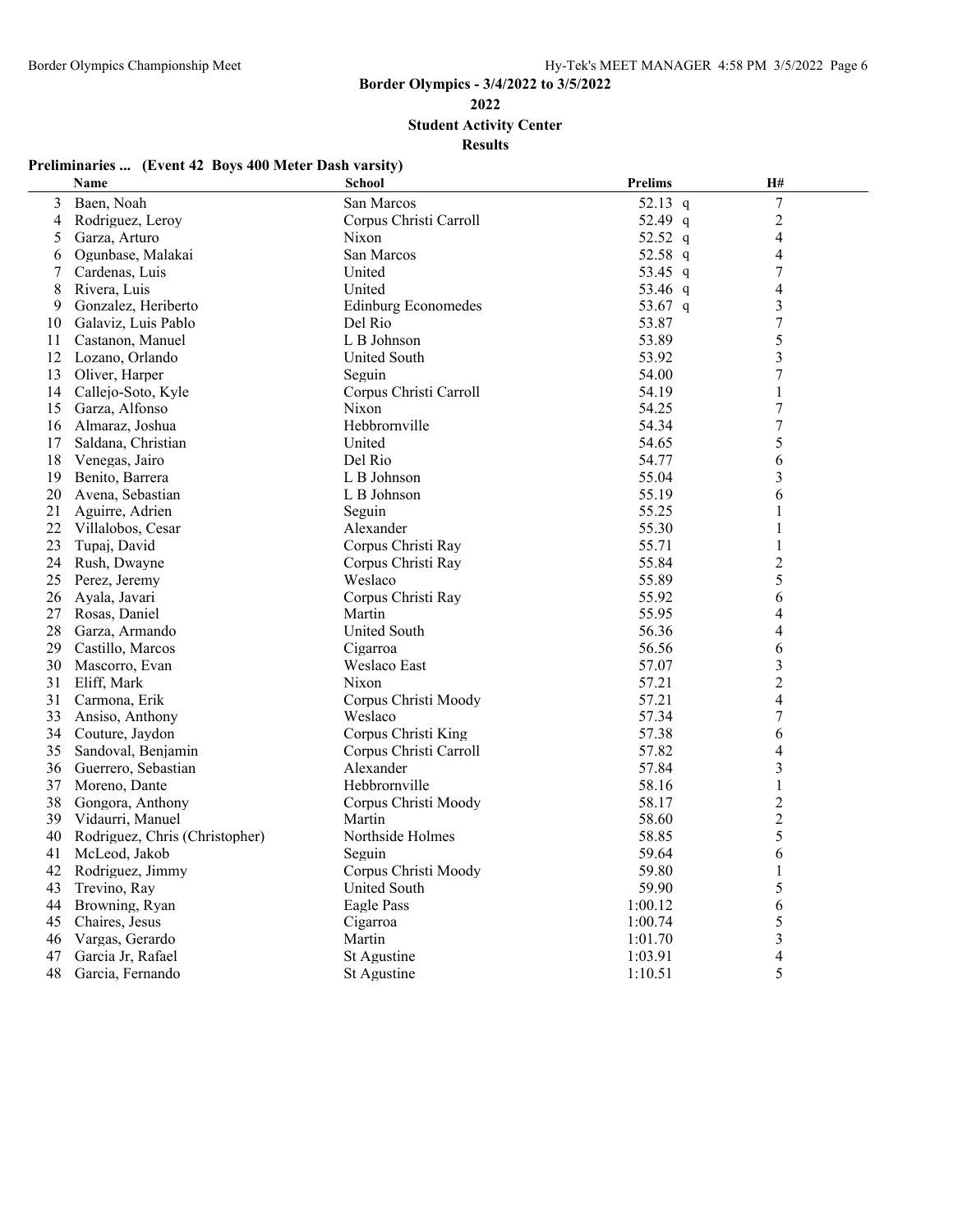## **Border Olympics - 3/4/2022 to 3/5/2022 Student Activity Center Results**

## **Event 42 Boys 400 Meter Dash varsity**

|                | Name                                    | School                     | <b>Finals</b>  |                         | <b>Points</b>  |
|----------------|-----------------------------------------|----------------------------|----------------|-------------------------|----------------|
| <b>Finals</b>  |                                         |                            |                |                         |                |
| 1              | Reyes, Nathan                           | Del Rio                    | 49.90          |                         | 10             |
| 2              | Alvear, Mateo                           | San Marcos                 | 50.67          |                         | 8              |
| 3              | Garza, Arturo                           | <b>Nixon</b>               | 51.47          |                         | 6              |
| 4              | Rodriguez, Leroy                        | Corpus Christi Carroll     | 51.68          |                         | 4              |
| 5              | Rivera, Luis                            | United                     | 52.68          |                         | $\mathbf{2}$   |
| 6              | Cardenas, Luis                          | United                     | 52.76          |                         | $\mathbf{1}$   |
| 7              | Ogunbase, Malakai                       | San Marcos                 | 53.05          |                         |                |
| 8              | Baen, Noah                              | San Marcos                 | 53.17          |                         |                |
| 9              | Gonzalez, Heriberto                     |                            | 53.98          |                         |                |
|                |                                         | <b>Edinburg Economedes</b> |                |                         |                |
|                | Event 43 Boys 4x200 Meter Relay varsity |                            |                |                         |                |
|                | Team                                    | Relay                      | <b>Prelims</b> | H#                      |                |
|                | Preliminaries                           |                            |                |                         |                |
| 1              | Del Rio                                 | A                          | 1:31.64 q      | $\overline{c}$          |                |
| 2              | Nixon                                   | A                          | 1:31.99 $q$    | $\mathbf{1}$            |                |
| 3              | Northside Holmes                        | A                          | 1:33.08 $q$    | 1                       |                |
| 4              | United                                  | A                          | 1:33.96 $q$    | $\overline{c}$          |                |
| 5              | <b>United South</b>                     | A                          | 1:34.29 q      | 1                       |                |
| 6              | San Marcos                              | A                          | 1:34.42 q      | $\overline{\mathbf{c}}$ |                |
| 7              | Weslaco                                 | A                          | 1:34.43 q      | $\overline{c}$          |                |
| 8              | Corpus Christi Moody                    | A                          | $1:35.44$ q    | $\overline{c}$          |                |
| 9              | Cigarroa                                | A                          | 1:35.55 $q$    | $\overline{\mathbf{c}}$ |                |
| 10             | L B Johnson                             | A                          | 1:35.56        | $\overline{c}$          |                |
|                | Alexander                               |                            | 1:35.59        |                         |                |
| 11             | Weslaco East                            | A                          |                | $\overline{c}$<br>1     |                |
| 12             |                                         | A                          | 1:36.12        |                         |                |
| 13             | Eagle Pass                              | A                          | 1:36.86        | 1                       |                |
| 14             | Seguin                                  | A                          | 1:37.13        | 1                       |                |
| 15             | Corpus Christi Carroll                  | A                          | 1:38.29        | 1                       |                |
| 16             | Hebbrornville                           | A                          | 1:41.95        | 1                       |                |
|                | Event 43 Boys 4x200 Meter Relay varsity |                            |                |                         |                |
|                | Team                                    | Relay                      | Finals         |                         | <b>Points</b>  |
| <b>Finals</b>  |                                         |                            |                |                         |                |
| 1              | Del Rio                                 | A                          | 1:30.20        |                         | 20             |
| 2              | Nixon                                   | A                          | 1:32.09        |                         | 16             |
| 3              | Northside Holmes                        | A                          | 1:32.64        |                         | 12             |
| 4              | United                                  | A                          | 1:32.67        |                         | 8              |
| 5              | <b>United South</b>                     | A                          | 1:33.24        |                         | 4              |
| 6              | Weslaco                                 | A                          | 1:33.66        |                         | $\overline{2}$ |
|                |                                         |                            |                |                         |                |
|                | San Marcos                              | A                          | 1:35.64        |                         |                |
| 8              | Corpus Christi Moody                    | $\mathbf{A}$               | 1:35.76        |                         |                |
| 9              | Cigarroa                                | A                          | 1:36.74        |                         |                |
|                | Event 44 Boys 300 Meter Hurdles varsity |                            |                |                         |                |
|                | Name                                    | School                     | <b>Prelims</b> | H#                      |                |
|                | <b>Preliminaries</b>                    |                            |                |                         |                |
|                | 1 McGill, Clarence                      | Corpus Christi Moody       | 39.15 $q$      | 1                       |                |
| $\overline{2}$ | Ramirez, Joaquin                        | Northside Holmes           | 40.12 $q$      | $\overline{2}$          |                |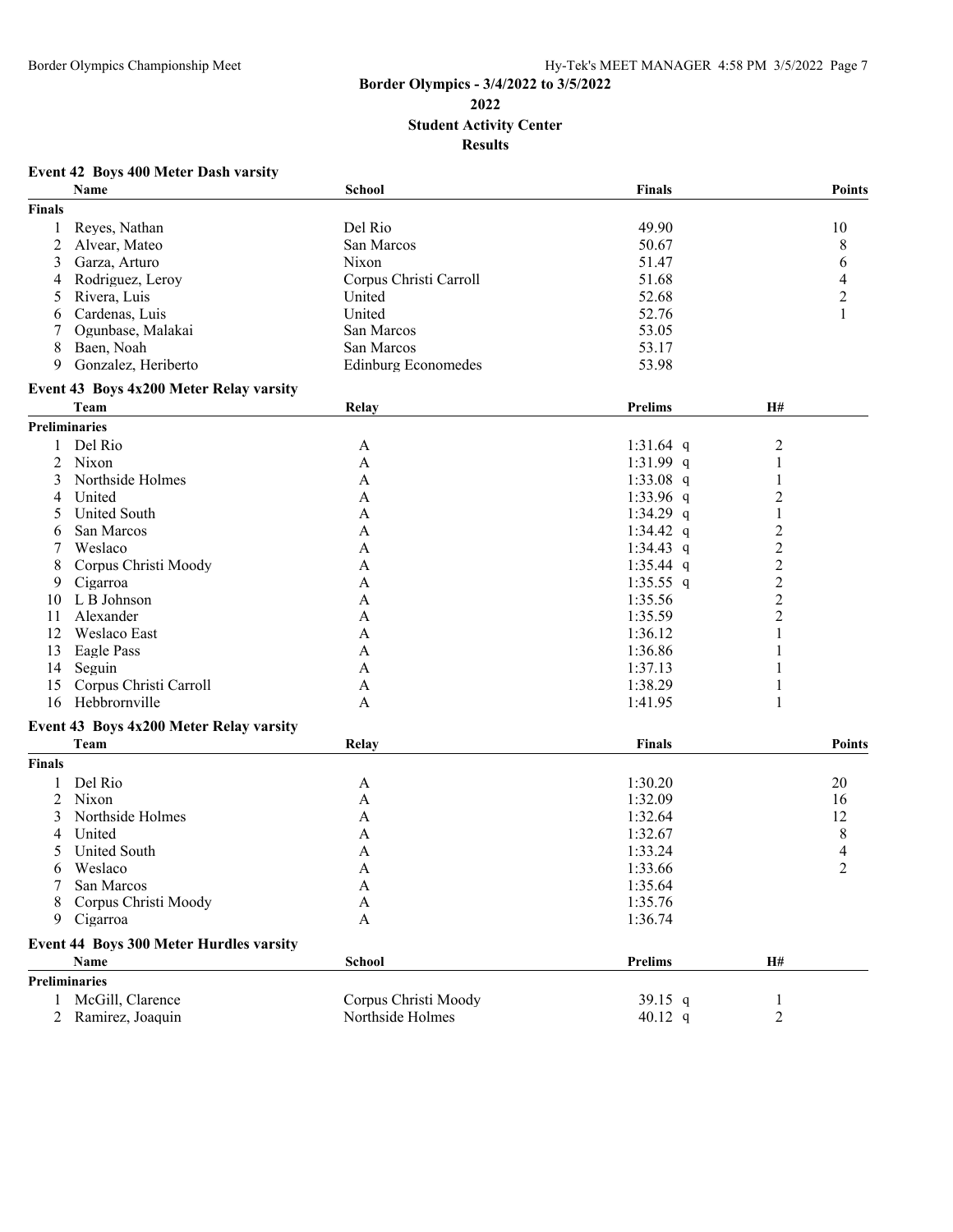**Student Activity Center**

#### **Results**

# **Preliminaries ... (Event 44 Boys 300 Meter Hurdles varsity)**

|                | Name                                                | <b>School</b>              | <b>Prelims</b> |            | H#                       |                          |
|----------------|-----------------------------------------------------|----------------------------|----------------|------------|--------------------------|--------------------------|
| 3              | Salinas, Victor                                     | <b>Edinburg Economedes</b> | 41.36 q        |            | 3                        |                          |
| $\overline{4}$ | Gatewood, Tyler                                     | Corpus Christi Ray         | 41.96 $q$      |            | $\overline{\mathcal{L}}$ |                          |
| 5              | Cham, Gerardo                                       | Martin                     | 42.97 q        |            | 3                        |                          |
| 6              | Lopez, Wence                                        | <b>United South</b>        | 43.50 q        |            | 4                        |                          |
|                | Juarez, Jasion                                      | Corpus Christi Carroll     | 43.56 $q$      |            | $\overline{\mathcal{L}}$ |                          |
| 8              | Villarreal, James                                   | Martin                     | 44.06 $q$      |            | $\overline{c}$           |                          |
| 9              | Mcintire, Perry                                     | Del Rio                    | 44.61 q        |            | 3                        |                          |
| 10             | De Hoyos, Virgilio                                  | Del Rio                    | 44.90          |            | $\overline{4}$           |                          |
| 11             | Garcia, Peter                                       | Nixon                      | 45.21          |            | 3                        |                          |
| 12             | Maynard, Carson                                     | Alexander                  | 45.53          |            | 3                        |                          |
| 13             | Villasenor, Jayven                                  | United                     | 45.62          |            |                          |                          |
| 14             | Vasquez, Alejandro                                  | Hebbrornville              | 46.22          |            | 4                        |                          |
| 15             | Ojeda, Ruben                                        | Martin                     | 46.56          |            | 1                        |                          |
| 16             | Briones, Ulysses                                    | Alexander                  | 47.22          |            | $\overline{\mathcal{L}}$ |                          |
| 17             | Knowles, Josiah                                     | Alexander                  | 47.37          |            | $\overline{\mathbf{c}}$  |                          |
| 18             | Cortez, David                                       | L B Johnson                | 47.40          |            | 4                        |                          |
| 19             | Mortera, Alexis                                     | <b>United South</b>        | 47.86          |            | 2                        |                          |
| 20             | Garcilazo, Julio                                    | Cigarroa                   | 48.60          |            | 1                        |                          |
| 21             | De Leon, Sebastian                                  | L B Johnson                | 49.16          |            | 1                        |                          |
| 22             | Ramirez, Alex                                       | Nixon                      | 50.75          |            | 4                        |                          |
|                | <b>Event 44 Boys 300 Meter Hurdles varsity</b>      |                            |                |            |                          |                          |
|                | Name                                                | <b>School</b>              | <b>Finals</b>  |            |                          | <b>Points</b>            |
| Finals         |                                                     |                            |                |            |                          |                          |
|                | McGill, Clarence                                    | Corpus Christi Moody       | 38.32          |            |                          | 10                       |
| 2              | Ramirez, Joaquin                                    | Northside Holmes           | 39.86          |            |                          | 8                        |
| 3              | Salinas, Victor                                     | <b>Edinburg Economedes</b> | 41.50          |            |                          | 6                        |
| 4              | Lopez, Wence                                        | <b>United South</b>        | 42.50          |            |                          | $\overline{\mathcal{L}}$ |
| 5              | Gatewood, Tyler                                     | Corpus Christi Ray         | 42.64          |            |                          | $\overline{c}$           |
| 6              | Cham, Gerardo                                       | Martin                     | 44.23          |            |                          | 1                        |
| 7              | Juarez, Jasion                                      | Corpus Christi Carroll     | 44.70          |            |                          |                          |
| 8              | Mcintire, Perry                                     | Del Rio                    | 45.05          |            |                          |                          |
| 9              | Villarreal, James                                   | Martin                     | 45.25          |            |                          |                          |
|                |                                                     |                            |                |            |                          |                          |
|                | Event 45 Boys 200 Meter Dash varsity<br><b>Name</b> | School                     | <b>Prelims</b> | Wind       | Н#                       |                          |
|                |                                                     |                            |                |            |                          |                          |
| Preliminaries  |                                                     |                            |                |            |                          |                          |
|                | Nation, Darrell                                     | Corpus Christi Moody       | $23.03$ q      | <b>NWI</b> | 6                        |                          |
| 2              | Riefkohl Delgado, Jesus Javier                      | Northside Holmes           | $23.23$ q      | <b>NWI</b> | $\mathfrak{Z}$           |                          |
| 3              | Bautista, Andres                                    | Nixon                      | $23.31$ q      | <b>NWI</b> | $\mathbf{1}$             |                          |
| 4              | Lozano, Erik                                        | <b>Edinburg Economedes</b> | 23.32 q        | <b>NWI</b> | $\overline{\mathbf{c}}$  |                          |
| 5              | Taylor, Zachary                                     | Del Rio                    | $23.42$ q      | <b>NWI</b> | 5                        |                          |
| 6              | Limon, Ben                                          | Nixon                      | $23.69$ q      | <b>NWI</b> | 4                        |                          |
|                | Jasso, Nathan                                       | Alexander                  | 23.80 q        | <b>NWI</b> | 5                        |                          |
| 8              | Peralta, Juan Chili                                 | Del Rio                    | 23.82 q        | <b>NWI</b> | 6                        |                          |
| 9              | Burton, Mekhi                                       | L B Johnson                | $24.13$ q      | <b>NWI</b> | 1                        |                          |
| 10             | Garcia, Jon                                         | Weslaco                    | 24.31          | <b>NWI</b> | 6                        |                          |
| 11             | Arizpe, Abraham                                     | United South               | 24.36          | <b>NWI</b> | $\mathbf{1}$             |                          |
| 12             | Ortiz, Jose                                         | Del Rio                    | 24.45          | <b>NWI</b> | $\overline{c}$           |                          |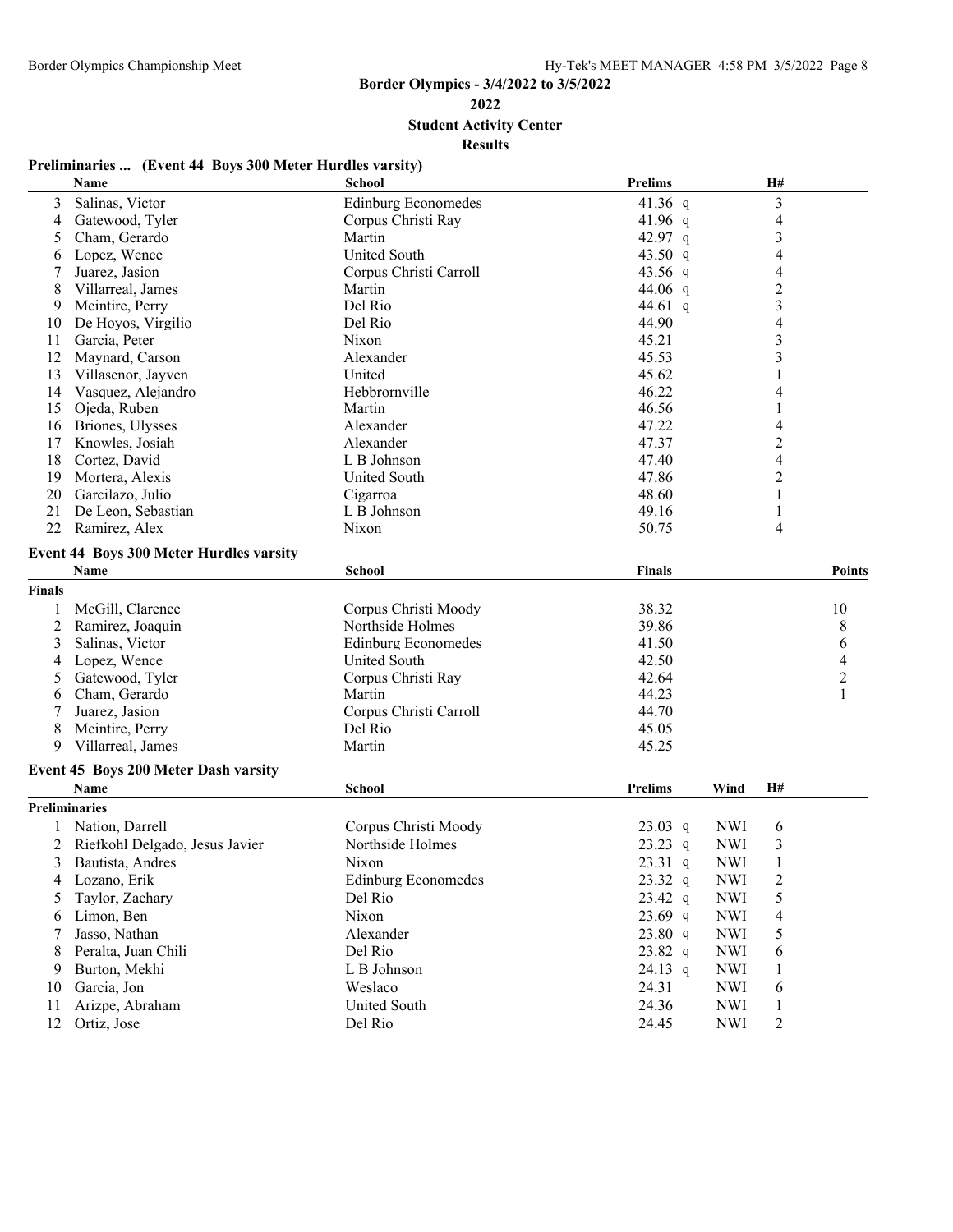**Student Activity Center**

| Preliminaries  (Event 45 Boys 200 Meter Dash varsity) |  |  |
|-------------------------------------------------------|--|--|
|                                                       |  |  |

|               | <b>Name</b>                          | <b>School</b>              | <b>Prelims</b> | Wind       | H#               |                |
|---------------|--------------------------------------|----------------------------|----------------|------------|------------------|----------------|
| 13            | Rendon, Alonso                       | United                     | 24.51          | <b>NWI</b> | $\mathbf{1}$     |                |
| 14            | Benavides, Brandon                   | <b>United South</b>        | 24.61          | <b>NWI</b> | 4                |                |
| 15            | Gordon, Malik                        | San Marcos                 | 24.67          | <b>NWI</b> | $\boldsymbol{7}$ |                |
| 16            | Avena, Sebastian                     | L B Johnson                | 24.82          | <b>NWI</b> | 5                |                |
| 17            | Maxey, Chris                         | Northside Holmes           | 24.83          | <b>NWI</b> | $\overline{c}$   |                |
| 18            | Reyna, Jorge                         | United                     | 25.01          | <b>NWI</b> | 4                |                |
| 19            | Ore, Johnathan                       | Corpus Christi Carroll     | 25.09          | <b>NWI</b> | 7                |                |
| 20            | Martinez, Orlando                    | <b>Edinburg Economedes</b> | 25.12          | <b>NWI</b> | 4                |                |
| 21            | Gomez, Cesar                         | Weslaco                    | 25.15          | <b>NWI</b> | 7                |                |
| 22            | Martinez, Ryan                       | Corpus Christi Moody       | 25.15          | <b>NWI</b> | $\mathbf{1}$     |                |
| 23            | Sepulveda, Marc                      | <b>United South</b>        | 25.17          | <b>NWI</b> | 6                |                |
| 24            | Guajardo, Ashton                     | <b>Weslaco East</b>        | 25.19          | <b>NWI</b> | $\mathfrak{Z}$   |                |
| 25            | Hinojosa, David                      | Corpus Christi Carroll     | 25.26          | <b>NWI</b> | 5                |                |
| 25            | Gonzalez, Omar S                     | Eagle Pass                 | 25.26          | <b>NWI</b> | $\boldsymbol{2}$ |                |
| 27            | Perez, Angel                         | Alexander                  | 25.28          | <b>NWI</b> | $\overline{c}$   |                |
| 28            | Morales, Oscar                       | St Agustine                | 25.32          | <b>NWI</b> | $\tau$           |                |
| 29            | DelaPaz, John                        | Corpus Christi Ray         | 25.36          | <b>NWI</b> | 6                |                |
| 30            | Rodriguez, Marco                     | Alexander                  | 25.39          | <b>NWI</b> | 6                |                |
| 31            | Gonzalez, Emilio                     | Cigarroa                   | 25.46          | <b>NWI</b> | $\mathfrak{Z}$   |                |
| 32            | Livas, Jude                          | Corpus Christi Carroll     | 25.46          | <b>NWI</b> | $\overline{2}$   |                |
| 33            | Dilworth, Brychan                    | Seguin                     | 26.12          | <b>NWI</b> | 1                |                |
| 34            | Gomez Aguirre, Gerrard               | St Agustine                | 26.19          | <b>NWI</b> | $\overline{2}$   |                |
| 35            | Hall, Connor                         | Corpus Christi Ray         | 26.24          | <b>NWI</b> | 5                |                |
| 36            | Ochoa, Damian                        | Weslaco                    | 26.79          | <b>NWI</b> | 4                |                |
| 37            | Blanco, Jorge                        | Martin                     | 26.86          | <b>NWI</b> | 2                |                |
| 38            | Cortina, Charlie                     | Martin                     | 27.21          | <b>NWI</b> | 3                |                |
| 39            | Rosenbaum, Ezra                      | Northside Holmes           | 27.80          | <b>NWI</b> | 1                |                |
|               |                                      |                            |                |            |                  |                |
|               | Event 45 Boys 200 Meter Dash varsity |                            |                |            |                  |                |
|               | Name                                 | School                     | <b>Finals</b>  | Wind       |                  | <b>Points</b>  |
| <b>Finals</b> |                                      |                            |                |            |                  |                |
| 1             | Nation, Darrell                      | Corpus Christi Moody       | 22.93          | <b>NWI</b> |                  | 10             |
| 2             | Riefkohl Delgado, Jesus Javier       | Northside Holmes           | 23.22          | <b>NWI</b> |                  | 8              |
| 3             | Bautista, Andres                     | Nixon                      | 23.39          | <b>NWI</b> |                  | 6              |
| 4             | Lozano, Erik                         | <b>Edinburg Economedes</b> | 23.48          | <b>NWI</b> |                  | 4              |
| 5             | Taylor, Zachary                      | Del Rio                    | 23.74          | <b>NWI</b> |                  | $\overline{c}$ |
| 6             | Peralta, Juan Chili                  | Del Rio                    | 23.92          | <b>NWI</b> |                  | $\mathbf{1}$   |
| 7             | Jasso, Nathan                        | Alexander                  | 24.18          | <b>NWI</b> |                  |                |
| 8             | Limon, Ben                           | Nixon                      | 24.34          | <b>NWI</b> |                  |                |
| 9             | Burton, Mekhi                        | L B Johnson                | 24.55          | <b>NWI</b> |                  |                |
|               | Event 46 Boys 1600 Meter Run varsity |                            |                |            |                  |                |
|               | Name                                 | School                     | <b>Prelims</b> |            |                  |                |
| Preliminaries |                                      |                            |                |            |                  |                |
| 1             | Benavides, Margarito                 | Nixon                      | 4:35.43 q      |            |                  |                |
|               | 2 Ruiz, Oscar (Oj)                   | Eagle Pass                 | 4:35.44 q      |            |                  |                |
| 3             | Herrera, Michael                     | Northside Holmes           | 4:37.46 q      |            |                  |                |
| 4             | Lovvorn, Jackson                     | Corpus Christi King        | 4:37.80 $q$    |            |                  |                |
| 5             | Montgomery, Benjamin                 | Northside Holmes           | 4:37.87 q      |            |                  |                |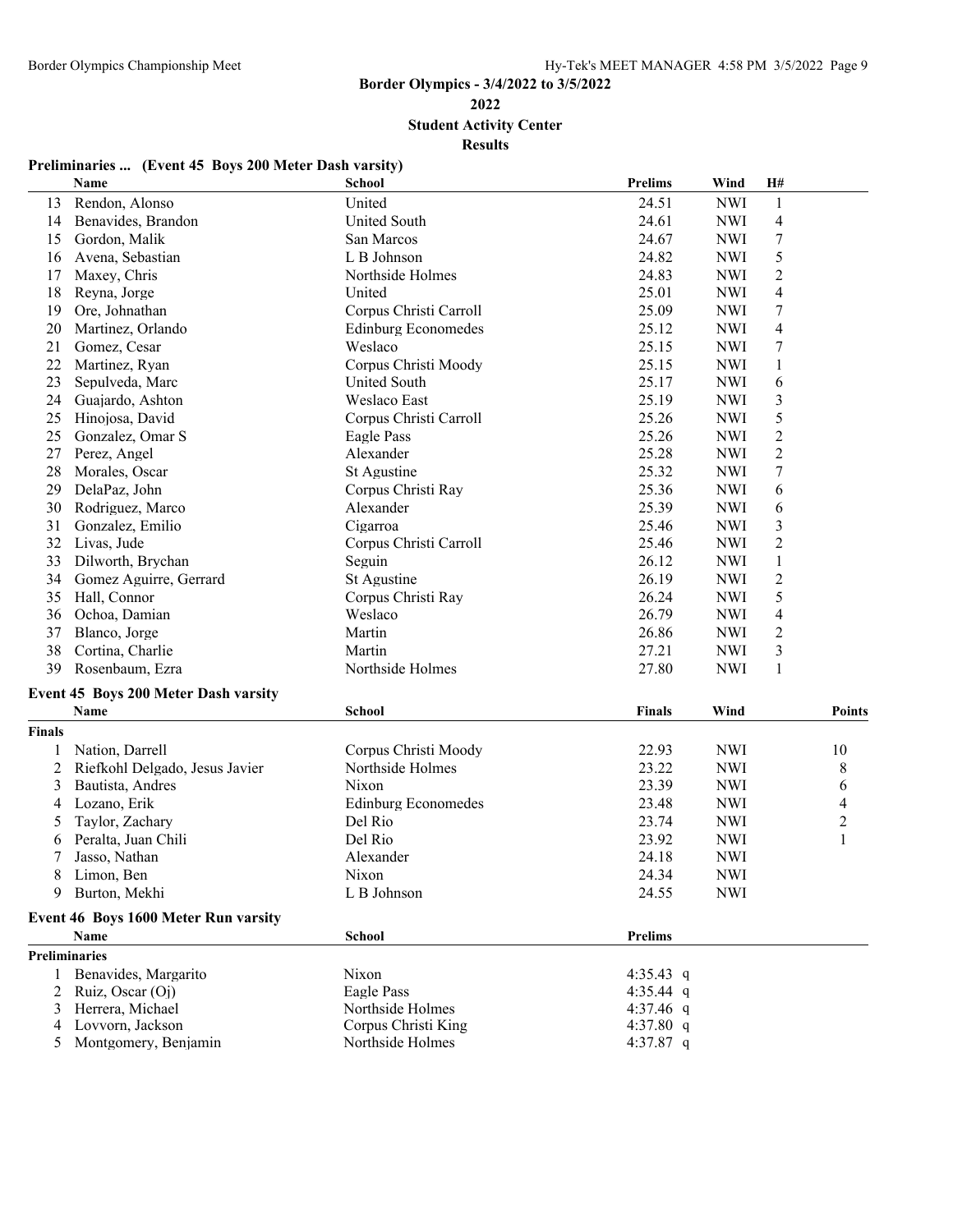**Student Activity Center**

| Preliminaries  (Event 46 Boys 1600 Meter Run varsity) |  |  |
|-------------------------------------------------------|--|--|
|                                                       |  |  |

|               | Name                                 | <b>School</b>              | <b>Prelims</b> |               |
|---------------|--------------------------------------|----------------------------|----------------|---------------|
| 6             | Crone, Adam                          | Eagle Pass                 | 4:40.94 $q$    |               |
| 7             | Ramirez, Diego                       | United                     | 4:41.35 q      |               |
| 8             | Garza, Vincent                       | Northside Holmes           | 4:41.40 $q$    |               |
| 9             | Aguilar, Jorge                       | Eagle Pass                 | 4:43.44 $q$    |               |
| 10            | Cazares, Rolando                     | Alexander                  | 4:43.48 $q$    |               |
| 11            | Navarrete, Dylan                     | L B Johnson                | 4:44.76 q      |               |
| 12            | Canto, Diego                         | Corpus Christi King        | 4:45.79 q      |               |
| 13            | Alvarez, Alonso                      | Nixon                      | 4:46.09        |               |
| 14            | Perez, Mikael                        | Del Rio                    | 4:49.73        |               |
| 15            | Avila, Esteban                       | <b>Edinburg Economedes</b> | 4:50.99        |               |
| 16            | Monroy, Gabriel                      | Corpus Christi Carroll     | 4:51.26        |               |
| 17            | Morales, Marcos                      | San Marcos                 | 4:51.77        |               |
| 18            | Castaneda, Juan                      | <b>Nixon</b>               | 4:54.06        |               |
| 19            | Davis, Eric                          | Weslaco East               | 4:54.07        |               |
| 20            | Cantu, Aldo                          | United                     | 4:54.20        |               |
| 21            | Griffin, Bradley                     | Corpus Christi Carroll     | 4:54.50        |               |
| 22            | Arriaga, Dion                        | L B Johnson                | 4:56.54        |               |
| 23            | Huitron, Josue                       | L B Johnson                | 4:56.93        |               |
| 24            | Quintanilla, Martin                  | Corpus Christi Carroll     | 4:57.92        |               |
| 25            | Perez, Jorge                         | Martin                     | 4:58.51        |               |
| 26            | Perez, Jose                          | Alexander                  | 4:58.97        |               |
| 27            | Salazar, Joel                        | <b>United South</b>        | 5:00.75        |               |
| 28            | Martinez, Joshua                     | Weslaco                    | 5:01.73        |               |
| 29            | Rodriguez, Joshua                    | Weslaco                    | 5:01.83        |               |
| 30            | Yoskowitz, Max                       | Corpus Christi Ray         | 5:02.92        |               |
| 31            | Bernabe, Angel                       | Martin                     | 5:03.24        |               |
| 32            | McGlothlin, Conner                   | San Marcos                 | 5:06.18        |               |
| 33            | Anciso, Brandon                      | Weslaco East               | 5:08.67        |               |
| 34            | Avalos, Armando                      | Seguin                     | 5:10.08        |               |
| 35            | Villanueva, Abram                    | San Marcos                 | 5:12.10        |               |
| 36            | Chaires, Jesus                       | Cigarroa                   | 5:13.18        |               |
| 37            | Zavala, Bryan                        | Martin                     | 5:16.11        |               |
| 38            | De La Rosa, Ricardo                  | Weslaco                    | 5:17.94        |               |
| 39            | Vidaurri, Aaron                      | United                     | 5:20.09        |               |
| 40            | Garcia, Javier                       | Corpus Christi Ray         | 5:23.74        |               |
| 41            | Villegas, Santana                    | Corpus Christi Ray         | 5:28.40        |               |
| 42            | Yanez, Aiden                         | Seguin                     | 5:36.27        |               |
| 43            | Trevino, Ricardo                     | Corpus Christi Ray         | 5:37.83        |               |
| 44            | Custer, Gary                         | Hebbrornville              | 5:40.53        |               |
|               | 45 Palapa, Alfredo                   | United South               | 5:42.46        |               |
| 46            | King, Talor                          | Corpus Christi King        | 5:46.38        |               |
| 47            | Quintero, Adam                       | Hebbrornville              | 5:49.22        |               |
| 48            | Vela, Josias                         | <b>United South</b>        | 5:54.09        |               |
| 49            | Jimenez, Jesus                       | Hebbrornville              | 5:56.94        |               |
|               | Event 46 Boys 1600 Meter Run varsity |                            |                |               |
|               | Name                                 | <b>School</b>              | <b>Finals</b>  | <b>Points</b> |
| <b>Finals</b> |                                      |                            |                |               |
| $\mathbf{1}$  | Cazares, Rolando                     | Alexander                  | 4:37.44        | 10            |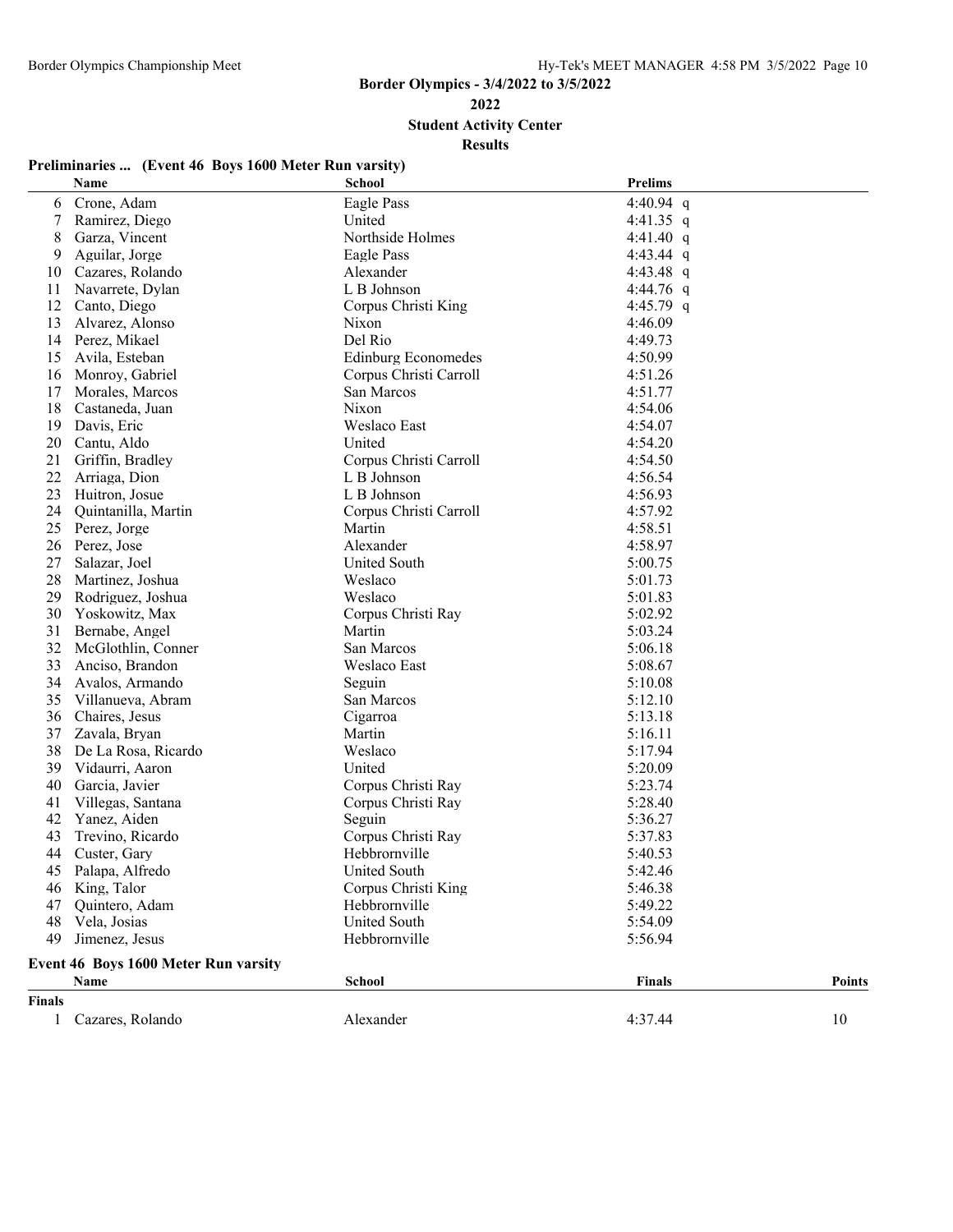**Student Activity Center**

| Finals  (Event 46 Boys 1600 Meter Run varsity) |  |  |  |
|------------------------------------------------|--|--|--|
|                                                |  |  |  |

|                | Name                                    | <b>School</b>          | <b>Finals</b>  |                         | <b>Points</b>            |
|----------------|-----------------------------------------|------------------------|----------------|-------------------------|--------------------------|
| 2              | Benavides, Margarito                    | Nixon                  | 4:37.68        |                         | 8                        |
| 3              | Ruiz, Oscar (Oj)                        | Eagle Pass             | 4:37.91        |                         | 6                        |
| 4              | Montgomery, Benjamin                    | Northside Holmes       | 4:39.22        |                         | $\overline{4}$           |
| 5              | Herrera, Michael                        | Northside Holmes       | 4:41.40        |                         | $\overline{c}$           |
| 6              | Navarrete, Dylan                        | L B Johnson            | 4:44.93        |                         | 1                        |
| 7              | Garza, Vincent                          | Northside Holmes       | 4:45.38        |                         |                          |
| 8              | Aguilar, Jorge                          | Eagle Pass             | 4:47.13        |                         |                          |
| 9              | Ramirez, Diego                          | United                 | 4:47.93        |                         |                          |
| 10             | Canto, Diego                            | Corpus Christi King    | 4:49.79        |                         |                          |
|                | Event 47 Boys 4x400 Meter Relay varsity |                        |                |                         |                          |
|                | Team                                    | Relay                  | <b>Prelims</b> | H#                      |                          |
|                | Preliminaries                           |                        |                |                         |                          |
|                | <b>Edinburg Economedes</b>              | A                      | $3:30.00$ q    | $\overline{c}$          |                          |
| $\overline{2}$ | Del Rio                                 | A                      | 3:30.68 $q$    | $\overline{c}$          |                          |
| 3              | Nixon                                   | A                      | $3:31.20$ q    | $\overline{c}$          |                          |
|                | San Marcos                              | A                      | $3:33.57$ q    | $\overline{c}$          |                          |
| 5              | United                                  | A                      | 3:33.87 q      | $\overline{c}$          |                          |
| 6              | Corpus Christi Carroll                  | A                      | $3:34.90$ q    | $\mathbf{1}$            |                          |
| 7              | Martin                                  | A                      | $3:38.94$ q    | $\overline{\mathbf{c}}$ |                          |
| 8              | Seguin                                  | $\mathbf{A}$           | $3:39.11$ q    | 1                       |                          |
| 9              | <b>United South</b>                     |                        |                |                         |                          |
|                | Weslaco                                 | A                      | 3:39.48 $q$    |                         |                          |
| 10             |                                         | A                      | 3:39.63        | $\overline{\mathbf{c}}$ |                          |
| 11             | Cigarroa                                | A                      | 3:39.88        |                         |                          |
| 12             | Corpus Christi Ray                      | A                      | 3:40.30        |                         |                          |
| 13             | L B Johnson                             | A                      | 3:42.28        |                         |                          |
|                | 14 Eagle Pass                           | A                      | 3:45.90        |                         |                          |
| 15             | Weslaco East                            | A                      | 3:46.51        |                         |                          |
| 16             | Alexander                               | A                      | 3:55.26        | 2                       |                          |
| 17             | Hebbrornville                           | A                      | 3:59.74        | 1                       |                          |
|                | Event 47 Boys 4x400 Meter Relay varsity |                        |                |                         |                          |
|                | Team                                    | Relay                  | Finals         |                         | <b>Points</b>            |
| <b>Finals</b>  |                                         |                        |                |                         |                          |
| 1              | Nixon                                   | A                      | 3:29.27        |                         | 20                       |
| 2              | <b>Edinburg Economedes</b>              | $\mathbf{A}$           | 3:29.84        |                         | 16                       |
| 3              | Del Rio                                 | A                      | 3:30.29        |                         | 12                       |
|                | United                                  | A                      | 3:31.93        |                         | 8                        |
| 5              | San Marcos                              | $\mathbf{A}$           | 3:33.30        |                         | $\overline{\mathcal{A}}$ |
| 6              | Corpus Christi Carroll                  | $\mathbf{A}$           | 3:34.23        |                         | $\overline{2}$           |
| 7              | Seguin                                  | A                      | 3:35.12        |                         |                          |
|                | Martin                                  | $\mathbf{A}$           | 3:35.49        |                         |                          |
| 9              | <b>United South</b>                     | $\mathbf{A}$           | 3:39.43        |                         |                          |
|                | <b>Event 48 Boys Shot Put varsity</b>   |                        |                |                         |                          |
|                | Name                                    | <b>School</b>          | Finals         |                         | Points                   |
| <b>Finals</b>  |                                         |                        |                |                         |                          |
| 1              | Tijerina, Julian                        | Alexander              | 58-02.50       |                         | 10                       |
| $\overline{2}$ | Rocha, Cristian                         | Corpus Christi Carroll | 50-02.00       |                         | 8                        |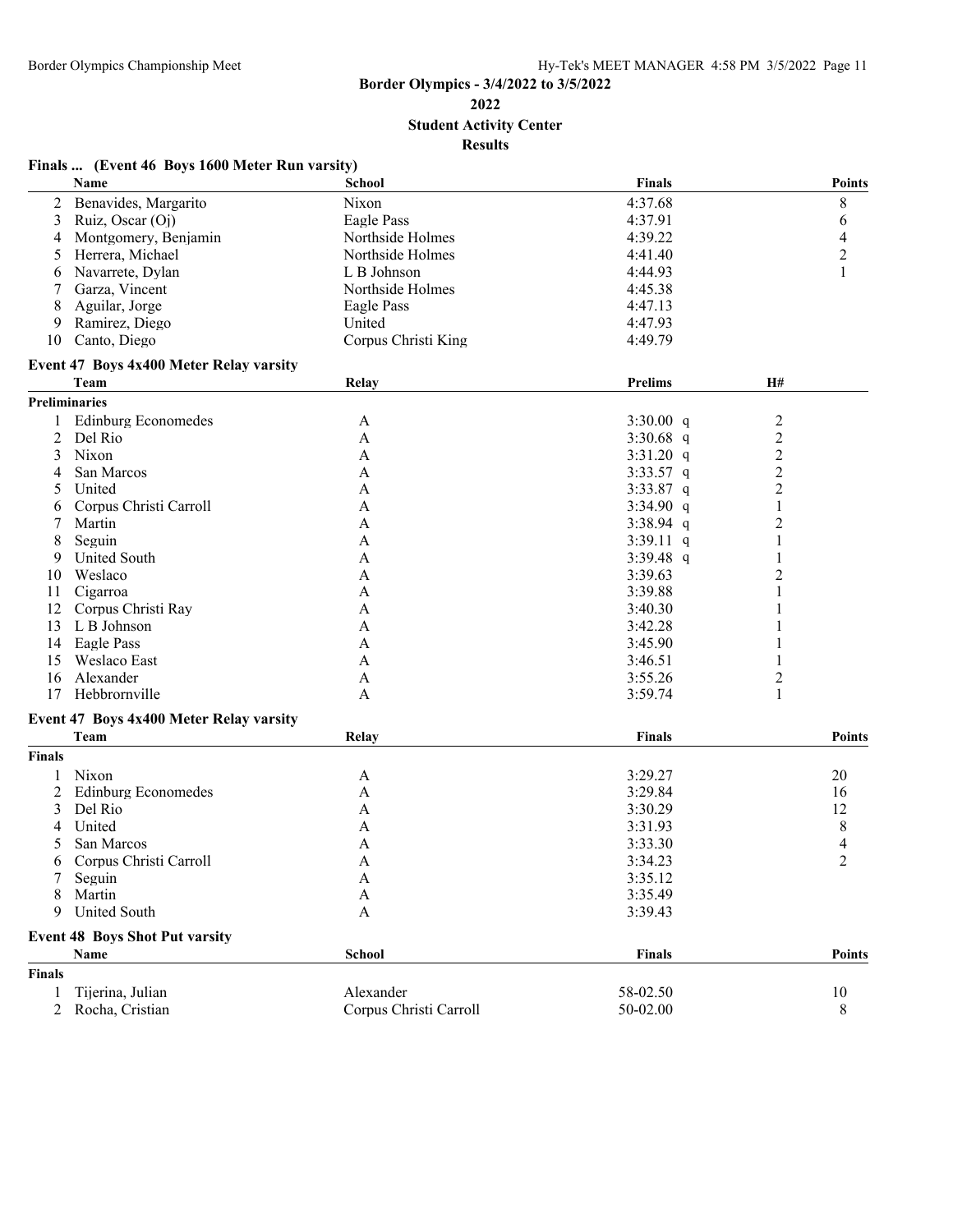**Student Activity Center**

| Finals  (Event 48 Boys Shot Put varsity) |  |  |  |
|------------------------------------------|--|--|--|
|                                          |  |  |  |

|                | Name                                      | <b>School</b>              | <b>Finals</b> | <b>Points</b>           |
|----------------|-------------------------------------------|----------------------------|---------------|-------------------------|
| 3              | Tijerina, Ely                             | Nixon                      | 49-07.50      | 6                       |
| 4              | Villarreal, Johnny                        | United                     | 49-03.00      | 4                       |
| 5              | Cheek, Henry                              | Seguin                     | 46-08.00      | $\overline{\mathbf{c}}$ |
| 6              | Soto, Gael                                | United                     | 45-11.00      |                         |
| 7              | Molina, Eloy                              | Weslaco                    | 45-04.50      |                         |
| 8              | Meza, Agustin                             | Alexander                  | 44-06.50      |                         |
| 9              | Padilla, Manuel                           | Del Rio                    | 43-10.00      |                         |
| 10             | Gonzalez, Isaac                           | Weslaco East               | 42-07.00      |                         |
| 11             | Martinez, Benjamin                        | Corpus Christi Carroll     | 42-05.00      |                         |
| 12             | Trevino, David                            | Weslaco East               | 41-08.00      |                         |
| 13             | Garcia, Tolbert                           | Alexander                  | 41-07.50      |                         |
| 14             | Vercher, Daymeonn                         | United South               | 41-05.00      |                         |
| 15             | Jimenez, Carlos                           | Nixon                      | 40-09.00      |                         |
| 16             | Gallegos, Benjamin                        | United South               | 40-08.50      |                         |
| 17             | Contreras, Angel                          | Weslaco                    | 40-08.00      |                         |
| 17             | Torres, Manuel                            | Cigarroa                   | 40-08.00      |                         |
| 19             | Contreras, Pedro                          | Martin                     | 39-11.00      |                         |
| 20             | Santos, Isaiah                            | Eagle Pass                 | 39-02.00      |                         |
| 21             | Stillman, Ryan                            | United                     | 39-00.50      |                         |
| 22             | Briones, Alex                             | Northside Holmes           | 38-04.50      |                         |
| 23             | Saldivar, Guadalupe                       | L B Johnson                | 37-10.00      |                         |
| 24             | Chapa, Luis                               | <b>United South</b>        | 37-08.00      |                         |
| 25             | Gutierrez, Alfredo                        | Martin                     | 37-06.50      |                         |
| 26             | Ortega, Jon Michael                       | Corpus Christi Moody       | 37-06.00      |                         |
| 27             | Figueroa, Pedro                           | L B Johnson                | 36-11.50      |                         |
| 28             | Waldo, Enrique                            | L B Johnson                | 36-06.00      |                         |
| 29             | Morales, Ricky                            | Nixon                      | 36-01.00      |                         |
| 30             | Moralez, Josue                            | Weslaco East               | 35-09.00      |                         |
| 31             | DeLeon, Ryan                              | Northside Holmes           | 35-08.50      |                         |
| 32             | Hernandez, Alex                           | Corpus Christi Moody       | 35-02.00      |                         |
| ---            | Neuman, Cooper                            | Seguin                     | ND            |                         |
| $---$          | Sosa, Sergio                              | Cigarroa                   | ND            |                         |
| ---            | Gamez, Juan                               | Cigarroa                   | ND            |                         |
| $---$          | Pina, Diego                               | Del Rio                    | ND            |                         |
| $---$          | Luna, Ricky                               | Eagle Pass                 | ND            |                         |
| ---            | Davila, Eduardo                           | <b>Edinburg Economedes</b> | ND            |                         |
| ---            | Parra, Jake                               | Eagle Pass                 | ${\rm ND}$    |                         |
| $---$          | Voight, Frank                             | Hebbrornville              | <b>ND</b>     |                         |
| ---            | Rodriguez, Chris                          | Hebbrornville              | <b>ND</b>     |                         |
|                | Flores, Adren                             | Hebbrornville              | $\rm ND$      |                         |
|                | Rodriguez, Noe                            | Del Rio                    | ND            |                         |
|                | Cardona, Raymond                          | Corpus Christi Moody       | <b>ND</b>     |                         |
|                | <b>Event 49 Boys Discus Throw varsity</b> |                            |               |                         |
|                | Name                                      | <b>School</b>              | <b>Finals</b> | <b>Points</b>           |
| <b>Finals</b>  |                                           |                            |               |                         |
|                | Tijerina, Julian                          | Alexander                  | 180-04        | 10                      |
| 2              | Pina, Diego                               | Del Rio                    | 167-06        | 8                       |
| $\mathfrak{Z}$ | Martinez, Benjamin                        | Corpus Christi Carroll     | 156-01        | 6                       |
|                |                                           |                            |               |                         |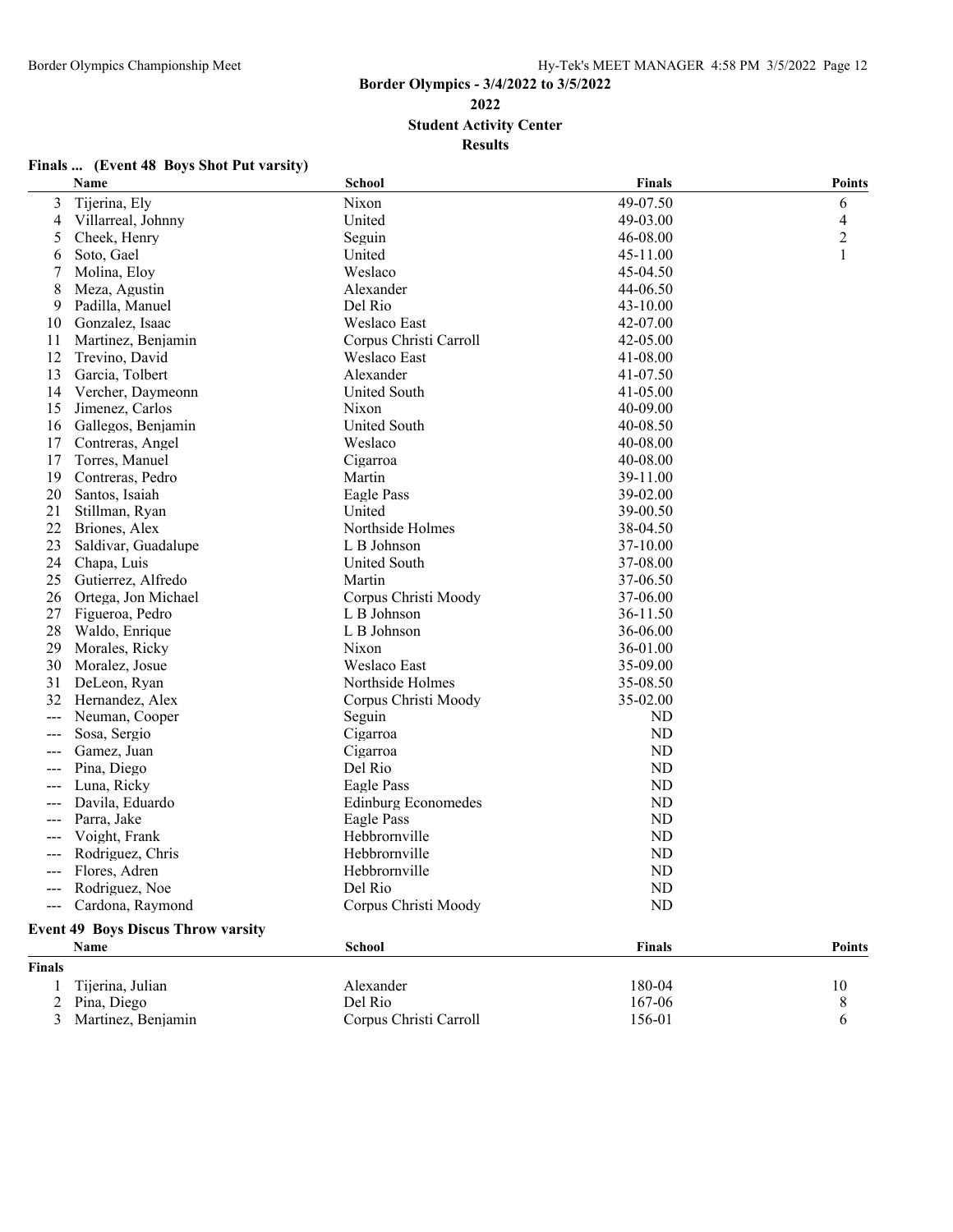**2022**

**Student Activity Center**

|  | Finals  (Event 49 Boys Discus Throw varsity) |  |
|--|----------------------------------------------|--|
|  |                                              |  |

|                | Name                                    | <b>School</b>              | <b>Finals</b> | <b>Points</b>  |
|----------------|-----------------------------------------|----------------------------|---------------|----------------|
| 4              | Rodriguez, Noe                          | Del Rio                    | 154-01        | $\overline{4}$ |
| 5              | Rocha, Cristian                         | Corpus Christi Carroll     | 137-02        | $\overline{c}$ |
| 6              | Contreras, Angel                        | Weslaco                    | 132-03        | 1              |
|                | Stillman, Ryan                          | United                     | 125-05        |                |
| 8              | Trevino, David                          | Weslaco East               | 122-05        |                |
| 9              | Waldo, Enrique                          | L B Johnson                | 121-00        |                |
| 10             | Vallejo, Marco                          | United                     | 118-11.50     |                |
| 11             | Contreras, Pedro                        | Martin                     | 115-09        |                |
| 12             | Meza, Agustin                           | Alexander                  | 113-10        |                |
| 13             | Figueroa, Pedro                         | L B Johnson                | 110-00        |                |
| $---$          | Briones, Alex                           | Northside Holmes           | ND            |                |
| ---            | Flores, Adren                           | Hebbrornville              | <b>ND</b>     |                |
| ---            | DeLeon, Ryan                            | Northside Holmes           | <b>ND</b>     |                |
| ---            | Rodriguez, Chris                        | Hebbrornville              | ND            |                |
|                | Cardona, Raymond                        | Corpus Christi Moody       | <b>ND</b>     |                |
|                | Voight, Frank                           | Hebbrornville              | <b>ND</b>     |                |
| ---            | Gutierrez, Alfredo                      | Martin                     | ND            |                |
|                | Saldivar, Guadalupe                     | L B Johnson                | ND            |                |
| ---            | Contreras, Evrin                        | Seguin                     | <b>ND</b>     |                |
| ---            | Cheek, Henry                            | Seguin                     | ND            |                |
|                | Morales, Ricky                          | Nixon                      | <b>ND</b>     |                |
|                | Jimenez, Carlos                         | Nixon                      | <b>ND</b>     |                |
| ---            | Raya, Matthew                           | Nixon                      | ND            |                |
|                | Moralez, Josue                          | Weslaco East               | ND            |                |
| ---            | Vercher, Daymeonn                       | <b>United South</b>        | <b>ND</b>     |                |
| $---$          | Vega, Steven                            | United South               | ND            |                |
|                | Molina, Eloy                            | Weslaco                    | ND            |                |
|                | Gonzalez, Isaac                         | Weslaco East               | <b>ND</b>     |                |
|                | Davila, Eduardo                         | <b>Edinburg Economedes</b> | ND            |                |
| ---            | Parra, Jake                             |                            | ND            |                |
|                |                                         | Eagle Pass<br>Cigarroa     | <b>ND</b>     |                |
| ---            | Sosa, Sergio                            | Cigarroa                   | ND            |                |
| $---$          | Gamez, Juan                             | Corpus Christi Moody       | ND            |                |
|                | Ortega, Jon Michael                     | Del Rio                    | <b>ND</b>     |                |
| $---$          | Torres, Ricky                           | Alexander                  |               |                |
| $---$          | Alvarado, Jorge                         |                            | ND            |                |
| $---$          | Chapa, Luis                             | United South               | ND            |                |
| ---            | Torres, Manuel                          | Cigarroa                   | <b>ND</b>     |                |
|                | <b>Event 50 Boys Pole Vault varsity</b> |                            |               |                |
|                | Name                                    | <b>School</b>              | Finals        | <b>Points</b>  |
| <b>Finals</b>  |                                         |                            |               |                |
| 1              | Melendez, Efram                         | St Agustine                | 14-06.00      | 10             |
| $\overline{c}$ | Medrano, John                           | Eagle Pass                 | 13-00.00      | 8              |
| 3              | Barrera, Devin                          | Del Rio                    | 12-06.00      | 6              |
| 4              | Palomo, Marcelo                         | Alexander                  | 12-00.00      | 4              |
| 5              | Espinoza, Gavin                         | <b>United South</b>        | 11-06.00      | $\mathbf{2}$   |
| 6              | Gamboa, Adrian                          | United South               | J11-06.00     | 1              |
| 7              | Palomo, Joaquin                         | Alexander                  | 11-00.00      |                |
| 7              | Sepulveda, Rene                         | United                     | 11-00.00      |                |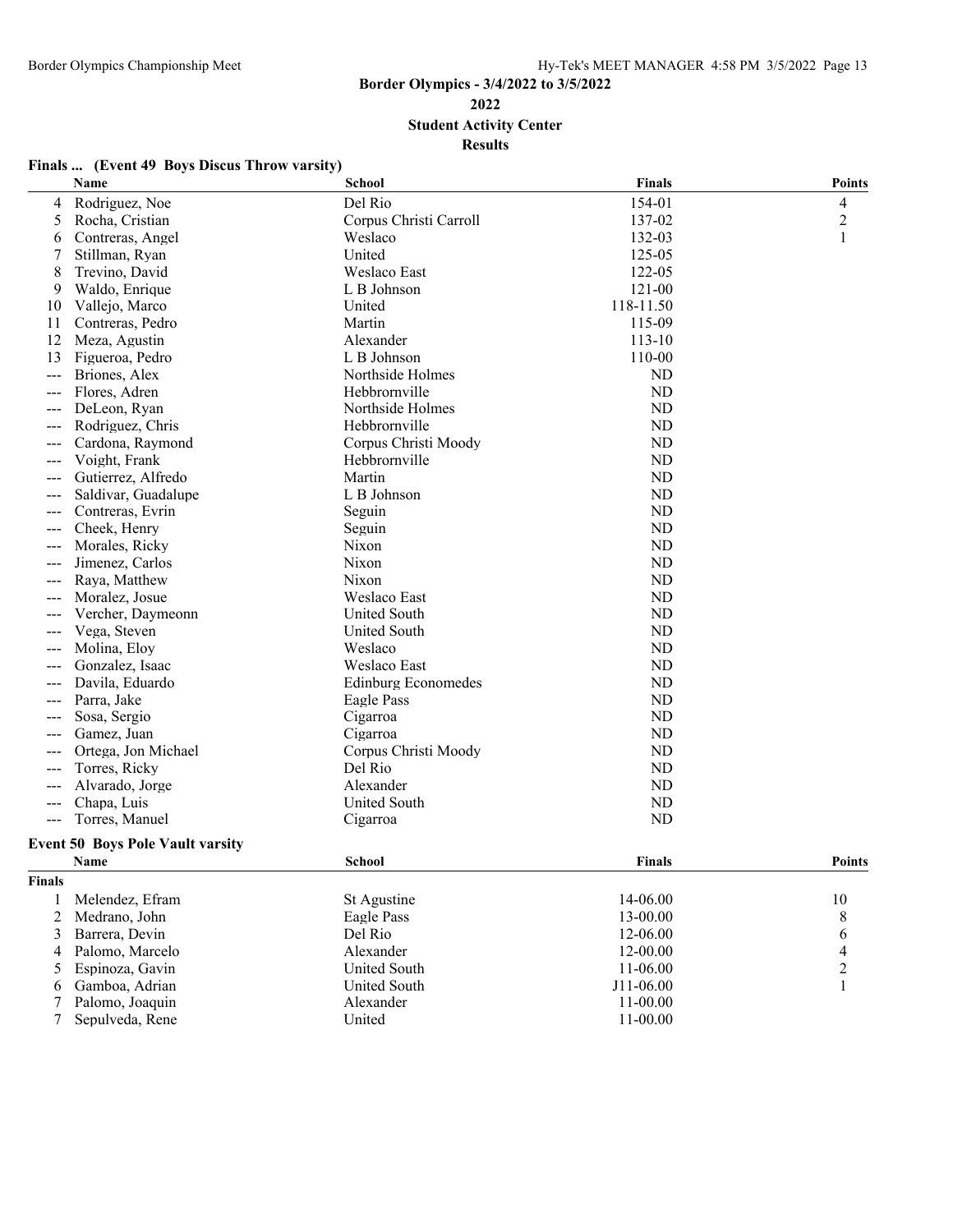**Student Activity Center**

|               | Finals  (Event 50 Boys Pole Vault varsity) |                            |               |            |               |
|---------------|--------------------------------------------|----------------------------|---------------|------------|---------------|
|               | Name                                       | School                     | <b>Finals</b> |            | <b>Points</b> |
| 7             | Mcintire, Perry                            | Del Rio                    | 11-00.00      |            |               |
| $--$          | Briones, Cristian                          | Del Rio                    | NH            |            |               |
|               | Avila, Gilberto                            | <b>Edinburg Economedes</b> | <b>NH</b>     |            |               |
|               | Urbina, Ethan                              | Weslaco                    | <b>NH</b>     |            |               |
|               | Arizpe, Abraham                            | United South               | <b>NH</b>     |            |               |
|               | <b>Event 51 Boys High Jump varsity</b>     |                            |               |            |               |
|               | Name                                       | <b>School</b>              | <b>Finals</b> |            | <b>Points</b> |
| <b>Finals</b> |                                            |                            |               |            |               |
| 1             | Gatewood, Tyler                            | Corpus Christi Ray         | $6 - 02.00$   |            | 10            |
| 2             | Venegas, Jairo                             | Del Rio                    | $6 - 00.00$   |            | 8             |
| 3             | Martinez, Orlando                          | <b>Edinburg Economedes</b> | $J6-00.00$    |            | 6             |
| 4             | Burton, Mekhi                              | L B Johnson                | 5-08.00       |            | 2.33          |
| 4             | Bautista, Andres                           | Nixon                      | 5-08.00       |            | 2.33          |
| 4             | Vela, Michael                              | Weslaco                    | 5-08.00       |            | 2.33          |
| 7             | Leyendecker, Roger (Rogelio)               | L B Johnson                | J5-08.00      |            |               |
| 7             | Lopez, Wence                               | United South               | J5-08.00      |            |               |
|               | Vasquez, Alejandro                         | Hebbrornville              | <b>NH</b>     |            |               |
| ---           | Dobbins, Alan                              | Del Rio                    | <b>NH</b>     |            |               |
|               | Gonzalez, Juan                             | L B Johnson                | <b>NH</b>     |            |               |
| ---           | Bode, Sammy                                | Seguin                     | <b>NH</b>     |            |               |
| ---           | Eliff, Mark                                | Nixon                      | <b>NH</b>     |            |               |
|               | Gonzalez, Derrick                          | United                     | <b>NH</b>     |            |               |
|               | Rodriguez, Josh                            | Alexander                  | <b>NH</b>     |            |               |
|               | Morris, Jalen                              | United                     | <b>NH</b>     |            |               |
|               | Delattre, Jorden                           | United                     | <b>NH</b>     |            |               |
| ---           | Salazar, Jacob                             | Alexander                  | <b>NH</b>     |            |               |
|               | Garcia, Rolando                            | Weslaco                    | <b>NH</b>     |            |               |
| ---           | Trevino, Ray                               | United South               | <b>NH</b>     |            |               |
| ---           | Garza, Armando                             | United South               | <b>NH</b>     |            |               |
|               | <b>Event 52 Boys Long Jump varsity</b>     |                            |               |            |               |
|               | Name                                       | <b>School</b>              | Finals        | Wind       | <b>Points</b> |
| <b>Finals</b> |                                            |                            |               |            |               |
| 1             | Verastagui, Julian                         | Alexander                  | 21-10.00      | <b>NWI</b> | 10            |
| 2             | Salinas, Victor                            | <b>Edinburg Economedes</b> | 21-06.00      | <b>NWI</b> | 8             |
| 3             | Martinez, Orlando                          | <b>Edinburg Economedes</b> | 21-00.50      | <b>NWI</b> | 6             |
| 4             | Montemayor, Joaquin                        | <b>United South</b>        | 21-00.25      | <b>NWI</b> | 4             |
| 5             | West, Jovahn                               | Del Rio                    | 20-10.75      | <b>NWI</b> | C             |
|               | Harris, Exavion                            | San Marcos                 | 20-10.25      | <b>NWI</b> | 1             |
|               | Espinoza, Gavin                            | <b>United South</b>        | 20-08.50      | <b>NWI</b> |               |
| 8             | Juarez, Jasion                             | Corpus Christi Carroll     | 20-08.00      | <b>NWI</b> |               |
| 9             | Lozano, Orlando                            | United South               | 20-07.50      | <b>NWI</b> |               |
| 10            | Jasso, Nathan                              | Alexander                  | 20-07.25      | <b>NWI</b> |               |
| 11            | Mendoza, Gerardo                           | L B Johnson                | 20-06.75      | <b>NWI</b> |               |
| 12            | Lozano, Erik                               | <b>Edinburg Economedes</b> | 20-04.25      | <b>NWI</b> |               |
| 13            | Moreno, Ocean                              | Seguin                     | 20-03.50      | <b>NWI</b> |               |
| 14            | Gloria, Kyle                               | Eagle Pass                 | 20-01.00      | <b>NWI</b> |               |
| 15            |                                            |                            |               |            |               |
|               | Jones, Mekhi                               | Weslaco                    | 20-00.50      | <b>NWI</b> |               |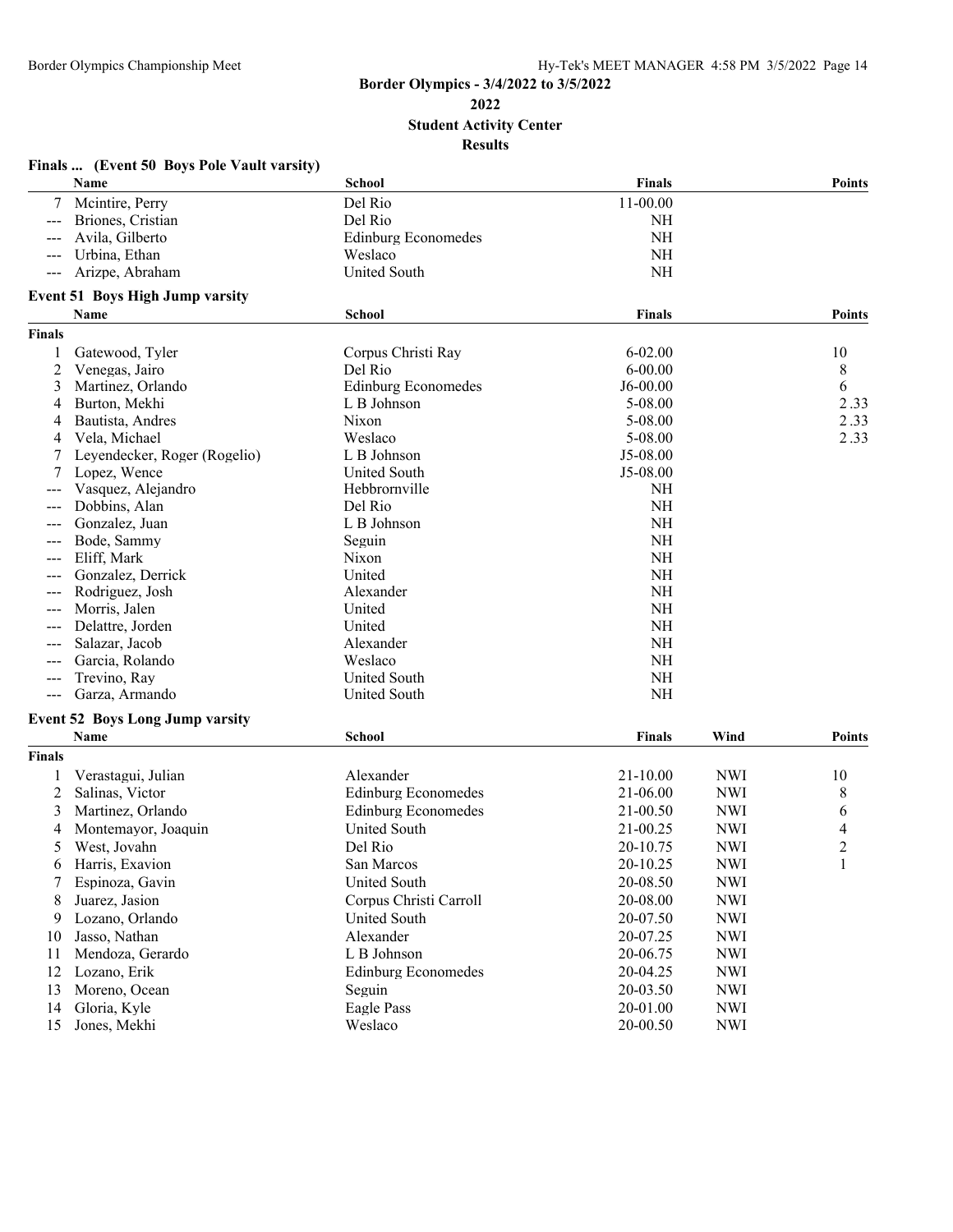**Student Activity Center**

**Results**

|        | Name                                     | <b>School</b>        | <b>Finals</b> | Wind       | <b>Points</b> |
|--------|------------------------------------------|----------------------|---------------|------------|---------------|
|        | 16 Alaniz, Jaiden                        | Hebbrornville        | 19-10.00      | <b>NWI</b> |               |
|        | 17 Lozano, Ya-Aqob                       | Cigarroa             | 19-08.25      | <b>NWI</b> |               |
| 18     | Ramos, Rene                              | L B Johnson          | 19-06.75      | <b>NWI</b> |               |
| 19     | Bautista, Andres                         | Nixon                | 19-05.50      | <b>NWI</b> |               |
| 20     | Maxey, Chris                             | Northside Holmes     | 19-02.50      | <b>NWI</b> |               |
| 21     | Gonzalez, Derrick                        | United               | 19-00.50      | <b>NWI</b> |               |
| 21     | Gomez, Cesar                             | Weslaco              | 19-00.50      | <b>NWI</b> |               |
| 23     | Benavides, Joseph                        | Hebbrornville        | 19-00.25      | <b>NWI</b> |               |
| 24     | Reyes, Emmanuel Devonte                  | Del Rio              | 18-10.75      | <b>NWI</b> |               |
| 25     | Barnes, Ashton                           | United               | 18-08.50      | <b>NWI</b> |               |
| 26     | Ogunbase, Malakai                        | San Marcos           | 18-08.00      | <b>NWI</b> |               |
| 27     | Silva, Gavin                             | Weslaco              | 18-04.00      | <b>NWI</b> |               |
| 28     | Garza, Arturo                            | Nixon                | 18-03.25      | <b>NWI</b> |               |
| 29     | Aldana, Josh                             | San Marcos           | 18-02.50      | <b>NWI</b> |               |
| 30     | Garcia, Saul                             | Weslaco East         | 18-01.75      | <b>NWI</b> |               |
| 31     | Ethridge, Devan                          | Alexander            | 17-09.50      | <b>NWI</b> |               |
| 32     | Delattre, Jorden                         | United               | 17-08.00      | <b>NWI</b> |               |
| 33     | De Leon, Sebastian                       | L B Johnson          | 17-06.50      | <b>NWI</b> |               |
| 34     | Johnson, Hezekiah                        | Corpus Christi Moody | 17-01.00      | <b>NWI</b> |               |
| 35     | Salinas, Nathaniel                       | Hebbrornville        | 16-06.25      | <b>NWI</b> |               |
| 36     | Torres, Frank                            | Eagle Pass           | 16-05.50      | <b>NWI</b> |               |
| 37     | Rosenbaum, Ezra                          | Northside Holmes     | 14-10.00      | <b>NWI</b> |               |
|        |                                          |                      |               |            |               |
|        | <b>Event 53 Boys Triple Jump varsity</b> |                      |               |            |               |
|        | Name                                     | School               | <b>Finals</b> | Wind       | <b>Points</b> |
| Finals |                                          |                      |               |            |               |
| 1      | Harris, Exavion                          | San Marcos           | 44-11.50      | <b>NWI</b> | 10            |
| 2      | Lozano, Ya-Aqob                          | Cigarroa             | 42-10.00      | <b>NWI</b> | 8             |
| 3      | Dobbins, Alan                            | Del Rio              | 41-07.50      | <b>NWI</b> | 6             |
| 4      | Lopez, Wence                             | United South         | 40-02.00      | <b>NWI</b> | 4             |
| 5      | Avena, Sebastian                         | L B Johnson          | 39-10.00      | <b>NWI</b> | 2             |
| 6      | Kypuros, Dakota                          | Eagle Pass           | 39-08.50      | <b>NWI</b> | 1             |
|        | Ethridge, Devan                          | Alexander            | 39-07.50      | <b>NWI</b> |               |
| 8      | Martinez, Ryan                           | Corpus Christi Moody | 39-03.00      | <b>NWI</b> |               |
| 9      | Lozano, Orlando                          | United South         | 39-02.00      | <b>NWI</b> |               |
| 10     | Garza, Alfonso                           | Nixon                | 39-01.25      | <b>NWI</b> |               |
| 11     | Tovar, Isaac                             | Nixon                | 38-11.50      | <b>NWI</b> |               |
| 12     | Moreno, Ocean                            | Seguin               | 38-11.00      | <b>NWI</b> |               |
|        | 13 Buitron, Josh                         | Alexander            | 38-03.75      | <b>NWI</b> |               |
|        | 14 Garcia, Saul                          | Weslaco East         | 38-00.50      | <b>NWI</b> |               |
| 15     | Finleyson, Walker                        | Eagle Pass           | 38-00.00      | <b>NWI</b> |               |
| 16     | Soto, Frank                              | United               | 37-08.75      | <b>NWI</b> |               |
| 17     | Leyendecker, Roger (Rogelio)             | L B Johnson          | 36-10.00      | <b>NWI</b> |               |
| 17     | Vazquez, Jose                            | Alexander            | 36-10.00      | <b>NWI</b> |               |
| 19     | Bautista, Carlos                         | United South         | 36-04.50      | <b>NWI</b> |               |
| 20     | Sanchez, Alissandro                      | Del Rio              | 35-03.50      | <b>NWI</b> |               |
| ---    | Garza, Arturo                            | Nixon                | ND            | <b>NWI</b> |               |
| $---$  | Rivens, Jediah                           | Weslaco East         | ND            | <b>NWI</b> |               |
|        | Sepulveda, Rene                          | United               | ND            | <b>NWI</b> |               |

### **Finals ... (Event 52 Boys Long Jump varsity)**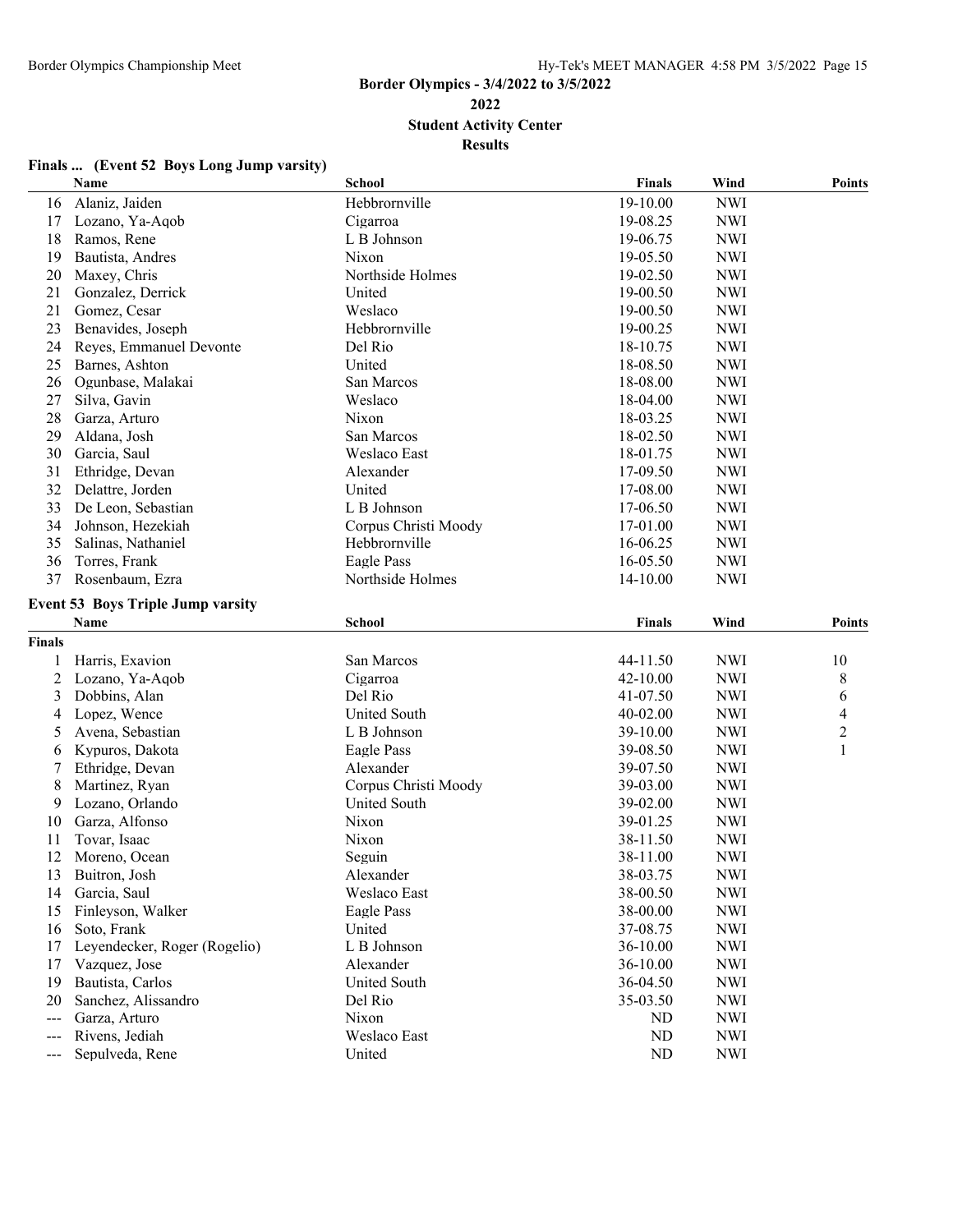**Student Activity Center**

|                     | Finals  (Event 53 Boys Triple Jump varsity)   |                                        |               |            |                |
|---------------------|-----------------------------------------------|----------------------------------------|---------------|------------|----------------|
|                     | Name                                          | <b>School</b>                          | <b>Finals</b> | Wind       | Points         |
| $\qquad \qquad - -$ | Vez, Oscar                                    | Cigarroa                               | ND            | <b>NWI</b> |                |
|                     | Carrizales, Damian                            | Cigarroa                               | <b>ND</b>     | <b>NWI</b> |                |
|                     | Ramos, Rene                                   | L B Johnson                            | ND            | <b>NWI</b> |                |
|                     | Moreno, Dante                                 | Hebbrornville                          | ND            | <b>NWI</b> |                |
|                     | Alaniz, Jaiden                                | Hebbrornville                          | ND            | <b>NWI</b> |                |
|                     |                                               |                                        |               |            |                |
|                     | Event 54 Girls 3200 Meter Run varsity<br>Name |                                        |               |            | Points         |
| <b>Finals</b>       |                                               | <b>School</b>                          | <b>Finals</b> |            |                |
|                     | Guillen, Mia                                  |                                        | 11:58.40      |            |                |
| 1<br>$\overline{c}$ | Surita, Maddison                              | Edinburg<br><b>Edinburg Economedes</b> | 12:14.89      |            | 10<br>8        |
| 3                   |                                               | San Marcos                             | 12:27.09      |            |                |
|                     | Rodriguez, Kareena<br>Pena, Sofia             | Alexander                              | 12:29.53      |            | 6<br>4         |
| 4<br>5              | Juarez, Ally                                  | San Marcos                             | 12:36.58      |            | $\overline{2}$ |
|                     | Flores, Aubrey                                | Corpus Christi Carroll                 | 12:36.81      |            | 1              |
| 6                   | Leza Olivas, Leilani                          | <b>McAllen Rowe</b>                    | 12:38.94      |            |                |
| 8                   | Reyes, Jocelynn                               | Nixon                                  | 12:45.08      |            |                |
| 9                   | Rojo, Itzel                                   | Cigarroa                               | 12:49.33      |            |                |
| 10                  | Santini, Isabella                             | Alexander                              | 12:57.52      |            |                |
| 11                  | Ozuna, Raven                                  | Weslaco East                           | 13:00.84      |            |                |
| 12                  | Parra, Odalys                                 | United                                 | 13:01.76      |            |                |
| 13                  | Sauceda, Zaida                                | McAllen Rowe                           | 13:02.40      |            |                |
| 14                  | Mata, Kassandra                               | Martin                                 | 13:02.95      |            |                |
| 15                  | Arredondo, Estephenia                         | L B Johnson                            | 13:03.13      |            |                |
| 16                  | Santasieri, Elizabeth                         | United                                 | 13:05.21      |            |                |
| 17                  | Bartlett, Victoria                            | Eagle Pass                             | 13:07.00      |            |                |
| 18                  | Noyola, Adriana                               | Edinburg                               | 13:19.32      |            |                |
| 19                  | Villarreal, Linda                             | Corpus Christi Carroll                 | 13:21.22      |            |                |
| 20                  | Marquez, Marbella                             | <b>Edinburg Economedes</b>             | 13:21.50      |            |                |
| 21                  | Montalvo, Fernanda                            | Edinburg                               | 13:21.50      |            |                |
| 22                  | Lopez, Claudia                                | Northside Holmes                       | 13:31.61      |            |                |
| 23                  | Alonso, Gysel                                 | L B Johnson                            | 13:43.83      |            |                |
| 24                  | Bazan, Natalie                                | Weslaco East                           | 13:48.01      |            |                |
| 25                  | Garcia, Alyssa                                | United South                           | 13:49.51      |            |                |
| 26                  | Sandoval, Julissa                             | Nixon                                  | 13:49.82      |            |                |
| 27                  | Howle, Ava                                    | San Marcos                             | 13:51.00      |            |                |
| 28                  | Lorentzen, Katja                              | Seguin                                 | 13:57.45      |            |                |
| 29                  | Esparza, Valerie                              | Cigarroa                               | 14:00.55      |            |                |
|                     | 30 Cordova, Nayeli                            | Del Rio                                | 14:06.37      |            |                |
| 31                  | Sander, Charlotte                             | Weslaco                                | 14:08.14      |            |                |
| 32                  | Glaze, Ava                                    | Alexander                              | 14:09.37      |            |                |
| 33                  | Martinez, Cassandra                           | Del Rio                                | 14:11.55      |            |                |
| 34                  | Gloria, Kimberly                              | Del Rio                                | 14:14.93      |            |                |
| 35                  | Garcia-Diaz, Marlen                           | Cigarroa                               | 14:25.07      |            |                |
| 36                  | Villalobos, Jazlynn                           | <b>United South</b>                    | 14:28.06      |            |                |
| 37                  | Cuellar, Mareli                               | Weslaco East                           | 14:39.22      |            |                |
| 38                  | Vela, Alessandra                              | L B Johnson                            | 14:47.34      |            |                |
| 39                  | Espinosa, Emily                               | Eagle Pass                             | 14:54.63      |            |                |
| 40                  | Hernandez, Aracely                            | Corpus Christi Moody                   | 15:07.78      |            |                |
|                     |                                               |                                        |               |            |                |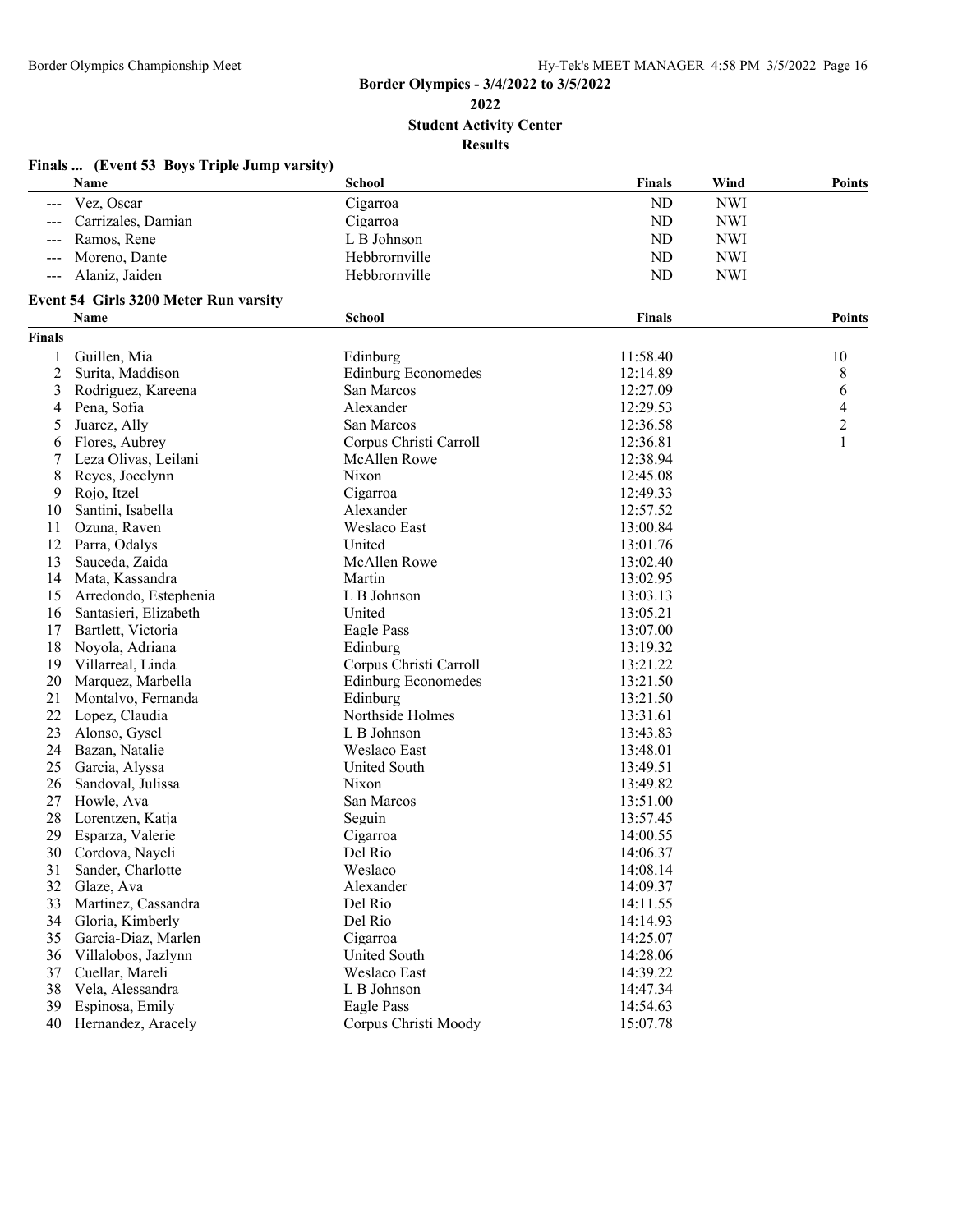**Finals ... (Event 54 Girls 3200 Meter Run varsity)**

#### **Border Olympics - 3/4/2022 to 3/5/2022**

**Student Activity Center**

| H#<br>1<br>3<br>$\overline{c}$<br>$\mathbf{1}$<br>3<br>1<br>$\overline{2}$<br>$\overline{2}$<br>$\,1\,$<br>$\overline{\mathbf{c}}$<br>3<br>$\overline{c}$<br>3 |                                                         |
|----------------------------------------------------------------------------------------------------------------------------------------------------------------|---------------------------------------------------------|
|                                                                                                                                                                |                                                         |
|                                                                                                                                                                |                                                         |
|                                                                                                                                                                |                                                         |
|                                                                                                                                                                |                                                         |
|                                                                                                                                                                |                                                         |
|                                                                                                                                                                |                                                         |
|                                                                                                                                                                |                                                         |
|                                                                                                                                                                |                                                         |
|                                                                                                                                                                |                                                         |
|                                                                                                                                                                |                                                         |
|                                                                                                                                                                |                                                         |
|                                                                                                                                                                |                                                         |
|                                                                                                                                                                |                                                         |
|                                                                                                                                                                |                                                         |
|                                                                                                                                                                |                                                         |
|                                                                                                                                                                |                                                         |
|                                                                                                                                                                |                                                         |
| 1                                                                                                                                                              |                                                         |
| $\overline{c}$                                                                                                                                                 |                                                         |
| $\mathbf{1}$                                                                                                                                                   |                                                         |
| 3                                                                                                                                                              |                                                         |
| 1                                                                                                                                                              |                                                         |
|                                                                                                                                                                |                                                         |
|                                                                                                                                                                | <b>Points</b>                                           |
|                                                                                                                                                                |                                                         |
|                                                                                                                                                                | 20                                                      |
|                                                                                                                                                                |                                                         |
|                                                                                                                                                                | 16<br>12                                                |
|                                                                                                                                                                | 8                                                       |
|                                                                                                                                                                |                                                         |
|                                                                                                                                                                | 4<br>2                                                  |
|                                                                                                                                                                |                                                         |
|                                                                                                                                                                |                                                         |
|                                                                                                                                                                |                                                         |
|                                                                                                                                                                |                                                         |
|                                                                                                                                                                |                                                         |
|                                                                                                                                                                |                                                         |
|                                                                                                                                                                |                                                         |
|                                                                                                                                                                |                                                         |
|                                                                                                                                                                |                                                         |
|                                                                                                                                                                |                                                         |
|                                                                                                                                                                |                                                         |
|                                                                                                                                                                |                                                         |
| 1                                                                                                                                                              |                                                         |
| 2                                                                                                                                                              |                                                         |
| 2                                                                                                                                                              |                                                         |
| 1<br>2                                                                                                                                                         |                                                         |
|                                                                                                                                                                | <b>H#</b><br>2<br>1<br>$\overline{2}$<br>$\overline{2}$ |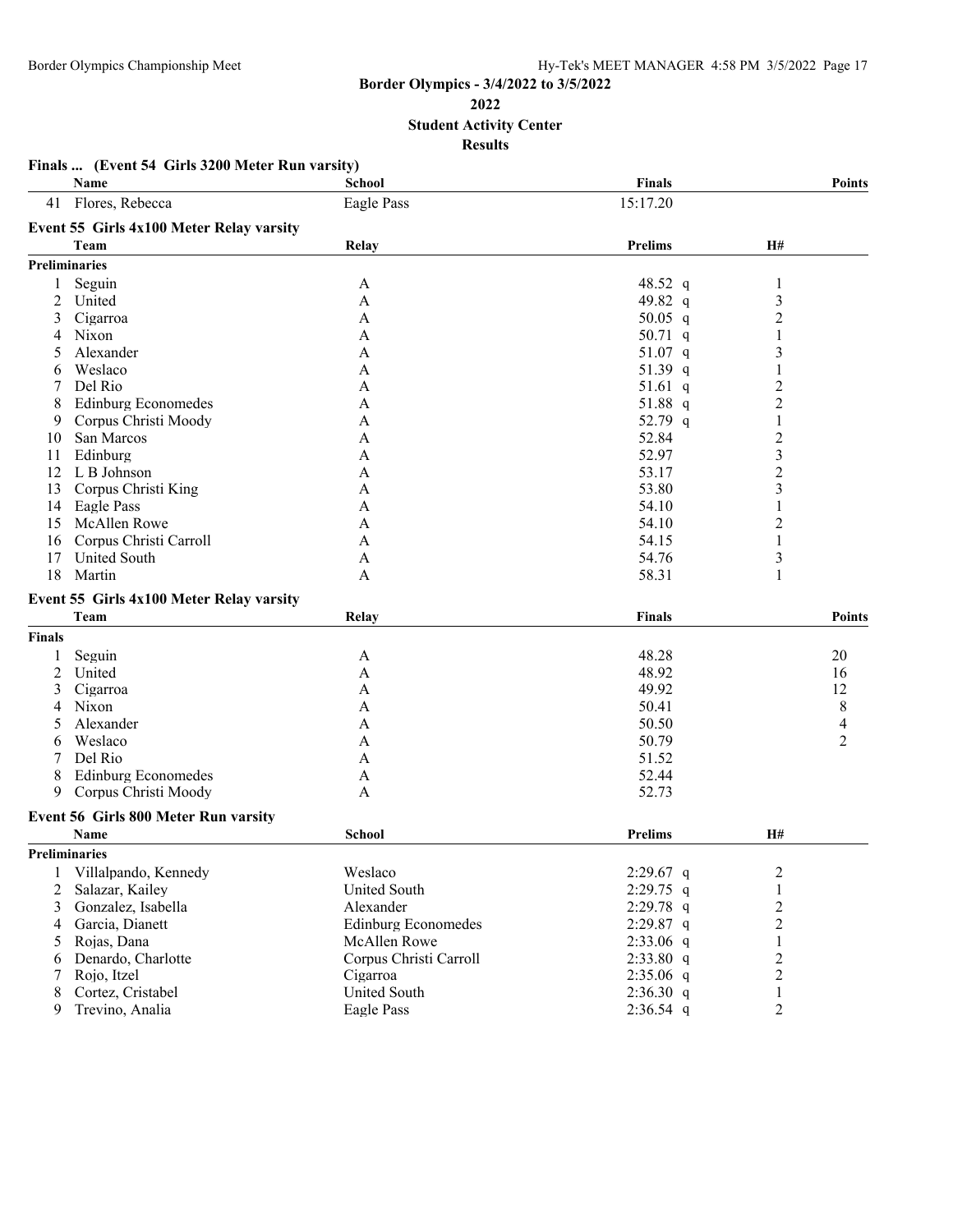**Student Activity Center**

**Results**

| Preliminaries  (Event 56 Girls 800 Meter Run varsity) |  |  |
|-------------------------------------------------------|--|--|
|                                                       |  |  |

|        | Name                                        | <b>School</b>              | <b>Prelims</b> | H#               |                |
|--------|---------------------------------------------|----------------------------|----------------|------------------|----------------|
| 10     | Gloria, Kimberly                            | Del Rio                    | 2:36.70        | $\mathfrak{2}$   |                |
| 11     | Botello, Hayley                             | Martin                     | 2:37.60        | $\mathbf{1}$     |                |
| 12     | Alvarez, Samantha                           | Alexander                  | 2:38.19        | $\mathbf{1}$     |                |
| 13     | Ebarb, Aamarie                              | Weslaco                    | 2:38.58        | $\mathbf{1}$     |                |
| 14     | Paz, Jennica                                | <b>Weslaco East</b>        | 2:39.04        | $\overline{c}$   |                |
| 15     | Maldonado, Licely                           | United                     | 2:39.38        | $\mathbf{1}$     |                |
| 16     | Llanas-Lopez, Karen                         | <b>McAllen Rowe</b>        | 2:39.45        | $\boldsymbol{2}$ |                |
| 17     | Garza, Ameline                              | Edinburg                   | 2:40.49        | $\overline{2}$   |                |
| 18     | Garcia-Diaz, Marlen                         | Cigarroa                   | 2:40.72        | 1                |                |
| 19     | Mendoza, Stephanie                          | Weslaco East               | 2:41.07        | 1                |                |
| 20     | Surita, Maddison                            | <b>Edinburg Economedes</b> | 2:41.52        | 1                |                |
| 21     | Burrell, Jada Milee                         | Seguin                     | 2:42.14        | $\overline{2}$   |                |
| 22     | Rawlings, Kaylie                            | Edinburg                   | 2:42.82        | $\,1$            |                |
| 23     | Carielo, Kaylee                             | United                     | 2:44.00        | $\overline{c}$   |                |
| 24     | Hidalgo, Alison                             | Corpus Christi King        | 2:44.81        | 1                |                |
| 25     | Velasquez, Aileen                           | Eagle Pass                 | 2:45.46        | 1                |                |
| 26     | Botello, Ariana                             | Alexander                  | 2:45.70        | $\overline{c}$   |                |
| 27     | Rios, Jada                                  | L B Johnson                | 2:46.17        | $\overline{c}$   |                |
| 28     | Lorentzen, Katja                            | Seguin                     | 2:47.13        | $\,1$            |                |
| 29     | Juarez, Elizabeth                           | Corpus Christi Carroll     | 2:47.44        | $\mathbf{1}$     |                |
| 30     | Noyola, Adriana                             | Edinburg                   | 2:47.60        |                  |                |
| 31     | Vasquez, Julia                              | Corpus Christi Carroll     | 2:47.78        | $\boldsymbol{2}$ |                |
| 32     | Pena, Valeria                               | Nixon                      | 2:48.54        | $\boldsymbol{2}$ |                |
| 33     | Teran, Fatima                               | Eagle Pass                 | 2:50.55        | $\overline{2}$   |                |
| 34     | Gonzalez, Jaqueline                         | L B Johnson                | 2:51.15        | $\overline{c}$   |                |
| 35     | Soto, Izabel                                | United South               | 2:55.70        | $\overline{c}$   |                |
| 36     | Cuellar, Mareli                             | Weslaco East               | 2:56.66        | 1                |                |
| 37     | Hernandez, Aracely                          | Corpus Christi Moody       | 2:57.06        | 1                |                |
| 38     | Saenz, Leilani                              | Weslaco                    | 2:57.74        | $\overline{2}$   |                |
| 39     | Esparza, Valerie                            | Cigarroa                   | 2:58.48        | $\mathbf{1}$     |                |
| 40     | Gordon, Maya                                | Seguin                     | 3:03.04        | $\overline{c}$   |                |
| 41     | Porras, Paris                               | L B Johnson                | 3:04.47        | $\,1\,$          |                |
| 42     | Vasquez, Yanis                              | Hebbrornville              | 3:19.80        | 1                |                |
| 43     | Douglas, Cate                               | Hebbrornville              | 3:30.67        | $\overline{2}$   |                |
| 44     | Gonzalez, Mariza                            | Hebbrornville              | 3:33.64        | $\overline{c}$   |                |
| $--$   | Serratos, Genesis                           | United                     | <b>DNF</b>     | $\mathbf{1}$     |                |
|        | <b>Event 56 Girls 800 Meter Run varsity</b> |                            |                |                  |                |
|        | Name                                        | <b>School</b>              | <b>Finals</b>  |                  | <b>Points</b>  |
| Finals |                                             |                            |                |                  |                |
| 1      | Garcia, Dianett                             | <b>Edinburg Economedes</b> | 2:26.31        |                  | 10             |
| 2      | Salazar, Kailey                             | United South               | 2:27.81        |                  | 8              |
| 3      | Villalpando, Kennedy                        | Weslaco                    | 2:29.97        |                  | 6              |
| 4      | Gonzalez, Isabella                          | Alexander                  | 2:30.29        |                  | 4              |
| 5      | Trevino, Analia                             | Eagle Pass                 | 2:33.61        |                  | $\overline{c}$ |
| 6      | Cortez, Cristabel                           | United South               | 2:34.27        |                  | 1              |
| 7      | Rojas, Dana                                 | <b>McAllen Rowe</b>        | 2:34.90        |                  |                |
| 8      | Denardo, Charlotte                          | Corpus Christi Carroll     | 2:36.65        |                  |                |
|        |                                             |                            |                |                  |                |

Rojo, Itzel Cigarroa 2:36.99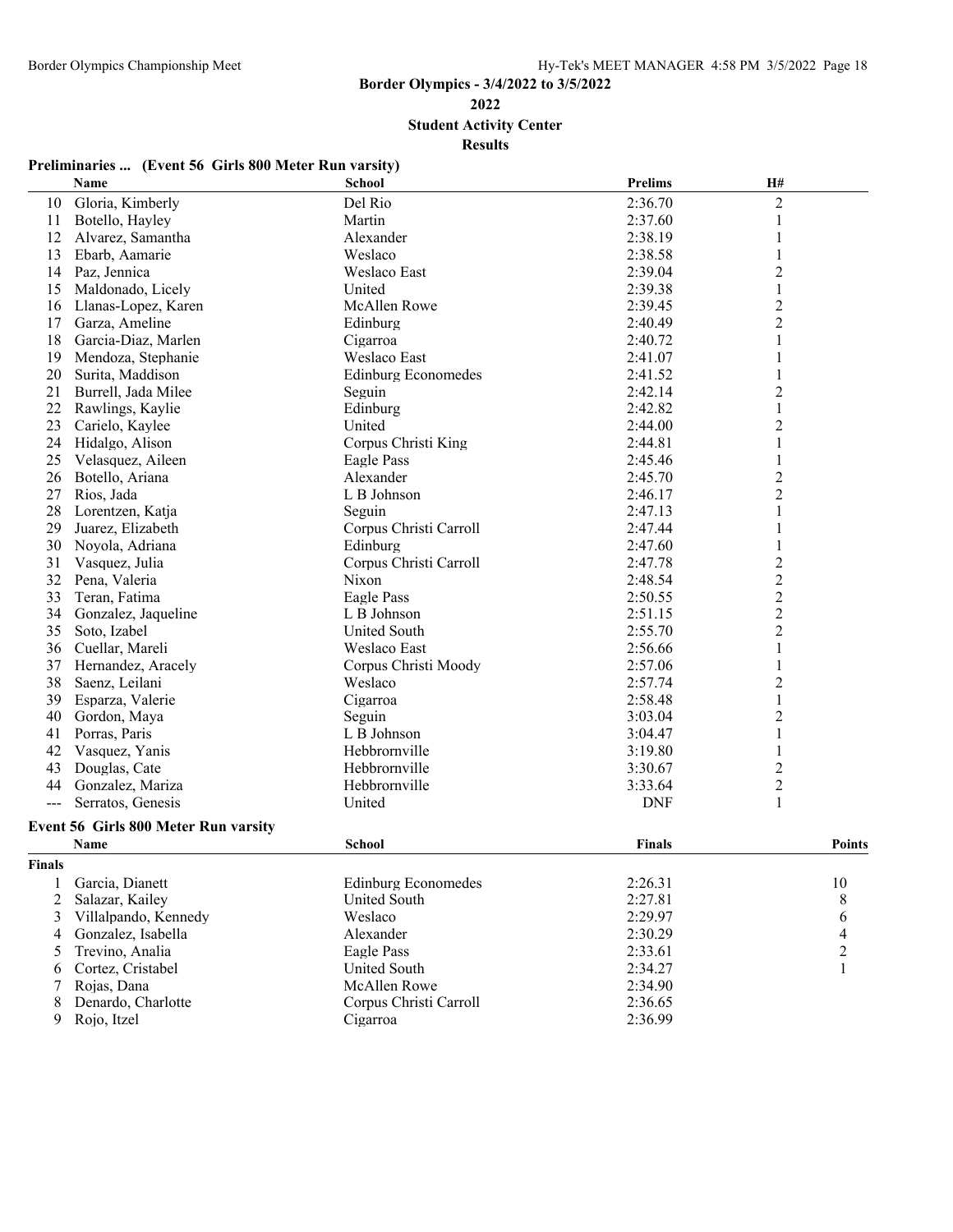## **Border Olympics - 3/4/2022 to 3/5/2022 Student Activity Center**

**Results**

## **Event 57 Girls 100 Meter Hurdles varsity**

|                            | 113 TOO BICKE HIGH GIKS VAN<br>Name              | <b>School</b>              | <b>Prelims</b>    | Wind       | Н#             |                          |
|----------------------------|--------------------------------------------------|----------------------------|-------------------|------------|----------------|--------------------------|
|                            | Preliminaries                                    |                            |                   |            |                |                          |
| 1                          | Rodriguez, Marcela                               | Nixon                      | $16.53$ q         | <b>NWI</b> | 1              |                          |
| 2                          | Nation, Ebonee                                   | Corpus Christi Moody       | 16.66 $q$         | <b>NWI</b> | $\mathbf{1}$   |                          |
| 3                          | Moreno, Selika                                   | Alexander                  | $17.40 \text{ q}$ | <b>NWI</b> | $\overline{4}$ |                          |
| 4                          | Torres, Emily                                    | Del Rio                    | $17.53$ q         | <b>NWI</b> | 2              |                          |
| 5                          | Estrella, Dylana                                 | Alexander                  | $17.74$ q         | <b>NWI</b> | 2              |                          |
| 6                          | Liggins, Leandrea                                | Corpus Christi King        | 18.24 q           | <b>NWI</b> | 3              |                          |
|                            | Sepulveda, Lauren                                | Alexander                  | 18.32 q           | <b>NWI</b> | 3              |                          |
| 8                          | Rodriguez, Genesis                               | <b>Edinburg Economedes</b> | 18.35 q           | <b>NWI</b> | $\overline{c}$ |                          |
| 9                          | Guajardo, Barba                                  | Nixon                      | 18.47 q           | <b>NWI</b> | $\overline{c}$ |                          |
| 10                         | Soto, Christina                                  | United                     | 18.50             | <b>NWI</b> | 3              |                          |
| 11                         | Ledet, Aryana                                    | St Agustine                | 18.54             | <b>NWI</b> | $\overline{4}$ |                          |
| 12                         | Gutierrez, Camila                                | United                     | 18.65             | <b>NWI</b> | $\mathbf{1}$   |                          |
| 13                         | Perez, Jada                                      | Nixon                      | 18.73             | <b>NWI</b> | 3              |                          |
| 14                         | Garza, Ashley                                    | L B Johnson                | 19.12             | <b>NWI</b> | 1              |                          |
| 15                         | Quintero, Izhar                                  | Cigarroa                   | 19.71             | <b>NWI</b> | $\overline{4}$ |                          |
| 16                         | De Lao, Lillian                                  | Del Rio                    | 19.71             | <b>NWI</b> | 3              |                          |
| 17                         | Rodriguez, Kayla                                 | United                     | 19.81             | <b>NWI</b> | 4              |                          |
| 18                         | Martinez, Madison                                | Edinburg                   | 19.90             | <b>NWI</b> | 4              |                          |
| 19                         | Valdez, Gabby                                    | Corpus Christi King        | 20.31             | <b>NWI</b> | $\mathbf{1}$   |                          |
| 20                         | Murillo, Evelyn                                  | McAllen Rowe               | 20.92             | <b>NWI</b> | 3              |                          |
| 21                         | Torres, Caleigh                                  | Hebbrornville              | 21.35             | <b>NWI</b> | $\mathbf{1}$   |                          |
| 22                         | Perez, Victoria                                  | L B Johnson                | 21.63             | <b>NWI</b> | $\overline{4}$ |                          |
| 23                         | Garcia, Alondra                                  | <b>McAllen Rowe</b>        | 21.66             | <b>NWI</b> | $\overline{c}$ |                          |
| 24                         | Duque, Leiza                                     | L B Johnson                | 22.79             | <b>NWI</b> | $\mathfrak{2}$ |                          |
| 25                         | Gonzalez, Mia                                    | Edinburg                   | 22.86             | <b>NWI</b> | $\mathfrak{2}$ |                          |
| $\qquad \qquad - -$        | Knaub, Yazmin                                    | Weslaco                    | <b>FS</b>         | <b>NWI</b> | 3              |                          |
| $\qquad \qquad - \qquad -$ | Maples, Madison                                  | Seguin                     | DQ                | <b>NWI</b> | $\mathbf{1}$   |                          |
|                            |                                                  |                            |                   |            |                |                          |
|                            | Event 57 Girls 100 Meter Hurdles varsity<br>Name | <b>School</b>              | Finals            | Wind       |                | <b>Points</b>            |
| <b>Finals</b>              |                                                  |                            |                   |            |                |                          |
|                            | Nation, Ebonee                                   | Corpus Christi Moody       | 16.43             | <b>NWI</b> |                | 10                       |
| 2                          | Rodriguez, Marcela                               | Nixon                      | 16.61             | <b>NWI</b> |                | 8                        |
| 3                          | Moreno, Selika                                   | Alexander                  | 17.25             | <b>NWI</b> |                | 6                        |
| 4                          | Estrella, Dylana                                 | Alexander                  | 17.27             | <b>NWI</b> |                | $\overline{\mathcal{A}}$ |
| 5                          | Torres, Emily                                    | Del Rio                    | 17.61             | <b>NWI</b> |                | $\overline{\mathbf{c}}$  |
| 6                          | Sepulveda, Lauren                                | Alexander                  | 18.58             | <b>NWI</b> |                | 1                        |
|                            | Rodriguez, Genesis                               | <b>Edinburg Economedes</b> | 18.72             | <b>NWI</b> |                |                          |
| 8                          | Liggins, Leandrea                                | Corpus Christi King        | 18.77             | <b>NWI</b> |                |                          |
|                            |                                                  | Nixon                      | FS                |            |                |                          |
|                            | Guajardo, Barba                                  |                            |                   | <b>NWI</b> |                |                          |
|                            | Event 58 Girls 100 Meter Dash varsity            |                            |                   |            |                |                          |
|                            | Name                                             | <b>School</b>              | <b>Prelims</b>    | Wind       | H#             |                          |
|                            | <b>Preliminaries</b>                             |                            |                   |            |                |                          |
|                            | Harris, Nayla                                    | Seguin                     | $12.86$ q         | <b>NWI</b> | 1              |                          |
|                            | Elizalde, Gabriela                               | United                     | 13.03 q           | <b>NWI</b> | 5              |                          |
| 3                          | Loredo, Emily                                    | Cigarroa                   | $13.06$ q         | <b>NWI</b> | 6              |                          |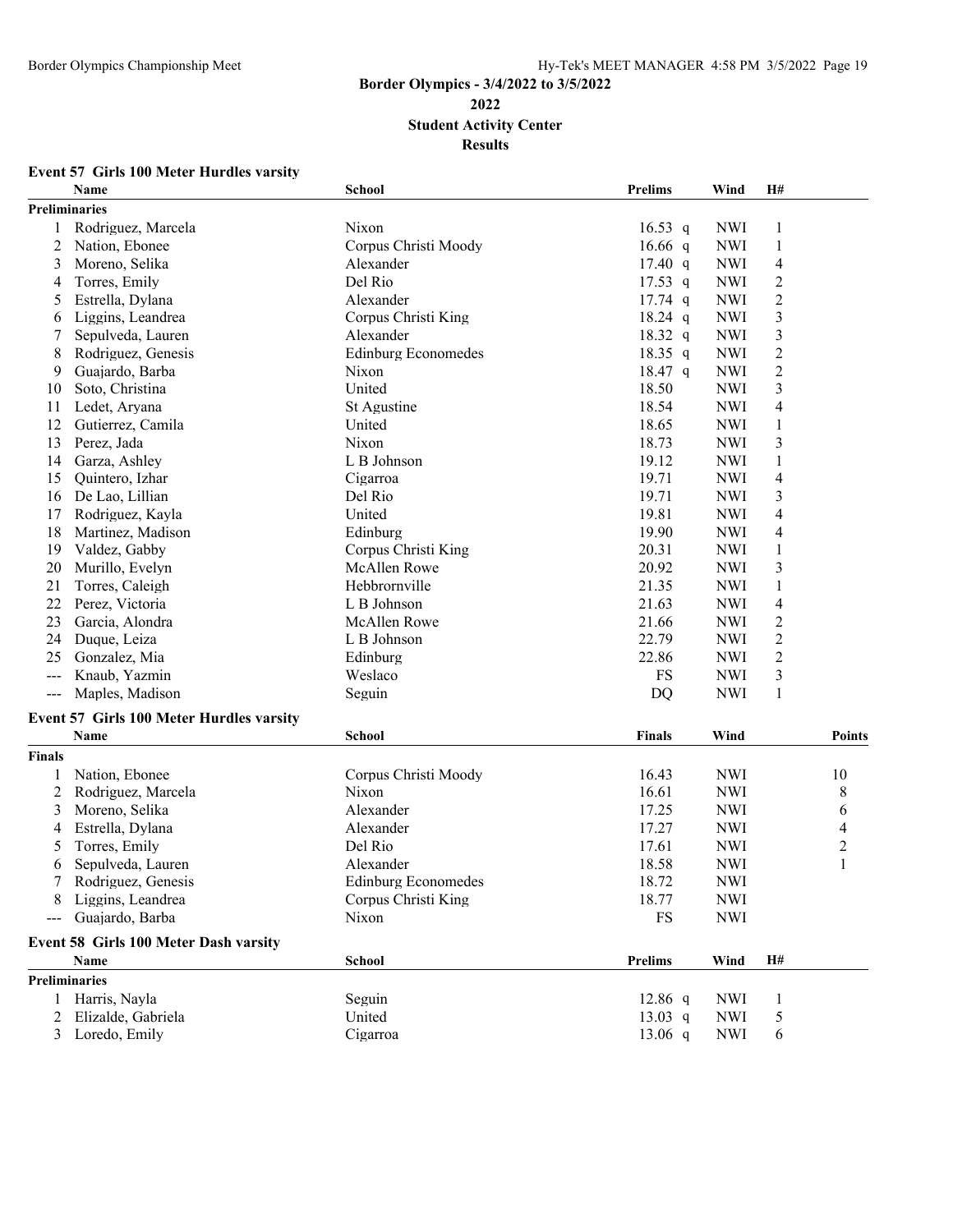**Student Activity Center**

**Results**

# **Preliminaries ... (Event 58 Girls 100 Meter Dash varsity)**

|                | Name                      | <b>School</b>                  | <b>Prelims</b> | Wind       | H#                    |  |
|----------------|---------------------------|--------------------------------|----------------|------------|-----------------------|--|
| 4              | Erickson, Ariana          | Del Rio                        | 13.07 q        | <b>NWI</b> | $\mathfrak s$         |  |
| 5              | Woods, Toni               | Corpus Christi Veterans Memori | $13.11$ q      | <b>NWI</b> | 3                     |  |
| 6              | Jacobs, Alexis            | Corpus Christi Veterans Memori | 13.32 $q$      | <b>NWI</b> | $\overline{4}$        |  |
| 7              | Davila, Angela            | Cigarroa                       | 13.58 q        | <b>NWI</b> | $\mathbf{1}$          |  |
| $\overline{7}$ | Ruiz, Nadine              | Hebbrornville                  | 13.58 $q$      | <b>NWI</b> | $\overline{4}$        |  |
| 9              | Romero, Sadie             | Weslaco                        | 13.60 $q$      | <b>NWI</b> | 5                     |  |
| 10             | Nunez, Kyra               | Seguin                         | 13.60          | <b>NWI</b> | 6                     |  |
| 11             | Andrade, Abby             | United                         | 13.62          | <b>NWI</b> | 3                     |  |
| 12             | Guadiana Gonzalez, Camila | Alexander                      | 13.70          | <b>NWI</b> | $\overline{4}$        |  |
| 13             | Robles, Danica            | Nixon                          | 13.70          | <b>NWI</b> | $\mathfrak{Z}$        |  |
| 14             | Cortez, Jazmin            | United                         | 13.71          | <b>NWI</b> | $\overline{2}$        |  |
| 15             | Ramirez, Blanca           | Alexander                      | 13.71          | <b>NWI</b> | 5                     |  |
| 16             | Tabora, Myla              | Del Rio                        | 13.84          | <b>NWI</b> | $\mathbf{1}$          |  |
| 17             | Clark, Aziza              | Northside Holmes               | 13.97          | <b>NWI</b> | 5                     |  |
| 18             | Shular, Daisha            | Seguin                         | 14.00          | <b>NWI</b> | $\mathfrak{2}$        |  |
| 19             | Kelley, Aquira            | San Marcos                     | 14.06          | <b>NWI</b> | $\overline{4}$        |  |
| 20             | Glenn, Da'Sarea           | Northside Holmes               | 14.10          | <b>NWI</b> | 6                     |  |
| 21             | Jimenez, Janelle          | L B Johnson                    | 14.12          | <b>NWI</b> | $\overline{4}$        |  |
| 22             | Contreras, Ximena         | Alexander                      | 14.13          | <b>NWI</b> | $\mathbf{2}$          |  |
| 23             | Homes, Hailey             | Corpus Christi King            | 14.31          | <b>NWI</b> | 6                     |  |
| 24             | Villarreal, Mia           | Corpus Christi Moody           | 14.34          | <b>NWI</b> | 5                     |  |
| 25             | Lowe, Vanessa             | Corpus Christi Moody           | 14.35          | <b>NWI</b> | $\mathfrak{Z}$        |  |
| 26             | Gonzalez, Mia             | Edinburg                       | 14.40          | <b>NWI</b> | 3                     |  |
| 27             | Williams, Kayla           | Del Rio                        | 14.41          | <b>NWI</b> | 5                     |  |
| 28             | Flores, Briana            | <b>United South</b>            | 14.44          | <b>NWI</b> | $\boldsymbol{2}$      |  |
| 29             | Arizpe, Zaida             | L B Johnson                    | 14.46          | <b>NWI</b> | 5                     |  |
| 30             | Hernandez, Alexa          | L B Johnson                    | 14.59          | <b>NWI</b> | $\mathbf{1}$          |  |
| 31             |                           | Edinburg                       | 14.68          | <b>NWI</b> |                       |  |
| 32             | Salazar, Evelyn           |                                | 14.75          |            | $\boldsymbol{6}$<br>5 |  |
| 33             | Martinez, Larissa         | Edinburg                       | 14.77          | <b>NWI</b> | $\overline{2}$        |  |
|                | Ramirez, Alexis           | Cigarroa                       |                | <b>NWI</b> |                       |  |
| 34             | Sanchez, Julissa          | Nixon                          | 14.79          | <b>NWI</b> | 6                     |  |
| 35             | Torres, Analy             | Eagle Pass                     | 14.83          | <b>NWI</b> | 1                     |  |
| 36             | Alaniz, Karina            | Hebbrornville                  | 14.84          | <b>NWI</b> | 6                     |  |
| 37             | Gladd, Ellanecia          | Corpus Christi Carroll         | 14.91          | <b>NWI</b> | $\mathbf{1}$          |  |
| 37             | Mendiola, Natalie         | <b>United South</b>            | 14.91          | <b>NWI</b> | 6                     |  |
| 39             | Johnson, Janiya           | Corpus Christi Carroll         | 15.03          | <b>NWI</b> | 3                     |  |
| 40             | Alaniz, Erin              | Hebbrornville                  | 15.09          | <b>NWI</b> | $\mathfrak{Z}$        |  |
| 41             | Mejia, Alicia             | <b>McAllen Rowe</b>            | 15.15          | <b>NWI</b> | 3                     |  |
| 42             | Galindo, Mia              | Corpus Christi Moody           | 15.20          | <b>NWI</b> | 4                     |  |
| 43             | Elizondo, Alexia          | McAllen Rowe                   | 15.25          | <b>NWI</b> | 4                     |  |
| 44             | Moreno, Madelyn           | Corpus Christi Carroll         | 15.31          | <b>NWI</b> | 4                     |  |
| 45             | Teran, Angela             | Eagle Pass                     | 15.33          | <b>NWI</b> | 6                     |  |
| 46             | Mota, Brenda              | <b>United South</b>            | 15.47          | <b>NWI</b> | 4                     |  |
| 47             | Trevino, Victoria         | Weslaco                        | 15.53          | <b>NWI</b> | $\overline{c}$        |  |
| 48             | Chapa, Aubrey             | McAllen Rowe                   | 15.55          | <b>NWI</b> | 1                     |  |
| 49             | Jerry, Rose               | Nixon                          | 15.55          | <b>NWI</b> | $\overline{c}$        |  |
| 50             | Rangel, Alessandra        | Eagle Pass                     | 15.65          | <b>NWI</b> | $\overline{2}$        |  |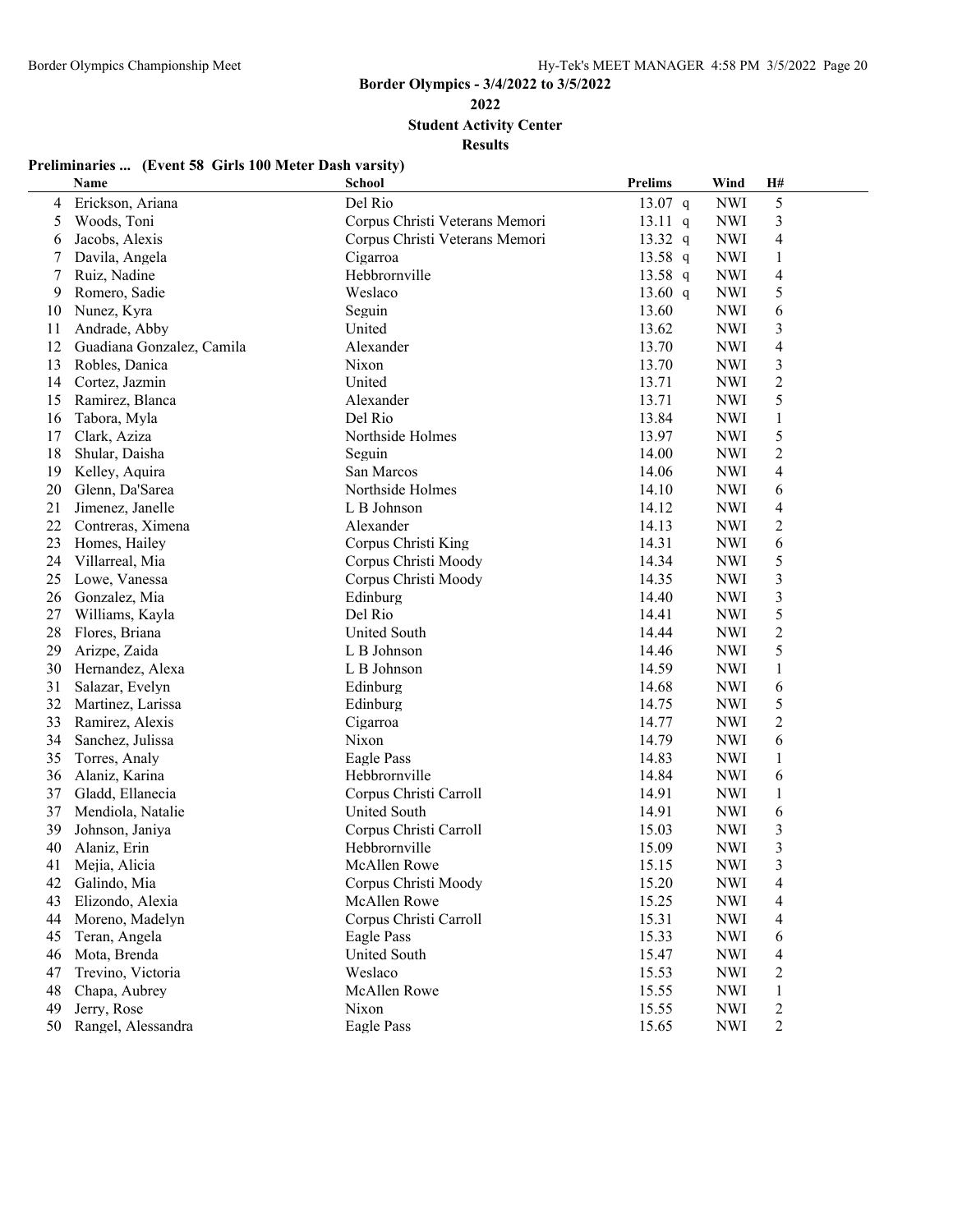## **Border Olympics - 3/4/2022 to 3/5/2022 Student Activity Center Results**

### **Event 58 Girls 100 Meter Dash varsity**

|                | Name                                     | School                         | <b>Finals</b>  | Wind                    | <b>Points</b>  |
|----------------|------------------------------------------|--------------------------------|----------------|-------------------------|----------------|
| <b>Finals</b>  |                                          |                                |                |                         |                |
| $\mathbf{1}$   | Harris, Nayla                            | Seguin                         | 12.33          | <b>NWI</b>              | 10             |
| $\overline{2}$ | Loredo, Emily                            | Cigarroa                       | 12.85          | <b>NWI</b>              | 8              |
| 3              | Elizalde, Gabriela                       | United                         | 13.01          | <b>NWI</b>              | 6              |
| 4              | Davila, Angela                           | Cigarroa                       | 13.14          | <b>NWI</b>              | $\overline{4}$ |
| 5              | Erickson, Ariana                         | Del Rio                        | 13.27          | <b>NWI</b>              | $\overline{c}$ |
| 6              | Jacobs, Alexis                           | Corpus Christi Veterans Memori | 13.37          | <b>NWI</b>              | $\mathbf{1}$   |
| 7              | Romero, Sadie                            | Weslaco                        | 13.59          | <b>NWI</b>              |                |
| 8              | Ruiz, Nadine                             | Hebbrornville                  | 13.63          | <b>NWI</b>              |                |
|                |                                          |                                |                |                         |                |
|                | Event 59 Girls 4x200 Meter Relay varsity |                                |                |                         |                |
|                | Team                                     | Relay                          | <b>Prelims</b> | H#                      |                |
|                | <b>Preliminaries</b>                     |                                |                |                         |                |
| 1              | United                                   | A                              | 1:44.67 $q$    | 1                       |                |
| $\overline{2}$ | Alexander                                | A                              | 1:47.83 q      | $\overline{\mathbf{3}}$ |                |
| 3              | <b>Edinburg Economedes</b>               | A                              | 1:48.31 q      | $\overline{2}$          |                |
| 4              | Cigarroa                                 | A                              | $1:50.84$ q    | $\overline{\mathbf{3}}$ |                |
| 5              | San Marcos                               | A                              | 1:50.99 $q$    | 1                       |                |
| 6              | Nixon                                    | A                              | $1:51.37$ q    | 1                       |                |
| 7              | Edinburg                                 | A                              | $1:51.78$ q    | 1                       |                |
| 8              | Weslaco                                  | A                              | 1:52.23 q      | 3                       |                |
| 9              | Corpus Christi Carroll                   | A                              | 1:52.42 q      | $\overline{\mathbf{3}}$ |                |
| 10             | Del Rio                                  | A                              | 1:53.44        | $\overline{\mathbf{3}}$ |                |
| 11             | McAllen Rowe                             | A                              | 1:53.72        | $\overline{c}$          |                |
| 12             | Seguin                                   | A                              | 1:55.07        | $\overline{c}$          |                |
| 13             | L B Johnson                              | A                              | 1:55.33        | $\overline{2}$          |                |
| 14             | <b>United South</b>                      | A                              | 1:55.97        | $\overline{c}$          |                |
|                | 15 Eagle Pass                            | A                              | 1:55.97        | 1                       |                |
|                | 16 Corpus Christi Moody                  | A                              | 1:57.79        | 1                       |                |
| 17             | Corpus Christi King                      | A                              | 1:58.05        | $\overline{\mathbf{3}}$ |                |
| 18             | Hebbrornville                            | A                              | 2:00.98        | $\overline{2}$          |                |
| $ -$           | Martin                                   | A                              | <b>FS</b>      | 1                       |                |
|                | Event 59 Girls 4x200 Meter Relay varsity |                                |                |                         |                |
|                | Team                                     | Relay                          | <b>Finals</b>  |                         | <b>Points</b>  |
| <b>Finals</b>  |                                          |                                |                |                         |                |
| 1              | United                                   | A                              | 1:43.86        |                         | 20             |
| $\overline{2}$ | Alexander                                | A                              | 1:45.98        |                         | 16             |
| 3              | <b>Edinburg Economedes</b>               | A                              | 1:47.66        |                         | 12             |
| 4              | Nixon                                    | A                              | 1:48.53        |                         | 8              |
| 5              | Cigarroa                                 | A                              | 1:50.83        |                         | $\overline{4}$ |
| 6              | Weslaco                                  | A                              | 1:51.69        |                         | $\overline{2}$ |
| 7              | Edinburg                                 | A                              | 1:52.51        |                         |                |
| 8              | San Marcos                               | A                              | 1:52.66        |                         |                |
|                | Corpus Christi Carroll                   | A                              | <b>DNF</b>     |                         |                |
| $---$          |                                          |                                |                |                         |                |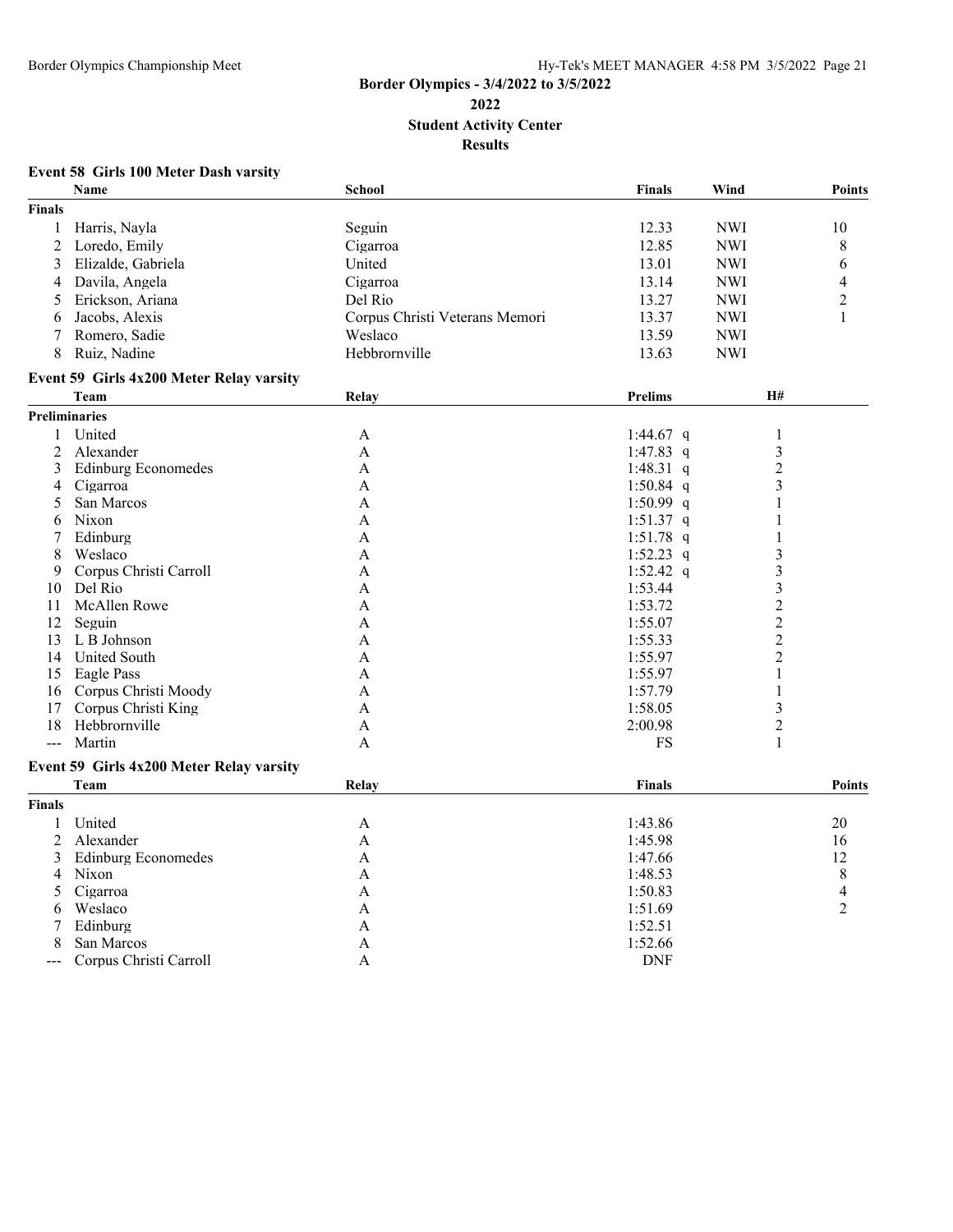# **Border Olympics - 3/4/2022 to 3/5/2022 Student Activity Center**

**Results**

### **Event 60 Girls 400 Meter Dash varsity**

|                | Name                                  | School                         | Prelims       | <b>H#</b>               |               |
|----------------|---------------------------------------|--------------------------------|---------------|-------------------------|---------------|
|                | <b>Preliminaries</b>                  |                                |               |                         |               |
| 1              | Woods, Toni                           | Corpus Christi Veterans Memori | 58.77 q       | 1                       |               |
| $\overline{c}$ | Lingueno, Ashley                      | Seguin                         | 1:00.46 q     | 4                       |               |
| 3              | Suarez, Natalia                       | United                         | 1:01.41 q     | 3                       |               |
| 4              | Garcia, Dianett                       | <b>Edinburg Economedes</b>     | 1:01.41 q     | $\overline{2}$          |               |
| 5              | Salazar, Kailey                       | United South                   | 1:02.88 $q$   | $\overline{\mathbf{3}}$ |               |
| 6              | Cabello, Sofia                        | Nixon                          | 1:03.26 $q$   | 5                       |               |
| 7              | Rodriguez Prieto, Andye               | Alexander                      | $1:03.58$ q   | 2                       |               |
| 8              | Mosher, Chloe                         | United                         | $1:03.75$ q   | 4                       |               |
| 9              | Jacobs, Alexis                        | Corpus Christi Veterans Memori | 1:04.28 q     | 6                       |               |
| 10             | Vasquez, Julia                        | Corpus Christi Carroll         | 1:05.30       | 1                       |               |
| 11             | Burrell, Jada Milee                   | Seguin                         | 1:06.06       | 6                       |               |
| 12             | Guerra, Luz                           | Del Rio                        | 1:06.06       | 6                       |               |
| 13             | Carielo, Kaylee                       | United                         | 1:06.21       | 5                       |               |
|                | 14 Velasquez, Aileen                  | Eagle Pass                     | 1:06.75       | 4                       |               |
| 15             | Patterson, Madyson                    | Seguin                         | 1:06.85       | 3                       |               |
| 16             | Martinez, Carla                       | Alexander                      | 1:07.20       | 1                       |               |
| 17             | Cortez, Cristabel                     | United South                   | 1:07.70       | 1                       |               |
| 18             | Rodriguez, Ariana                     | Corpus Christi Moody           | 1:07.81       | 3                       |               |
| 19             | Salazar, Ianna                        | Corpus Christi Moody           | 1:07.90       | 4                       |               |
| 20             | Cardenas, Isabella                    | Alexander                      | 1:08.28       | 6                       |               |
| 21             | Llanas-Lopez, Karen                   | McAllen Rowe                   | 1:08.51       | 4                       |               |
| 22             | Ebarb, Aamarie                        | Weslaco                        | 1:08.59       | $\overline{c}$          |               |
| 23             | Juarez, Elizabeth                     | Corpus Christi Carroll         | 1:08.66       | $\overline{\mathbf{3}}$ |               |
| 24             | Rios, Jada                            | L B Johnson                    | 1:09.52       | 5                       |               |
| 25             | Hough, Jayda                          | Weslaco                        | 1:09.90       | 3                       |               |
| 26             | Sanchez, Julissa                      | Nixon                          | 1:10.05       | 3                       |               |
| 27             | Torres, Malorey                       | San Marcos                     | 1:10.30       | $\overline{c}$          |               |
| 28             | Martinez, Cecilia                     | Del Rio                        | 1:10.84       | $\overline{2}$          |               |
| 29             | Jerry, Rose                           | Nixon                          | 1:11.49       | 4                       |               |
| 30             | Perez, Stephanie                      | Cigarroa                       | 1:11.96       | $\overline{c}$          |               |
| 31             | Salinas, Mia                          | <b>United South</b>            | 1:12.47       | 4                       |               |
| 32             | Rios, Gia                             | L B Johnson                    | 1:12.69       | 6                       |               |
| 33             | Teran, Fatima                         | Eagle Pass                     | 1:13.47       | 6                       |               |
| 34             | Ovalle, Anna Sofia                    | Cigarroa                       | 1:13.67       | 5                       |               |
| 35             | Perez, Dominique                      | Weslaco                        | 1:15.47       | 5                       |               |
| 36             | Garza, Dayanara                       | Eagle Pass                     | 1:15.49       | 1                       |               |
| 37             | Segura, Ava                           | Corpus Christi Carroll         | 1:16.29       | 2                       |               |
| 38             | Ochoa, Daisy                          | L B Johnson                    | 1:18.98       |                         |               |
|                | 39 Vasquez, Yanis                     | Hebbrornville                  | 1:19.80       | 5                       |               |
|                | 40 Gongoria, Denise                   | Corpus Christi Moody           | 1:23.72       | 2                       |               |
| 41             | Lozano, Jessica                       | Hebbrornville                  | 1:34.25       | 1                       |               |
|                | Morante, Adalie                       | Hebbrornville                  | <b>DNF</b>    | 6                       |               |
|                | Event 60 Girls 400 Meter Dash varsity |                                |               |                         |               |
|                | Name                                  | <b>School</b>                  | <b>Finals</b> |                         | <b>Points</b> |
| <b>Finals</b>  |                                       |                                |               |                         |               |
|                |                                       |                                |               |                         |               |
| $\mathbf{1}$   | Woods, Toni                           | Corpus Christi Veterans Memori | 57.98         |                         | 10            |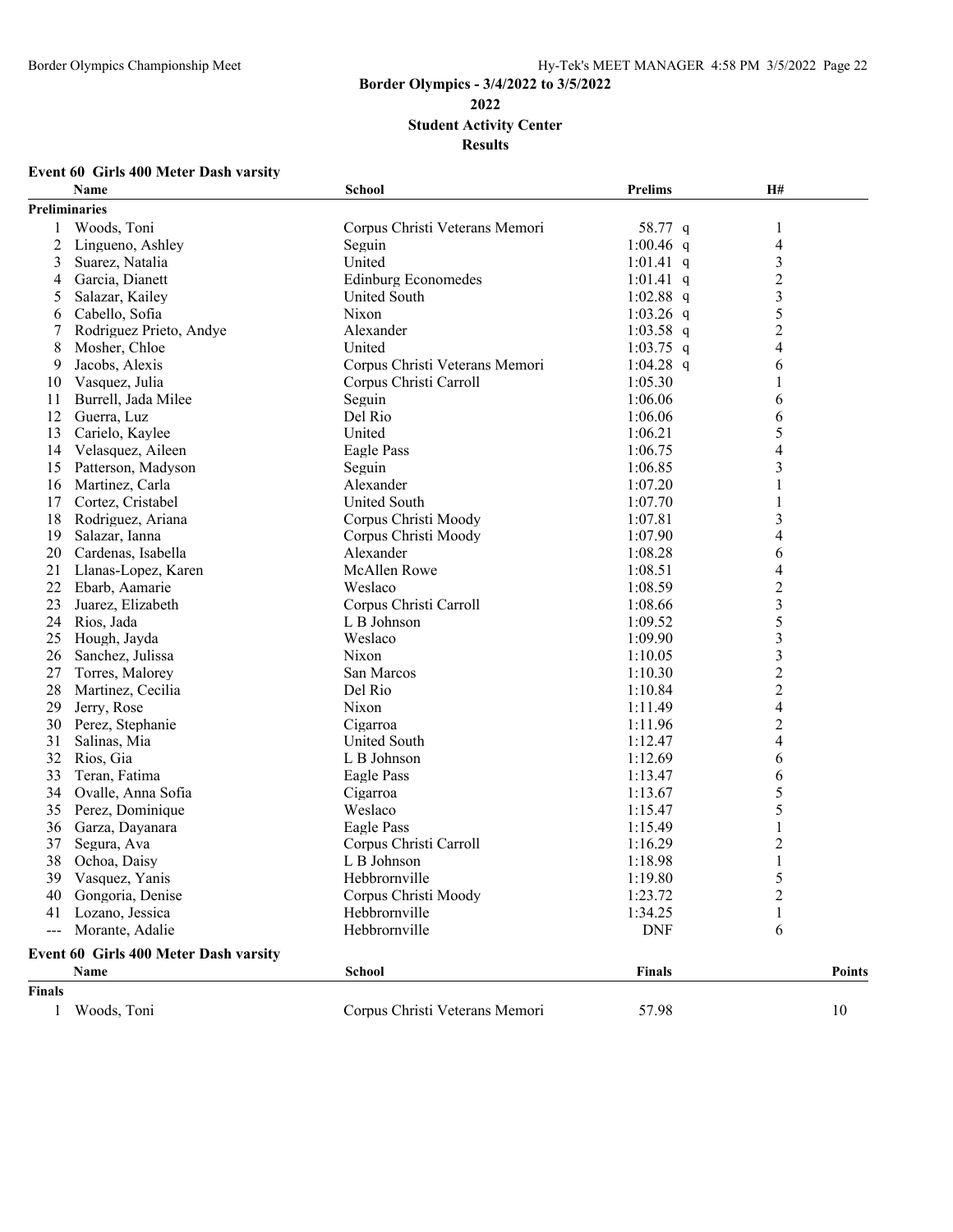**Student Activity Center**

|  | Finals  (Event 60 Girls 400 Meter Dash varsity) |  |
|--|-------------------------------------------------|--|
|  |                                                 |  |

|               | Name                                             | <b>School</b>                  | Finals    |                         | <b>Points</b> |
|---------------|--------------------------------------------------|--------------------------------|-----------|-------------------------|---------------|
| 2             | Garcia, Dianett                                  | <b>Edinburg Economedes</b>     | 59.56     | 8                       |               |
| 3             | Lingueno, Ashley                                 | Seguin                         | 1:00.39   | 6                       |               |
| 4             | Suarez, Natalia                                  | United                         | 1:00.57   | 4                       |               |
| 5             | Cabello, Sofia                                   | Nixon                          | 1:01.81   | 2                       |               |
| 6             | Salazar, Kailey                                  | <b>United South</b>            | 1:02.32   |                         |               |
| 7             | Jacobs, Alexis                                   | Corpus Christi Veterans Memori | 1:02.69   |                         |               |
| 8             | Rodriguez Prieto, Andye                          | Alexander                      | 1:03.09   |                         |               |
| 9             | Mosher, Chloe                                    | United                         | 1:03.96   |                         |               |
|               | Event 61 Girls 300 Meter Hurdles varsity         |                                |           |                         |               |
|               | Name                                             | School                         | Prelims   | H#                      |               |
|               | Preliminaries                                    |                                |           |                         |               |
| 1             | Clark, Aziza                                     | Northside Holmes               | 49.42 $q$ | 2                       |               |
| 2             | Gonzalez, Isabella                               | Alexander                      | 49.45 q   | 4                       |               |
| 3             | Rodriguez, Marcela                               | Nixon                          | 49.66 q   | 4                       |               |
| 4             | Cavazos, Kalissa                                 | Weslaco                        | 49.74 $q$ | 1                       |               |
| 5             | Torres, Emily                                    | Del Rio                        | 49.81 q   |                         |               |
| 6             | Corado, Herminia                                 | <b>Edinburg Economedes</b>     | 50.12 q   | 3                       |               |
| 7             | Gutierrez, Camila                                | United                         | 50.23 $q$ | 3                       |               |
| 8             | Moreno, Selika                                   | Alexander                      | 51.74 $q$ | $\overline{\mathbf{c}}$ |               |
| 9             | Rodriguez, Kayla                                 | United                         | 52.18 q   | $\overline{c}$          |               |
| 10            | Dailey, Keighly                                  | Seguin                         | 52.31     | 3                       |               |
| 11            | Guajardo, Barba                                  | Nixon                          | 53.06     | 1                       |               |
| 12            | Rodriguez, Genesis                               | <b>Edinburg Economedes</b>     | 53.32     |                         |               |
| 13            | Soto, Christina                                  | United                         | 53.41     |                         |               |
| 14            | Czar, Anna                                       | Alexander                      | 54.08     | 3                       |               |
| 15            | Maples, Madison                                  | Seguin                         | 54.51     | 2                       |               |
| 16            | Murillo, Evelyn                                  | McAllen Rowe                   | 54.55     | 4                       |               |
| 17            | De Lao, Lillian                                  | Del Rio                        | 54.56     | 4                       |               |
| 18            | Garza, Ashley                                    | L B Johnson                    | 55.15     |                         |               |
| 19            | Martinez, Madison                                | Edinburg                       | 55.38     | $\overline{\mathbf{c}}$ |               |
| 20            | Perez, Jada                                      | Nixon                          | 55.40     | $\overline{c}$          |               |
| 21            | Caldron, Isabella                                | Corpus Christi Moody           | 55.47     | 4                       |               |
| 22            | Chavaria, Anyssa                                 | <b>United South</b>            | 56.08     | 2                       |               |
| 23            | Gordon, Maya                                     | Seguin                         | 56.14     | 1                       |               |
| 24            | Liggins, Leandrea                                | Corpus Christi King            | 56.46     | 4                       |               |
| 25            | Garcia, Alondra                                  | <b>McAllen Rowe</b>            | 57.33     | 3                       |               |
| 26            | Williams, Kayla                                  | Del Rio                        | 57.52     | 3                       |               |
| 27            | Garza, Ameline                                   | Edinburg                       | 58.65     | 3                       |               |
| 28            | Gomez, Maya                                      | Weslaco East                   | 1:00.66   | $\overline{4}$          |               |
| 29            | Duque, Leiza                                     | L B Johnson                    | 1:01.18   | 2                       |               |
| 30            | Perez, Victoria                                  | L B Johnson                    | 1:02.31   | 3                       |               |
| 31            | Torres, Caleigh                                  | Hebbrornville                  | 1:07.43   | 4                       |               |
| 32            | Valdez, Gabby                                    | Corpus Christi King            | 1:09.69   | 3                       |               |
|               |                                                  |                                |           |                         |               |
|               | Event 61 Girls 300 Meter Hurdles varsity<br>Name | <b>School</b>                  | Finals    |                         | Points        |
| <b>Finals</b> |                                                  |                                |           |                         |               |
|               |                                                  |                                |           |                         |               |
| 1             | Rodriguez, Marcela                               | Nixon                          | 48.47     | 10                      |               |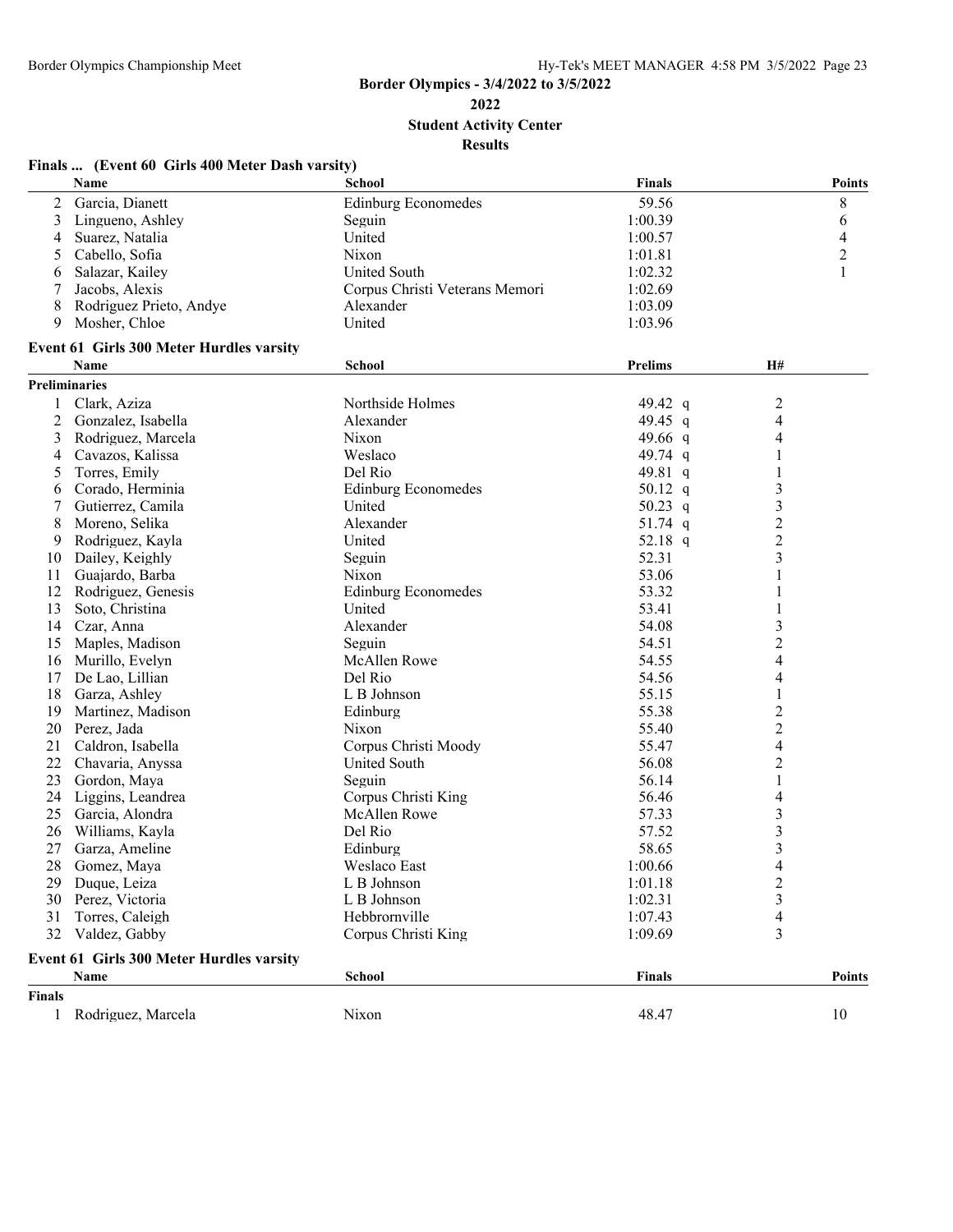**Student Activity Center**

#### **Results Finals ... (Event 61 Girls 300 Meter Hurdles varsity) Name School Finals Points** Cavazos, Kalissa Weslaco 48.83 8 3 Torres, Emily **Del Rio Del Rio** 48.84 6 4 Clark, Aziza 1 2022 - Northside Holmes 18.99 48.99 4 4 AM 2022 4 4 AM 48.99 4 4 AM 2022 4 4 AM 2022 4 4 AM 2022 4 4 AM 2022 4 4 AM 2022 4 4 AM 2022 4 4 AM 2022 4 4 AM 2022 4 AM 2022 4 4 AM 2022 4 AM 2022 4 AM 2022 4 AM 2 5 Gonzalez, Isabella 2 Alexander 2 Alexander 50.30 2 6 Gutierrez, Camila **1** United 50.57 1 Rodriguez, Kayla United 52.09 Corado, Herminia Edinburg Economedes 52.33 Moreno, Selika Alexander 52.71 **Event 62 Girls 200 Meter Dash varsity Name School Prelims Wind H# Preliminaries** Loredo, Emily Cigarroa 26.53 q NWI 2 Erickson, Ariana Del Rio 26.67 q NWI 3 Torres, Valentina United 26.74 q NWI 3 Harris, Nayla Seguin 26.91 q NWI 1 Woods, Toni Corpus Christi Veterans Memori 27.21 q NWI 7 Rangel, Celeste United 27.21 q NWI 4 Fagan, Kimora Edinburg 27.31 q NWI 1 Pierson, Ayleceia San Marcos 27.48 q NWI 3 Gonzalez, Chelsea Cigarroa 27.93 q NWI 3 Gallardo, Elizabeth Alexander 27.95 NWI 2 11 Contreras, Ximena **Alexander** 27.98 NWI 6 Jacobs, Alexis Corpus Christi Veterans Memori 28.12 NWI 5 Cortez, Jazmin United 28.16 NWI 5 14 Pena, Silke **Alexander** Alexander 28.16 NWI 7 Ruiz, Nadine Hebbrornville 28.17 NWI 6 16 Noble, Abigail 28.22 NWI 3 Guerra, Alyssa Nixon 28.23 NWI 5 18 Brown, Leah Seguin 28.27 NWI 6 19 Glenn, Da'Sarea **Northside Holmes** 28.58 NWI 4 Hazzard, Yvette Corpus Christi Carroll 28.61 NWI 1 Mena, Alayna Corpus Christi King 28.72 NWI 1 Echeverria, Destiny L B Johnson 29.61 NWI 3 23 Kelley, Aquira **29.91** San Marcos 29.91 NWI 5 Salazar, Evelyn Edinburg 30.08 NWI 4 25 Rodriguez, Melissa **Martin** Martin 30.08 NWI 2

26 Mejia, Alicia 120 McAllen Rowe 120.22 NWI 1 Sanchez, Briana Del Rio 30.27 NWI 4 Solis, Samantha Cigarroa 30.31 NWI 5 Gladd, Ellanecia Corpus Christi Carroll 30.34 NWI 4 Sanchez, Julissa Nixon 30.56 NWI 7 Rodriguez, Mikaela Corpus Christi King 30.69 NWI 6 Villarreal, Mia Corpus Christi Moody 30.71 NWI 7 Salinas, Mia United South 30.71 NWI 1 Vela, Erin Corpus Christi Moody 30.73 NWI 6 Desiga, Miah Weslaco 31.04 NWI 7 Martinez, Larissa Edinburg 31.07 NWI 7 Arizpe, Zaida L B Johnson 31.09 NWI 6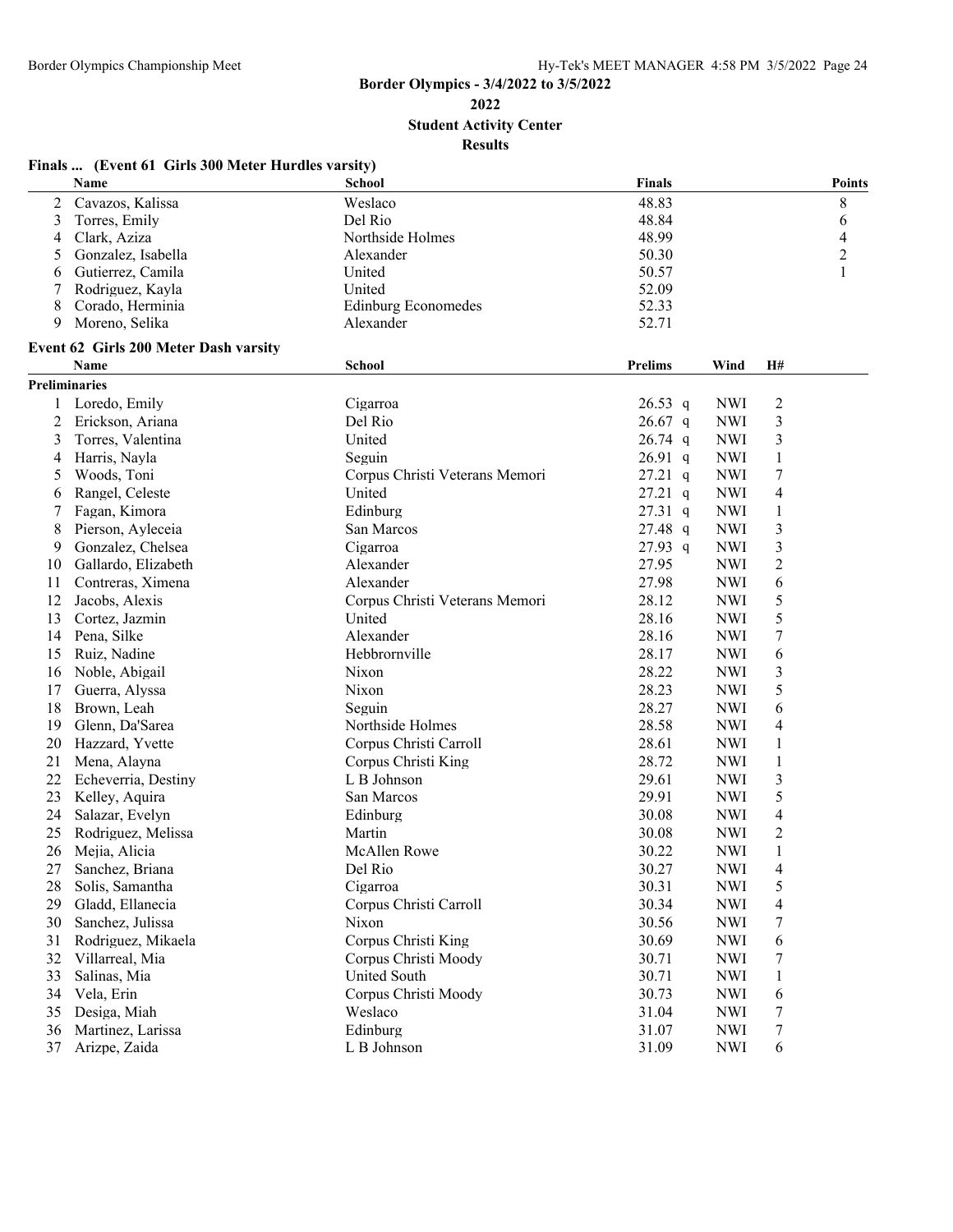**Student Activity Center**

**Results**

### **Preliminaries ... (Event 62 Girls 200 Meter Dash varsity)**

|                      | Name                                  | <b>School</b>                  | <b>Prelims</b> | Wind       | H#             |               |
|----------------------|---------------------------------------|--------------------------------|----------------|------------|----------------|---------------|
| 38                   | Hernandez, Miranda                    | L B Johnson                    | 31.19          | <b>NWI</b> | $\mathbf{1}$   |               |
| 39                   | Burkette, Rebekah                     | Martin                         | 31.27          | <b>NWI</b> | 4              |               |
| 39                   | Villarreal, Clarissa                  | Eagle Pass                     | 31.27          | <b>NWI</b> | 7              |               |
| 41                   | Elizondo, Alexia                      | <b>McAllen Rowe</b>            | 31.27          | <b>NWI</b> | 2              |               |
| 42                   | Chapa, Aubrey                         | <b>McAllen Rowe</b>            | 31.36          | <b>NWI</b> | 6              |               |
| 43                   | Lowe, Alyssa                          | Corpus Christi Moody           | 31.47          | <b>NWI</b> | 5              |               |
| 44                   | Emmanuel, Sayri                       | Corpus Christi Moody           | 31.60          | <b>NWI</b> | 3              |               |
| 45                   | Moreno, Madelyn                       | Corpus Christi Carroll         | 31.69          | <b>NWI</b> | 5              |               |
| 46                   | Rangel, Alessandra                    | Eagle Pass                     | 31.70          | <b>NWI</b> | 6              |               |
| 47                   | Teran, Angela                         | Eagle Pass                     | 31.79          | <b>NWI</b> | 5              |               |
| 48                   | Trevino, Victoria                     | Weslaco                        | 32.02          | <b>NWI</b> | $\overline{2}$ |               |
| 49                   | Martinez, Laissa                      | <b>United South</b>            | 32.70          | <b>NWI</b> | $\overline{c}$ |               |
| 50                   | Gomez, Karolina                       | Hebbrornville                  | 33.07          | <b>NWI</b> | $\overline{2}$ |               |
|                      |                                       |                                |                |            |                |               |
|                      | Event 62 Girls 200 Meter Dash varsity |                                |                |            |                |               |
|                      | Name                                  | <b>School</b>                  | <b>Finals</b>  | Wind       |                | <b>Points</b> |
| <b>Finals</b>        |                                       |                                |                |            |                |               |
| 1                    | Loredo, Emily                         | Cigarroa                       | 25.63          | <b>NWI</b> |                | 10            |
| 2                    | Harris, Nayla                         | Seguin                         | 26.19          | <b>NWI</b> |                | 8             |
| 3                    | Rangel, Celeste                       | United                         | 26.33          | <b>NWI</b> |                | 6             |
| 4                    | Erickson, Ariana                      | Del Rio                        | 26.55          | <b>NWI</b> |                | 4             |
| 5                    | Torres, Valentina                     | United                         | 26.56          | <b>NWI</b> |                | 2             |
| 6                    | Fagan, Kimora                         | Edinburg                       | 27.13          | <b>NWI</b> |                | 1             |
| 7                    | Woods, Toni                           | Corpus Christi Veterans Memori | 27.71          | <b>NWI</b> |                |               |
| 8                    | Gonzalez, Chelsea                     | Cigarroa                       | 28.17          | <b>NWI</b> |                |               |
|                      | Event 63 Girls 1600 Meter Run varsity |                                |                |            |                |               |
|                      | <b>Name</b>                           | <b>School</b>                  | Prelims        |            |                |               |
| <b>Preliminaries</b> |                                       |                                |                |            |                |               |
| 1                    | Guillen, Mia                          | Edinburg                       | 5:38.51 q      |            |                |               |
| $\overline{c}$       | Pena, Sofia                           | Alexander                      | 5:42.69 q      |            |                |               |
| 3                    | Mata, Kassandra                       | Martin                         | 5:43.66 q      |            |                |               |
| 4                    | Surita, Maddison                      | <b>Edinburg Economedes</b>     | 5:44.67 q      |            |                |               |
| 5                    | Villalpando, Kennedy                  | Weslaco                        | 5:47.19 q      |            |                |               |
| 6                    | Reyes, Jocelynn                       | Nixon                          | 5:47.69 $q$    |            |                |               |
| 7                    | Santasieri, Elizabeth                 | United                         | 5:49.94 q      |            |                |               |
| 8                    | Rojo, Itzel                           | Cigarroa                       | 5:50.70 $q$    |            |                |               |
| 9                    | Koonz, Mina                           | San Marcos                     | 5:51.50 q      |            |                |               |
| 10                   | Santini, Isabella                     | Alexander                      | 5:52.11 q      |            |                |               |
| 11                   | Trevino, Analia                       | Eagle Pass                     | 5:53.00 q      |            |                |               |
| 12                   | Garcia-Diaz, Marlen                   | Cigarroa                       | 5:54.03 $q$    |            |                |               |
| 13                   | Gloria, Kimberly                      | Del Rio                        | 5:58.06        |            |                |               |
| 14                   | Ozuna, Raven                          | Weslaco East                   | 5:59.04        |            |                |               |
| 15                   | Ebarb, Aamarie                        | Weslaco                        | 5:59.70        |            |                |               |
| 16                   | Lopez, Claudia                        | Northside Holmes               | 5:59.87        |            |                |               |
| 17                   | Paz, Jennica                          | Weslaco East                   | 6:00.75        |            |                |               |
| 18                   | Parra, Odalys                         | United                         | 6:00.86        |            |                |               |
| 19                   | Rawlings, Kaylie                      | Edinburg                       | 6:01.03        |            |                |               |
| 20                   | Arredondo, Estephenia                 | L B Johnson                    | 6:01.47        |            |                |               |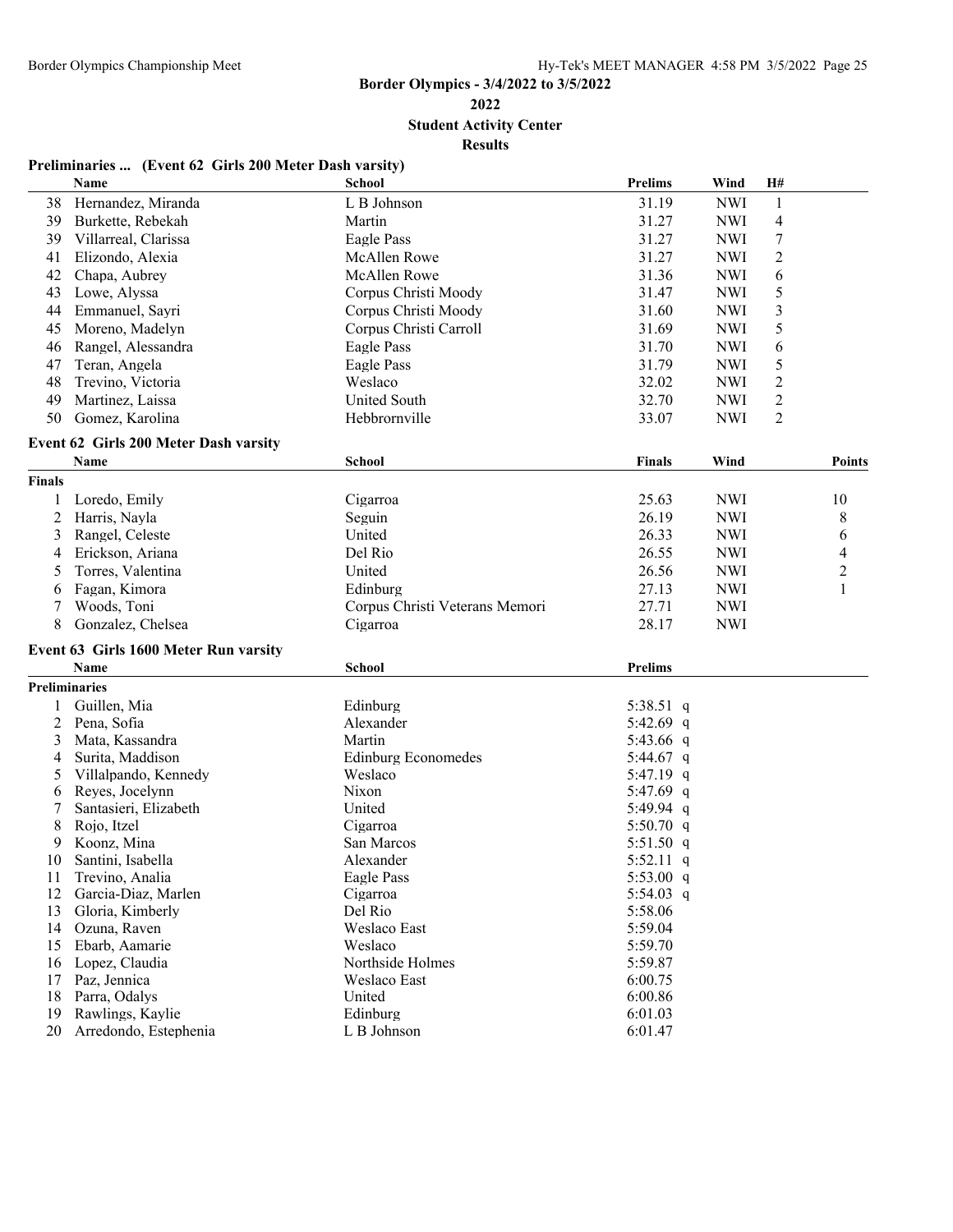**Student Activity Center**

**Results**

### **Preliminaries ... (Event 63 Girls 1600 Meter Run varsity)**

| 6:03.04<br>Alonso, Gysel<br>L B Johnson<br>21<br>22<br>Villarreal, Linda<br>Corpus Christi Carroll<br>6:03.28<br>23<br>Hidalgo, Alison<br>Corpus Christi King<br>6:03.39<br>Del Rio<br>24<br>Fuentes, CarlaMarina<br>6:05.95<br>25<br>Glaze, Ava<br>Alexander<br>6:07.73<br>6:08.78<br>26<br>Lorentzen, Katja<br>Seguin |                |                |
|-------------------------------------------------------------------------------------------------------------------------------------------------------------------------------------------------------------------------------------------------------------------------------------------------------------------------|----------------|----------------|
|                                                                                                                                                                                                                                                                                                                         |                |                |
|                                                                                                                                                                                                                                                                                                                         |                |                |
|                                                                                                                                                                                                                                                                                                                         |                |                |
|                                                                                                                                                                                                                                                                                                                         |                |                |
|                                                                                                                                                                                                                                                                                                                         |                |                |
|                                                                                                                                                                                                                                                                                                                         |                |                |
| Nixon<br>27<br>Pena, Valeria<br>6:08.98                                                                                                                                                                                                                                                                                 |                |                |
| Weslaco East<br>28<br>Mendoza, Stephanie<br>6:10.12                                                                                                                                                                                                                                                                     |                |                |
| 29<br>San Marcos<br>6:14.06<br>Howle, Ava                                                                                                                                                                                                                                                                               |                |                |
| 30<br>Marquez, Marbella<br><b>Edinburg Economedes</b><br>6:15.72                                                                                                                                                                                                                                                        |                |                |
| 31<br>Flores, Aubrey<br>Corpus Christi Carroll<br>6:19.00                                                                                                                                                                                                                                                               |                |                |
| 32<br>Gonzalez, Jaqueline<br>L B Johnson<br>6:19.46                                                                                                                                                                                                                                                                     |                |                |
| 33<br>Weslaco<br>Sander, Charlotte<br>6:22.59                                                                                                                                                                                                                                                                           |                |                |
| 34<br>6:22.76<br>Sandoval, Julissa<br>Nixon                                                                                                                                                                                                                                                                             |                |                |
| 6:25.02<br>35<br>Villalobos, Jazlynn<br>United South                                                                                                                                                                                                                                                                    |                |                |
| Del Rio<br>6:25.68<br>36<br>Cordova, Nayeli                                                                                                                                                                                                                                                                             |                |                |
| 37<br>Soto, Izabel<br>United South<br>6:31.40                                                                                                                                                                                                                                                                           |                |                |
| 38<br>Espinosa, Emily<br>Eagle Pass<br>6:46.95                                                                                                                                                                                                                                                                          |                |                |
| Hebbrornville<br>39<br>Douglas, Cate<br>9:03.28                                                                                                                                                                                                                                                                         |                |                |
| Hebbrornville<br>Gonzalez, Mariza<br><b>DNF</b>                                                                                                                                                                                                                                                                         |                |                |
|                                                                                                                                                                                                                                                                                                                         |                |                |
| Event 63 Girls 1600 Meter Run varsity<br>Name<br><b>School</b><br>Finals                                                                                                                                                                                                                                                |                | <b>Points</b>  |
| <b>Finals</b>                                                                                                                                                                                                                                                                                                           |                |                |
|                                                                                                                                                                                                                                                                                                                         |                |                |
| Guillen, Mia<br>Edinburg<br>5:29.55<br>1                                                                                                                                                                                                                                                                                |                | 10             |
| 2<br>Martin<br>5:36.60<br>Mata, Kassandra                                                                                                                                                                                                                                                                               |                | 8              |
| 3<br>Surita, Maddison<br><b>Edinburg Economedes</b><br>5:38.79                                                                                                                                                                                                                                                          |                | 6              |
| Santini, Isabella<br>Alexander<br>5:42.95<br>4                                                                                                                                                                                                                                                                          |                | $\overline{4}$ |
| Reyes, Jocelynn<br>Nixon<br>5:46.30<br>5                                                                                                                                                                                                                                                                                |                | $\overline{c}$ |
| 5:50.19<br>Pena, Sofia<br>Alexander<br>6                                                                                                                                                                                                                                                                                |                | $\mathbf{1}$   |
| 5:57.01<br>Koonz, Mina<br>San Marcos<br>7                                                                                                                                                                                                                                                                               |                |                |
| Santasieri, Elizabeth<br>United<br>5:58.27<br>8                                                                                                                                                                                                                                                                         |                |                |
| Villalpando, Kennedy<br>Weslaco<br>5:59.13<br>9                                                                                                                                                                                                                                                                         |                |                |
| Rojo, Itzel<br>Cigarroa<br>10<br>6:06.32                                                                                                                                                                                                                                                                                |                |                |
| 11<br>Garcia-Diaz, Marlen<br>Cigarroa<br>6:11.18                                                                                                                                                                                                                                                                        |                |                |
| Event 64 Girls 4x400 Meter Relay varsity                                                                                                                                                                                                                                                                                |                |                |
| Prelims<br>Team<br>Relay                                                                                                                                                                                                                                                                                                | H#             |                |
| <b>Preliminaries</b>                                                                                                                                                                                                                                                                                                    |                |                |
| 4:12.97 q<br>$\mathbf{1}$<br>United<br>A                                                                                                                                                                                                                                                                                | $\overline{2}$ |                |
| Alexander<br>4:14.26 $q$<br>2<br>A                                                                                                                                                                                                                                                                                      | 1              |                |
| <b>Edinburg Economedes</b><br>4:14.61 q<br>3<br>A                                                                                                                                                                                                                                                                       | $\overline{c}$ |                |
| Nixon<br>4:15.37 q<br>A<br>4                                                                                                                                                                                                                                                                                            | 1              |                |
| Weslaco<br>$\mathbf{A}$<br>4:17.92 q<br>5                                                                                                                                                                                                                                                                               |                |                |
| 4:22.53 $q$<br>Seguin<br>A<br>6                                                                                                                                                                                                                                                                                         |                |                |
| 4:22.92 q<br>McAllen Rowe<br>A                                                                                                                                                                                                                                                                                          | $\overline{c}$ |                |
| Edinburg<br>$\boldsymbol{\mathsf{A}}$<br>4:24.57 q<br>8                                                                                                                                                                                                                                                                 | $\overline{c}$ |                |
| Corpus Christi Carroll<br>4:27.33 q<br>A<br>9                                                                                                                                                                                                                                                                           | 2              |                |
| <b>United South</b><br>4:27.95<br>A<br>10                                                                                                                                                                                                                                                                               | 2              |                |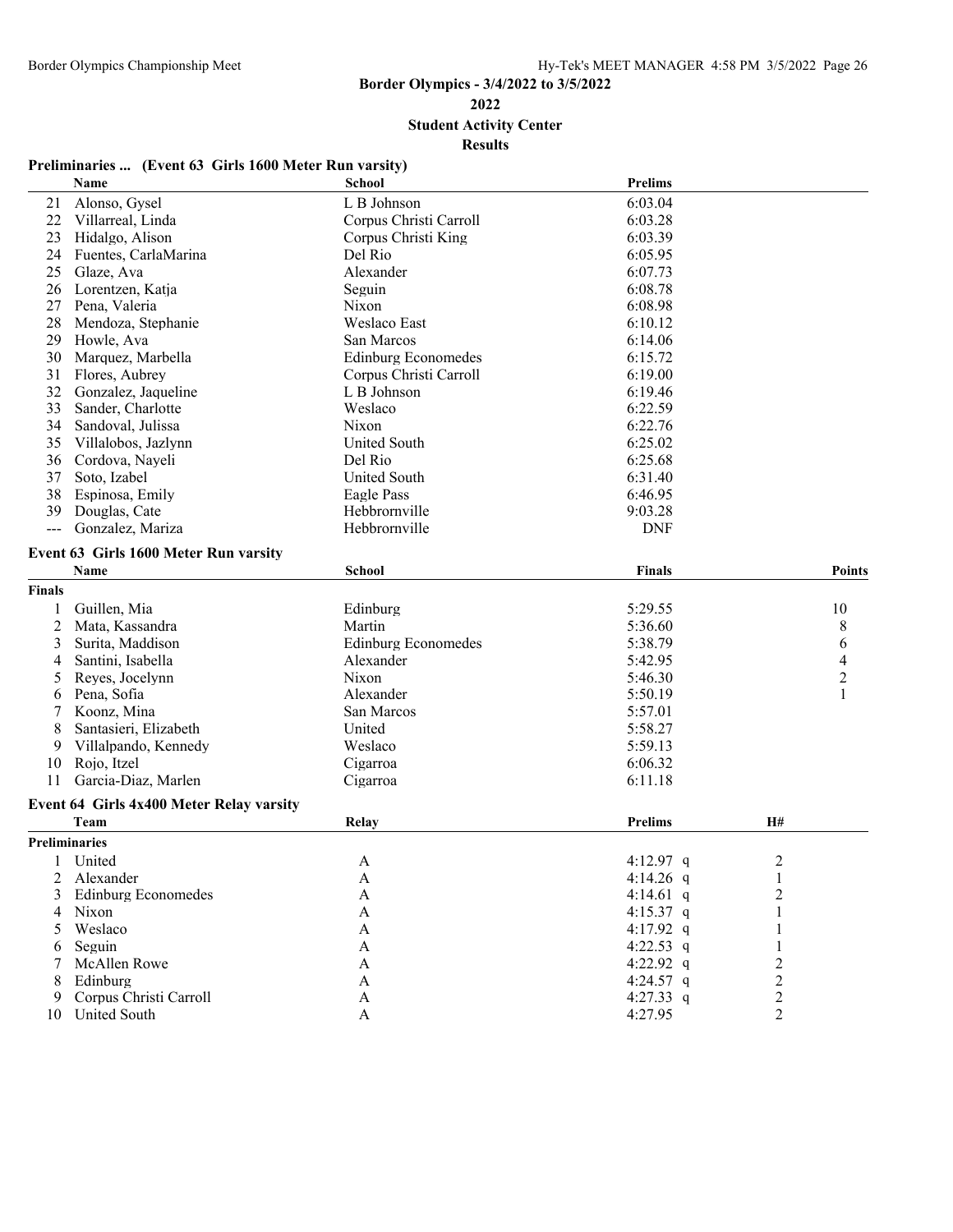**2022**

**Student Activity Center**

|               | Preliminaries  (Event 64 Girls 4x400 Meter Relay varsity)<br>Team | Relay                          | <b>Prelims</b> | H#             |
|---------------|-------------------------------------------------------------------|--------------------------------|----------------|----------------|
|               | 11 Eagle Pass                                                     | $\mathbf A$                    | 4:33.19        | $\mathbf{1}$   |
|               | 12 Weslaco East                                                   | A                              | 4:36.26        | 1              |
| 13            | L B Johnson                                                       | A                              | 4:46.79        | $\overline{2}$ |
| 14            | Martin                                                            | A                              | 4:51.74        | 1              |
|               | Event 64 Girls 4x400 Meter Relay varsity                          |                                |                |                |
|               | Team                                                              | Relay                          | Finals         | <b>Points</b>  |
| <b>Finals</b> |                                                                   |                                |                |                |
| 1             | United                                                            | A                              | 4:06.34        | 20             |
| 2             | Alexander                                                         | A                              | 4:09.71        | 16             |
| 3             | <b>Edinburg Economedes</b>                                        | A                              | 4:11.17        | 12             |
| 4             | Nixon                                                             | A                              | 4:12.17        | 8              |
| 5             | Weslaco                                                           | A                              | 4:14.15        | 4              |
| 6             | Seguin                                                            | A                              | 4:14.18        | $\overline{2}$ |
| 7             | <b>McAllen Rowe</b>                                               | A                              | 4:23.64        |                |
| 8             | Corpus Christi Carroll                                            | A                              | 4:25.73        |                |
| 9             | Edinburg                                                          | A                              | 4:27.98        |                |
|               | <b>Event 65 Girls Shot Put varsity</b>                            |                                |                |                |
|               | Name                                                              | School                         | Finals         | <b>Points</b>  |
| <b>Finals</b> |                                                                   |                                |                |                |
|               | Duron, Melanie                                                    | Martin                         | 47-04.50       | 10             |
| 2             | Gulbronson, Jordyn                                                | Corpus Christi Veterans Memori | 41-03.00       | 8              |
| 3             | Sandoval, Cristina                                                | Alexander                      | 38-04.00       | 6              |
| 4             | Gonzalez, Kassandra                                               | Weslaco                        | 37-06.00       | $\overline{4}$ |
| 5             | Morin, Isabella                                                   | Eagle Pass                     | 36-07.00       | $\overline{2}$ |
| 6             | Flores, Natalie                                                   | Eagle Pass                     | 35-07.50       | $\mathbf{1}$   |
|               | Jimenez, Natalie                                                  | <b>Edinburg Economedes</b>     | 34-02.00       |                |
| 8             | Sanchez, Isabel                                                   | <b>United South</b>            | 33-08.50       |                |
| 9             | Jenkins, Janiya                                                   | Corpus Christi King            | 32-02.50       |                |
| 10            | Reese, Katelyn                                                    | Nixon                          | 31-06.00       |                |
| 11            | Estrada, Patience                                                 | Weslaco                        | 30-10.00       |                |
| 12            | Almanza, Danielle                                                 | Del Rio                        | 30-09.00       |                |
| 13            | Villanueva, Andrea                                                | Alexander                      | 30-06.00       |                |
| 14            | Rendon, Andrea                                                    | United                         | 30-05.00       |                |
| 15            | Salas, Aylin                                                      | United                         | 30-04.00       |                |
| 16            | Moncivais, Liana                                                  | United                         | 30-03.50       |                |
|               |                                                                   | <b>United South</b>            |                |                |
| ---           | Trevino, Bryanna                                                  |                                | ND             |                |
| $---$         | Sanchez, Jazzmin                                                  | United South                   | ND             |                |
| ---           | Montalvo, Naudia                                                  | Corpus Christi Moody           | ND             |                |
| $---$         | Rodriquez, Jasymn                                                 | Corpus Christi Moody           | ND             |                |
| $---$         | Ruiz, Karaleena                                                   | Hebbrornville                  | ND             |                |
| $---$         | Estrada, Monica                                                   | L B Johnson                    | <b>ND</b>      |                |
| ---           | Gonzalez, Jenesis                                                 | L B Johnson                    | ND             |                |
| $---$         | Scipio, Imari                                                     | Seguin                         | ND             |                |
| $---$         | Ardila, Delilah                                                   | Northside Holmes               | <b>ND</b>      |                |
| ---           | Salinas, Theresa                                                  | Hebbrornville                  | $\rm ND$       |                |
| ---           | Cuevas, Zhenia                                                    | L B Johnson                    | $\rm ND$       |                |
| $---$         | Porter, Dominique                                                 | San Marcos                     | <b>ND</b>      |                |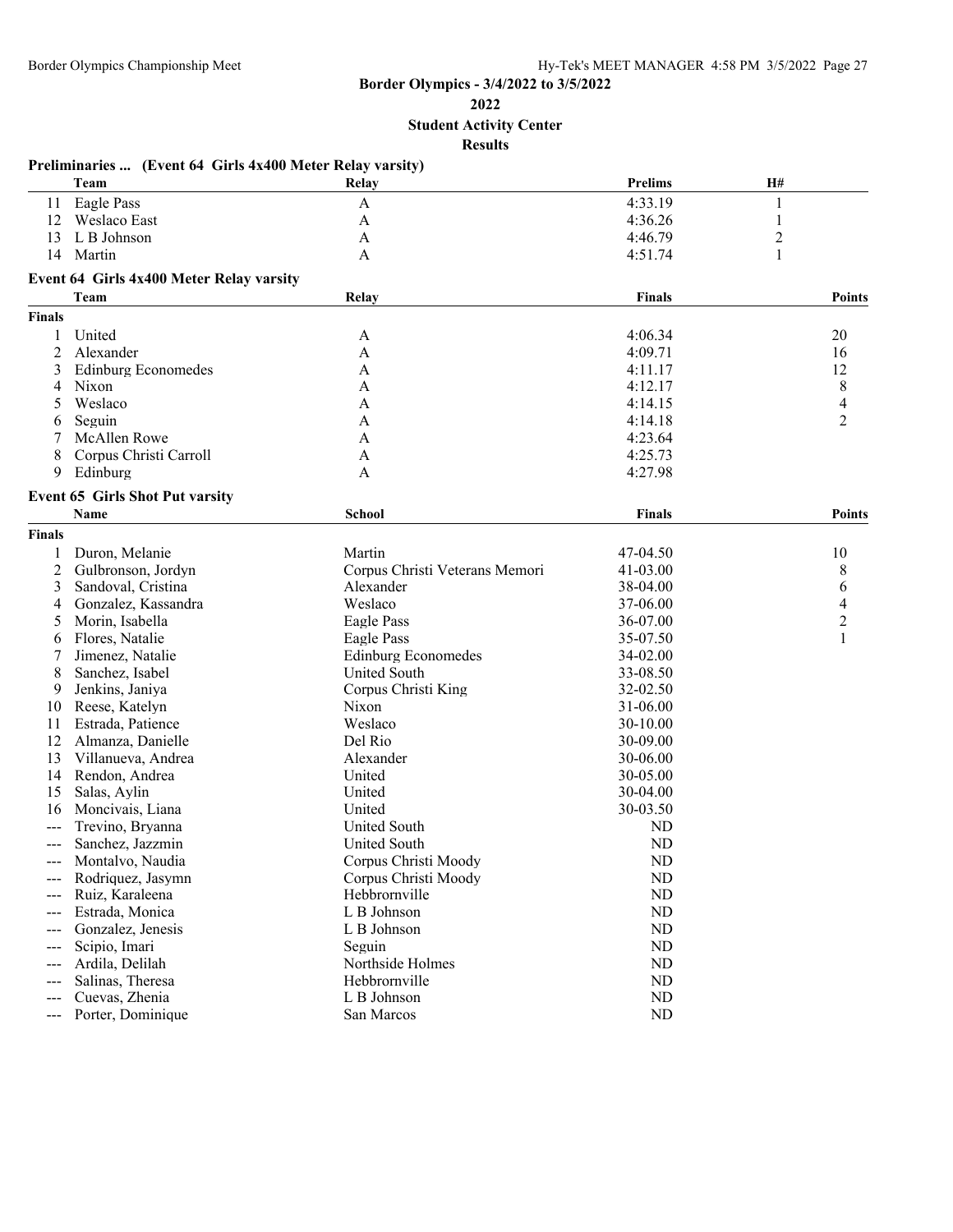**2022**

**Student Activity Center**

**Results**

### **Finals ... (Event 65 Girls Shot Put varsity)**

|                | Name                                       | <b>School</b>                  | <b>Finals</b> | <b>Points</b> |
|----------------|--------------------------------------------|--------------------------------|---------------|---------------|
|                | Lugo, Brittany                             | Nixon                          | ND            |               |
|                | Gomez, Annissa                             | Edinburg                       | <b>ND</b>     |               |
| ---            | Dominguez, Mia                             | Edinburg                       | <b>ND</b>     |               |
| ---            | Gutierrez, Breanna                         | Nixon                          | <b>ND</b>     |               |
| ---            | Herrera, Janelle                           | Alexander                      | <b>ND</b>     |               |
| ---            | Abrego, Arlette                            | Edinburg                       | <b>ND</b>     |               |
| ---            | Ovalle, America                            | Del Rio                        | <b>ND</b>     |               |
| ---            | Galvan, Jadyzlayd                          | Cigarroa                       | <b>ND</b>     |               |
| ---            | Carrenno, Nailea                           | Corpus Christi Moody           | <b>ND</b>     |               |
| $---$          | Guerra, Melanie                            | Eagle Pass                     | ND            |               |
| ---            | Compton, Ashley                            | Cigarroa                       | ND            |               |
| ---            | Esparza, Nina                              | Corpus Christi Veterans Memori | <b>ND</b>     |               |
| ---            | Hinojosa, Gisel                            | Cigarroa                       | <b>ND</b>     |               |
|                | <b>Event 66 Girls Discus Throw varsity</b> |                                |               |               |
|                | Name                                       | <b>School</b>                  | <b>Finals</b> | <b>Points</b> |
| <b>Finals</b>  |                                            |                                |               |               |
|                |                                            |                                |               |               |
| 1              | Duron, Melanie                             | Martin                         | 112-07.50     | 10            |
| $\overline{c}$ | Gonzalez, Kassandra                        | Weslaco                        | 109-06        | 8             |
| 3              | Villarreal, Anahi                          | United                         | 108-02        | 6             |
| 4              | Arce, Abigail                              | Alexander                      | 107-07        | 4             |
| 5              | Gulbronson, Jordyn                         | Corpus Christi Veterans Memori | 106-03        | $\mathbf{2}$  |
| 6              | Flores, Natalie                            | Eagle Pass                     | 103-08        | 1             |
| 7              | Moncivais, Liana                           | United                         | 102-03        |               |
| 8              | Sanchez, Isabel                            | <b>United South</b>            | 99-07         |               |
| 9              | Cervantes, Shakira                         | <b>United South</b>            | 97-03         |               |
| 10             | Guerra, Melanie                            | Eagle Pass                     | 97-02         |               |
| 11             | Estrada, Patience                          | Weslaco                        | $93 - 10$     |               |
| 12             | Valdez, Janelle                            | United                         | 92-03         |               |
| 13             | Esparza, Nina                              | Corpus Christi Veterans Memori | 91-08         |               |
| 14             | Jimenez, Natalie                           | <b>Edinburg Economedes</b>     | 91-02         |               |
| 15             | Sanchez, Jazzmin                           | <b>United South</b>            | $90 - 11$     |               |
| 16             | Sandoval, Cristina                         | Alexander                      | 90-04         |               |
| 17             | Abrego, Arlette                            | Edinburg                       | 82-05         |               |
| 18             | Lugo, Brittany                             | Nixon                          | 80-06         |               |
| 19             | Jenkins, Janiya                            | Corpus Christi King            | 77-01         |               |
| 20             | Reese, Katelyn                             | Nixon                          | $73 - 11$     |               |
| 21             | Villanueva, Andrea                         | Alexander                      | $70 - 03$     |               |
| ---            | Palacios, Alliyah                          | L B Johnson                    | <b>ND</b>     |               |
| ---            | Estrada, Monica                            | L B Johnson                    | <b>ND</b>     |               |
|                | Salinas, Theresa                           | Hebbrornville                  | <b>ND</b>     |               |
|                | Ardila, Delilah                            | Northside Holmes               | ND            |               |
|                | De La Fuente, Marianna                     | Seguin                         | <b>ND</b>     |               |
| ---            | Porter, Dominique                          | San Marcos                     | <b>ND</b>     |               |
| ---            | Estrada, Daniella                          | L B Johnson                    | <b>ND</b>     |               |
| ---            | Hinojosa, Gisel                            | Cigarroa                       | <b>ND</b>     |               |
| ---            | Ramos, Jocelynn                            | Cigarroa                       | <b>ND</b>     |               |
| $---$          | Galvan, Jadyzlayd                          | Cigarroa                       | <b>ND</b>     |               |
| $---$          | Dominguez, Mia                             | Edinburg                       | <b>ND</b>     |               |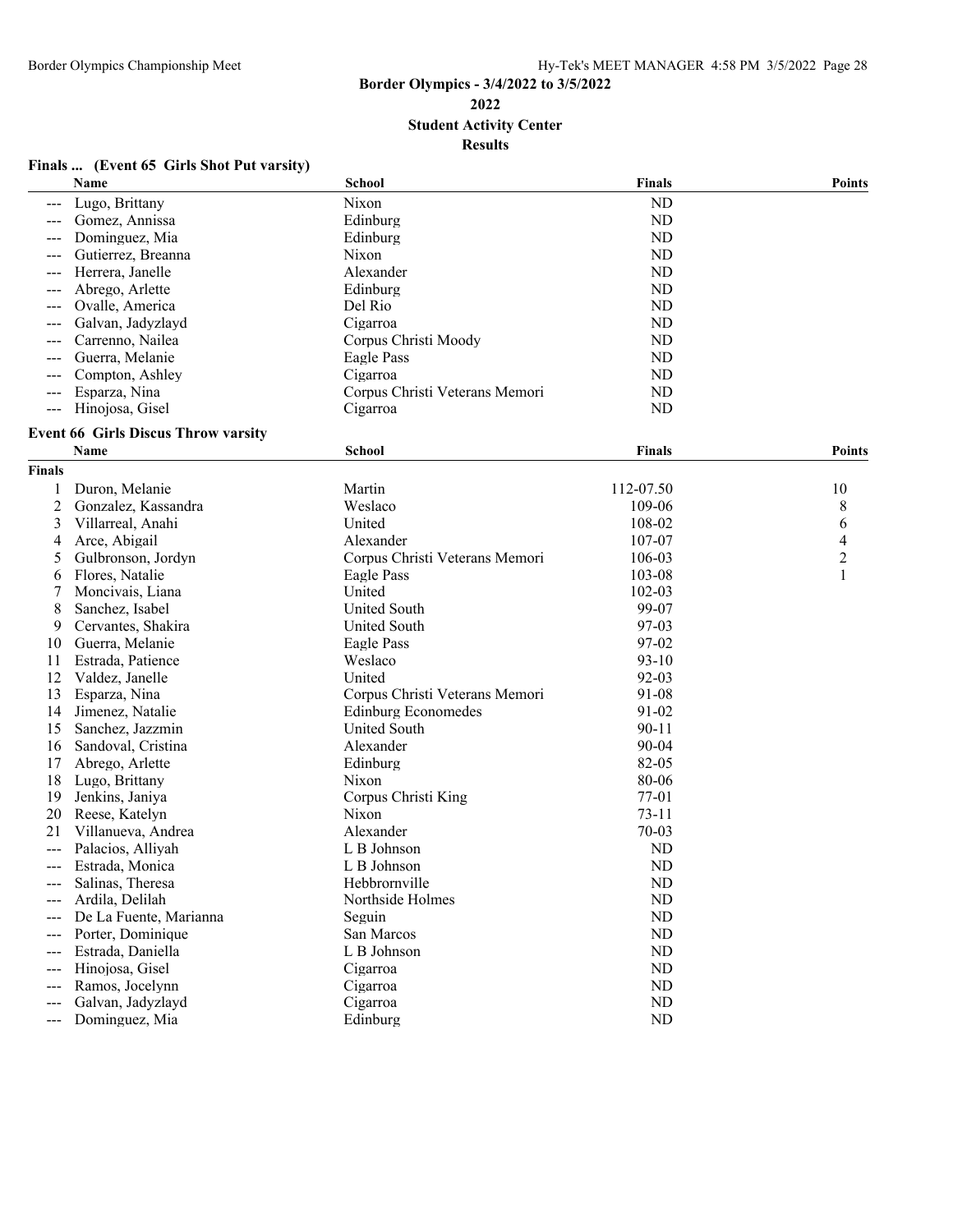**2022**

**Student Activity Center**

|                     | Finals  (Event 66 Girls Discus Throw varsity)<br>Name | <b>School</b>              | <b>Finals</b> |            | <b>Points</b>            |
|---------------------|-------------------------------------------------------|----------------------------|---------------|------------|--------------------------|
| $\qquad \qquad - -$ | Cabrera, Marlene                                      | Nixon                      | ND            |            |                          |
|                     | Gomez, Annissa                                        | Edinburg                   | ND            |            |                          |
|                     | Montalvo, Naudia                                      | Corpus Christi Moody       | <b>ND</b>     |            |                          |
| ---                 | Rodriquez, Jasymn                                     | Corpus Christi Moody       | <b>ND</b>     |            |                          |
| ---                 | Ruiz, Karaleena                                       | Hebbrornville              | <b>ND</b>     |            |                          |
|                     | Almanza, Danielle                                     | Del Rio                    | <b>ND</b>     |            |                          |
| ---                 | Ovalle, America                                       | Del Rio                    | <b>ND</b>     |            |                          |
| $\qquad \qquad - -$ | Carrenno, Nailea                                      | Corpus Christi Moody       | <b>ND</b>     |            |                          |
|                     | Event 67 Girls High Jump varsity                      |                            |               |            |                          |
|                     | Name                                                  | School                     | <b>Finals</b> |            | <b>Points</b>            |
| <b>Finals</b>       |                                                       |                            |               |            |                          |
| 1                   | Hough, Jayda                                          | Weslaco                    | $5-04.00$     |            | 10                       |
| 2                   | Garcia, Dianett                                       | <b>Edinburg Economedes</b> | $5 - 02.00$   |            | 8                        |
| 3                   | Brown, Leah                                           | Seguin                     | $5 - 00.00$   |            | 6                        |
| 4                   | Herrera, Marcela                                      | <b>Edinburg Economedes</b> | $4 - 10.00$   |            | $\overline{\mathcal{A}}$ |
| 5                   | Roberson, Joselyn                                     | San Marcos                 | $J4-10.00$    |            | $\overline{2}$           |
| 6                   | Nunez, Andrea                                         | Alexander                  | $J4-10.00$    |            | 1                        |
|                     | Elizalde, Gabriela                                    | United                     | 4-08.00       |            |                          |
| 7                   | Ballard, Sydney                                       | Del Rio                    | 4-08.00       |            |                          |
| 7                   | Tello, Bridgette                                      | <b>United South</b>        | 4-08.00       |            |                          |
| 7                   | Fagan, Kimora                                         | Edinburg                   | 4-08.00       |            |                          |
| 7                   | Lingueno, Ashley                                      | Seguin                     | 4-08.00       |            |                          |
| 7                   | Rios, Jada                                            | L B Johnson                | 4-08.00       |            |                          |
| 13                  | Contreras, Daylah                                     | United                     | $4 - 06.00$   |            |                          |
| 13                  | Shular, Daisha                                        | Seguin                     | $4 - 06.00$   |            |                          |
| 13                  | Gonzalez, Isabella                                    | Alexander                  | $4 - 06.00$   |            |                          |
| 13                  | Murillo, Evelyn                                       | <b>McAllen Rowe</b>        | $4 - 06.00$   |            |                          |
| 13                  | Gonzalez, Hailey                                      | McAllen Rowe               | $4 - 06.00$   |            |                          |
| 13                  | Cisneros, Monseratt                                   | L B Johnson                | $4 - 06.00$   |            |                          |
| 13                  | Sanchez, Jazzmin                                      | United South               | $4 - 06.00$   |            |                          |
| ---                 | Chavaria, Anyssa                                      | United South               | <b>NH</b>     |            |                          |
| ---                 | Rios, Gia                                             | L B Johnson                | <b>NH</b>     |            |                          |
|                     | Martinez, Audrey                                      | Alexander                  | <b>NH</b>     |            |                          |
| $---$               | Perez, Jada                                           | Nixon                      | <b>NH</b>     |            |                          |
|                     | Salazar, Evelyn                                       | Edinburg                   | <b>NH</b>     |            |                          |
|                     | Glenn, Da'Sarea                                       | Northside Holmes           | <b>NH</b>     |            |                          |
| ---                 | Clark, Aziza                                          | Northside Holmes           | <b>NH</b>     |            |                          |
| $\qquad \qquad - -$ | Ayala, Audrey                                         | Nixon                      | <b>NH</b>     |            |                          |
|                     | Gonzalez, Mia                                         | Edinburg                   | <b>NH</b>     |            |                          |
|                     | <b>Event 68 Girls Long Jump varsity</b>               |                            |               |            |                          |
|                     | Name                                                  | <b>School</b>              | <b>Finals</b> | Wind       | Points                   |
| <b>Finals</b>       |                                                       |                            |               |            |                          |
| 1                   | Harris, Nayla                                         | Seguin                     | 18-07.25      | <b>NWI</b> | 10                       |
| $\overline{2}$      | Lingueno, Ashley                                      | Seguin                     | 17-11.00      | <b>NWI</b> | 8                        |
| 3                   | Pierson, Ayleceia                                     | San Marcos                 | 17-05.50      | <b>NWI</b> | 6                        |
| 4                   | Gallardo, Elizabeth                                   | Alexander                  | 17-02.75      | <b>NWI</b> | 4                        |
| 5                   | Nunez, Kyra                                           | Seguin                     | 17-00.50      | <b>NWI</b> | $\overline{2}$           |
|                     |                                                       |                            |               |            |                          |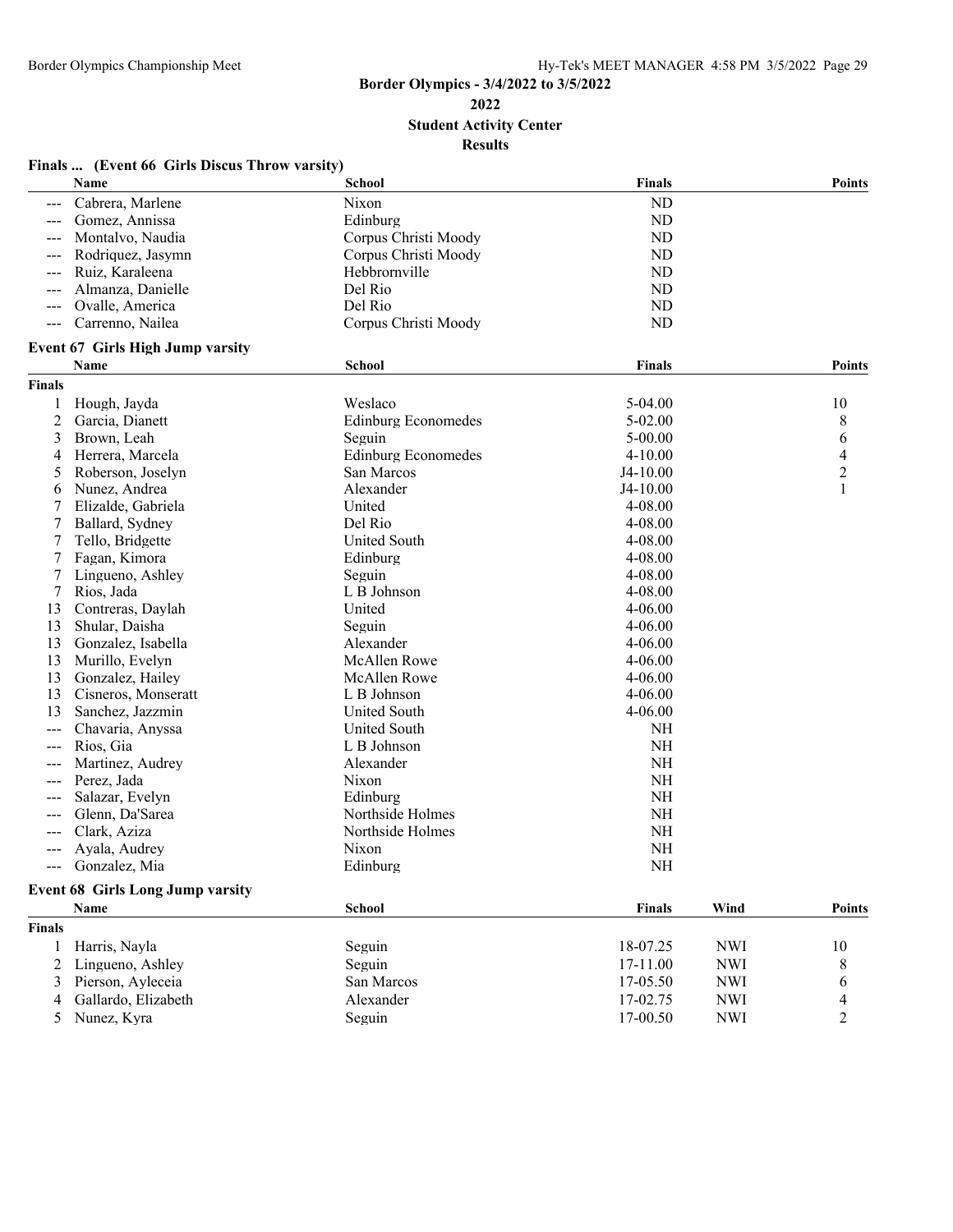**Student Activity Center**

|  | Finals  (Event 68 Girls Long Jump varsity) |
|--|--------------------------------------------|
|  |                                            |

| 16-10.00<br><b>NWI</b><br>Martin, Gladys<br>Corpus Christi Carroll<br>6<br>1<br><b>NWI</b><br>Rodriguez, Marcela<br>Nixon<br>16-09.50<br>7<br>Herrera, Marcela<br><b>Edinburg Economedes</b><br><b>NWI</b><br>8<br>16-07.00<br>Elizalde, Gabriela<br>United<br><b>NWI</b><br>9<br>16-02.75<br><b>Edinburg Economedes</b><br><b>NWI</b><br>Alvarado, Francesca<br>16-00.50<br>10<br>Ruiz, Nadine<br>Hebbrornville<br>15-11.50<br><b>NWI</b><br>11<br>12<br>Cabello, Sofia<br>Nixon<br>15-10.50<br><b>NWI</b><br>Northside Holmes<br>12<br>Clark, Aziza<br>15-10.50<br><b>NWI</b><br>Pena, Silke<br>Alexander<br><b>NWI</b><br>14<br>15-08.75<br>Tabora, Myla<br>Del Rio<br><b>NWI</b><br>15<br>15-08.50<br><b>NWI</b><br>Guerra, Alyssa<br>Nixon<br>15-08.00<br>16<br><b>NWI</b><br>17<br>Corado, Herminia<br><b>Edinburg Economedes</b><br>15-07.50<br><b>NWI</b><br>18<br>Ballard, Sydney<br>Del Rio<br>15-06.75<br>Alexander<br><b>NWI</b><br>Estrella, Dylana<br>15-05.50<br>19<br>20<br>San Marcos<br><b>NWI</b><br>Green, Qiera<br>15-04.50<br>21<br>Fagan, Kimora<br>Edinburg<br><b>NWI</b><br>15-04.00<br>22<br><b>NWI</b><br>Mena, Alayna<br>Corpus Christi King<br>15-02.50<br>23<br>Corpus Christi King<br>Sandoval, Alexis<br>15-01.50<br><b>NWI</b><br>24<br>Weslaco<br><b>NWI</b><br>Pugh, Mya<br>15-00.50<br>25<br>Cervantes, Eunice<br>Cigarroa<br>14-11.75<br><b>NWI</b><br>25<br>United<br>Padilla, Evelyn<br>14-11.75<br><b>NWI</b><br>27<br>United South<br><b>NWI</b><br>Chavaria, Anyssa<br>14-11.00<br>United South<br><b>NWI</b><br>28<br>Meza, Emily<br>14-08.25<br>29<br>Ramirez, Alexis<br>Cigarroa<br>14-07.50<br><b>NWI</b><br>30<br>Alaniz, Erin<br>Hebbrornville<br><b>NWI</b><br>14-06.75<br>San Marcos<br><b>NWI</b><br>31<br>Torres, Malorey<br>14-05.00<br>32<br>Romero, Sadie<br>Weslaco<br><b>NWI</b><br>14-04.75<br>33<br>Guerra, Arianna<br>Edinburg<br><b>NWI</b><br>14-04.50<br>34<br>Corpus Christi King<br><b>NWI</b><br>Rodriguez, Mikaela<br>13-10.00<br>35<br>L B Johnson<br>Rios, Gia<br>13-07.50<br><b>NWI</b><br>35<br>Gomez, Maya<br>Weslaco East<br><b>NWI</b><br>13-07.50<br>37<br><b>NWI</b><br>Castillo, Zaida<br>United South<br>13-07.00<br>37<br><b>NWI</b><br>Solis, Samantha<br>Cigarroa<br>13-07.00<br>39<br>Glenn, Da'Sarea<br>Northside Holmes<br><b>NWI</b><br>12-10.25<br><b>NWI</b><br>40<br>Gonzalez, Hailey<br>McAllen Rowe<br>12-10.00<br>41<br>Hernandez, Miranda<br>L B Johnson<br>12-03.00<br><b>NWI</b><br>Chapa, Aubrey<br>McAllen Rowe<br><b>NWI</b><br>42<br>12-01.50<br>43<br><b>NWI</b><br>Facundo, Ariana<br>McAllen Rowe<br>12-01.00<br>Corpus Christi Carroll<br><b>ND</b><br>Robinson, Rayvel<br><b>NWI</b><br>Gonzalez, Mia<br>Edinburg<br><b>ND</b><br><b>NWI</b><br>Garza, Ashley<br><b>ND</b><br><b>NWI</b><br>L B Johnson<br>Torres, Analy<br>Eagle Pass<br><b>ND</b><br><b>NWI</b><br>$\qquad \qquad - -$<br>Event 69 Girls Triple Jump varsity<br>Name<br>Wind<br><b>School</b><br><b>Finals</b><br><b>Points</b><br><b>Finals</b><br>Alvarado, Francesca<br><b>Edinburg Economedes</b><br>37-10.00<br><b>NWI</b><br>10<br>1<br>Rodriguez, Marcela<br><b>NWI</b><br>2<br>Nixon<br>36-10.00<br>8<br>Seguin<br>36-07.50<br><b>NWI</b><br>3<br>Harris, Nayla<br>6 | Name | <b>School</b> | <b>Finals</b> | Wind | <b>Points</b> |
|-------------------------------------------------------------------------------------------------------------------------------------------------------------------------------------------------------------------------------------------------------------------------------------------------------------------------------------------------------------------------------------------------------------------------------------------------------------------------------------------------------------------------------------------------------------------------------------------------------------------------------------------------------------------------------------------------------------------------------------------------------------------------------------------------------------------------------------------------------------------------------------------------------------------------------------------------------------------------------------------------------------------------------------------------------------------------------------------------------------------------------------------------------------------------------------------------------------------------------------------------------------------------------------------------------------------------------------------------------------------------------------------------------------------------------------------------------------------------------------------------------------------------------------------------------------------------------------------------------------------------------------------------------------------------------------------------------------------------------------------------------------------------------------------------------------------------------------------------------------------------------------------------------------------------------------------------------------------------------------------------------------------------------------------------------------------------------------------------------------------------------------------------------------------------------------------------------------------------------------------------------------------------------------------------------------------------------------------------------------------------------------------------------------------------------------------------------------------------------------------------------------------------------------------------------------------------------------------------------------------------------------------------------------------------------------------------------------------------------------------------------------------------------------------------------------------------------------------------------------------------------------------------------------------------------------------------------------------------------------------------------------------------------------------------------------------------------------------------------------------------------------------------------------------------------------------------------------------------------------------------------|------|---------------|---------------|------|---------------|
|                                                                                                                                                                                                                                                                                                                                                                                                                                                                                                                                                                                                                                                                                                                                                                                                                                                                                                                                                                                                                                                                                                                                                                                                                                                                                                                                                                                                                                                                                                                                                                                                                                                                                                                                                                                                                                                                                                                                                                                                                                                                                                                                                                                                                                                                                                                                                                                                                                                                                                                                                                                                                                                                                                                                                                                                                                                                                                                                                                                                                                                                                                                                                                                                                                                       |      |               |               |      |               |
|                                                                                                                                                                                                                                                                                                                                                                                                                                                                                                                                                                                                                                                                                                                                                                                                                                                                                                                                                                                                                                                                                                                                                                                                                                                                                                                                                                                                                                                                                                                                                                                                                                                                                                                                                                                                                                                                                                                                                                                                                                                                                                                                                                                                                                                                                                                                                                                                                                                                                                                                                                                                                                                                                                                                                                                                                                                                                                                                                                                                                                                                                                                                                                                                                                                       |      |               |               |      |               |
|                                                                                                                                                                                                                                                                                                                                                                                                                                                                                                                                                                                                                                                                                                                                                                                                                                                                                                                                                                                                                                                                                                                                                                                                                                                                                                                                                                                                                                                                                                                                                                                                                                                                                                                                                                                                                                                                                                                                                                                                                                                                                                                                                                                                                                                                                                                                                                                                                                                                                                                                                                                                                                                                                                                                                                                                                                                                                                                                                                                                                                                                                                                                                                                                                                                       |      |               |               |      |               |
|                                                                                                                                                                                                                                                                                                                                                                                                                                                                                                                                                                                                                                                                                                                                                                                                                                                                                                                                                                                                                                                                                                                                                                                                                                                                                                                                                                                                                                                                                                                                                                                                                                                                                                                                                                                                                                                                                                                                                                                                                                                                                                                                                                                                                                                                                                                                                                                                                                                                                                                                                                                                                                                                                                                                                                                                                                                                                                                                                                                                                                                                                                                                                                                                                                                       |      |               |               |      |               |
|                                                                                                                                                                                                                                                                                                                                                                                                                                                                                                                                                                                                                                                                                                                                                                                                                                                                                                                                                                                                                                                                                                                                                                                                                                                                                                                                                                                                                                                                                                                                                                                                                                                                                                                                                                                                                                                                                                                                                                                                                                                                                                                                                                                                                                                                                                                                                                                                                                                                                                                                                                                                                                                                                                                                                                                                                                                                                                                                                                                                                                                                                                                                                                                                                                                       |      |               |               |      |               |
|                                                                                                                                                                                                                                                                                                                                                                                                                                                                                                                                                                                                                                                                                                                                                                                                                                                                                                                                                                                                                                                                                                                                                                                                                                                                                                                                                                                                                                                                                                                                                                                                                                                                                                                                                                                                                                                                                                                                                                                                                                                                                                                                                                                                                                                                                                                                                                                                                                                                                                                                                                                                                                                                                                                                                                                                                                                                                                                                                                                                                                                                                                                                                                                                                                                       |      |               |               |      |               |
|                                                                                                                                                                                                                                                                                                                                                                                                                                                                                                                                                                                                                                                                                                                                                                                                                                                                                                                                                                                                                                                                                                                                                                                                                                                                                                                                                                                                                                                                                                                                                                                                                                                                                                                                                                                                                                                                                                                                                                                                                                                                                                                                                                                                                                                                                                                                                                                                                                                                                                                                                                                                                                                                                                                                                                                                                                                                                                                                                                                                                                                                                                                                                                                                                                                       |      |               |               |      |               |
|                                                                                                                                                                                                                                                                                                                                                                                                                                                                                                                                                                                                                                                                                                                                                                                                                                                                                                                                                                                                                                                                                                                                                                                                                                                                                                                                                                                                                                                                                                                                                                                                                                                                                                                                                                                                                                                                                                                                                                                                                                                                                                                                                                                                                                                                                                                                                                                                                                                                                                                                                                                                                                                                                                                                                                                                                                                                                                                                                                                                                                                                                                                                                                                                                                                       |      |               |               |      |               |
|                                                                                                                                                                                                                                                                                                                                                                                                                                                                                                                                                                                                                                                                                                                                                                                                                                                                                                                                                                                                                                                                                                                                                                                                                                                                                                                                                                                                                                                                                                                                                                                                                                                                                                                                                                                                                                                                                                                                                                                                                                                                                                                                                                                                                                                                                                                                                                                                                                                                                                                                                                                                                                                                                                                                                                                                                                                                                                                                                                                                                                                                                                                                                                                                                                                       |      |               |               |      |               |
|                                                                                                                                                                                                                                                                                                                                                                                                                                                                                                                                                                                                                                                                                                                                                                                                                                                                                                                                                                                                                                                                                                                                                                                                                                                                                                                                                                                                                                                                                                                                                                                                                                                                                                                                                                                                                                                                                                                                                                                                                                                                                                                                                                                                                                                                                                                                                                                                                                                                                                                                                                                                                                                                                                                                                                                                                                                                                                                                                                                                                                                                                                                                                                                                                                                       |      |               |               |      |               |
|                                                                                                                                                                                                                                                                                                                                                                                                                                                                                                                                                                                                                                                                                                                                                                                                                                                                                                                                                                                                                                                                                                                                                                                                                                                                                                                                                                                                                                                                                                                                                                                                                                                                                                                                                                                                                                                                                                                                                                                                                                                                                                                                                                                                                                                                                                                                                                                                                                                                                                                                                                                                                                                                                                                                                                                                                                                                                                                                                                                                                                                                                                                                                                                                                                                       |      |               |               |      |               |
|                                                                                                                                                                                                                                                                                                                                                                                                                                                                                                                                                                                                                                                                                                                                                                                                                                                                                                                                                                                                                                                                                                                                                                                                                                                                                                                                                                                                                                                                                                                                                                                                                                                                                                                                                                                                                                                                                                                                                                                                                                                                                                                                                                                                                                                                                                                                                                                                                                                                                                                                                                                                                                                                                                                                                                                                                                                                                                                                                                                                                                                                                                                                                                                                                                                       |      |               |               |      |               |
|                                                                                                                                                                                                                                                                                                                                                                                                                                                                                                                                                                                                                                                                                                                                                                                                                                                                                                                                                                                                                                                                                                                                                                                                                                                                                                                                                                                                                                                                                                                                                                                                                                                                                                                                                                                                                                                                                                                                                                                                                                                                                                                                                                                                                                                                                                                                                                                                                                                                                                                                                                                                                                                                                                                                                                                                                                                                                                                                                                                                                                                                                                                                                                                                                                                       |      |               |               |      |               |
|                                                                                                                                                                                                                                                                                                                                                                                                                                                                                                                                                                                                                                                                                                                                                                                                                                                                                                                                                                                                                                                                                                                                                                                                                                                                                                                                                                                                                                                                                                                                                                                                                                                                                                                                                                                                                                                                                                                                                                                                                                                                                                                                                                                                                                                                                                                                                                                                                                                                                                                                                                                                                                                                                                                                                                                                                                                                                                                                                                                                                                                                                                                                                                                                                                                       |      |               |               |      |               |
|                                                                                                                                                                                                                                                                                                                                                                                                                                                                                                                                                                                                                                                                                                                                                                                                                                                                                                                                                                                                                                                                                                                                                                                                                                                                                                                                                                                                                                                                                                                                                                                                                                                                                                                                                                                                                                                                                                                                                                                                                                                                                                                                                                                                                                                                                                                                                                                                                                                                                                                                                                                                                                                                                                                                                                                                                                                                                                                                                                                                                                                                                                                                                                                                                                                       |      |               |               |      |               |
|                                                                                                                                                                                                                                                                                                                                                                                                                                                                                                                                                                                                                                                                                                                                                                                                                                                                                                                                                                                                                                                                                                                                                                                                                                                                                                                                                                                                                                                                                                                                                                                                                                                                                                                                                                                                                                                                                                                                                                                                                                                                                                                                                                                                                                                                                                                                                                                                                                                                                                                                                                                                                                                                                                                                                                                                                                                                                                                                                                                                                                                                                                                                                                                                                                                       |      |               |               |      |               |
|                                                                                                                                                                                                                                                                                                                                                                                                                                                                                                                                                                                                                                                                                                                                                                                                                                                                                                                                                                                                                                                                                                                                                                                                                                                                                                                                                                                                                                                                                                                                                                                                                                                                                                                                                                                                                                                                                                                                                                                                                                                                                                                                                                                                                                                                                                                                                                                                                                                                                                                                                                                                                                                                                                                                                                                                                                                                                                                                                                                                                                                                                                                                                                                                                                                       |      |               |               |      |               |
|                                                                                                                                                                                                                                                                                                                                                                                                                                                                                                                                                                                                                                                                                                                                                                                                                                                                                                                                                                                                                                                                                                                                                                                                                                                                                                                                                                                                                                                                                                                                                                                                                                                                                                                                                                                                                                                                                                                                                                                                                                                                                                                                                                                                                                                                                                                                                                                                                                                                                                                                                                                                                                                                                                                                                                                                                                                                                                                                                                                                                                                                                                                                                                                                                                                       |      |               |               |      |               |
|                                                                                                                                                                                                                                                                                                                                                                                                                                                                                                                                                                                                                                                                                                                                                                                                                                                                                                                                                                                                                                                                                                                                                                                                                                                                                                                                                                                                                                                                                                                                                                                                                                                                                                                                                                                                                                                                                                                                                                                                                                                                                                                                                                                                                                                                                                                                                                                                                                                                                                                                                                                                                                                                                                                                                                                                                                                                                                                                                                                                                                                                                                                                                                                                                                                       |      |               |               |      |               |
|                                                                                                                                                                                                                                                                                                                                                                                                                                                                                                                                                                                                                                                                                                                                                                                                                                                                                                                                                                                                                                                                                                                                                                                                                                                                                                                                                                                                                                                                                                                                                                                                                                                                                                                                                                                                                                                                                                                                                                                                                                                                                                                                                                                                                                                                                                                                                                                                                                                                                                                                                                                                                                                                                                                                                                                                                                                                                                                                                                                                                                                                                                                                                                                                                                                       |      |               |               |      |               |
|                                                                                                                                                                                                                                                                                                                                                                                                                                                                                                                                                                                                                                                                                                                                                                                                                                                                                                                                                                                                                                                                                                                                                                                                                                                                                                                                                                                                                                                                                                                                                                                                                                                                                                                                                                                                                                                                                                                                                                                                                                                                                                                                                                                                                                                                                                                                                                                                                                                                                                                                                                                                                                                                                                                                                                                                                                                                                                                                                                                                                                                                                                                                                                                                                                                       |      |               |               |      |               |
|                                                                                                                                                                                                                                                                                                                                                                                                                                                                                                                                                                                                                                                                                                                                                                                                                                                                                                                                                                                                                                                                                                                                                                                                                                                                                                                                                                                                                                                                                                                                                                                                                                                                                                                                                                                                                                                                                                                                                                                                                                                                                                                                                                                                                                                                                                                                                                                                                                                                                                                                                                                                                                                                                                                                                                                                                                                                                                                                                                                                                                                                                                                                                                                                                                                       |      |               |               |      |               |
|                                                                                                                                                                                                                                                                                                                                                                                                                                                                                                                                                                                                                                                                                                                                                                                                                                                                                                                                                                                                                                                                                                                                                                                                                                                                                                                                                                                                                                                                                                                                                                                                                                                                                                                                                                                                                                                                                                                                                                                                                                                                                                                                                                                                                                                                                                                                                                                                                                                                                                                                                                                                                                                                                                                                                                                                                                                                                                                                                                                                                                                                                                                                                                                                                                                       |      |               |               |      |               |
|                                                                                                                                                                                                                                                                                                                                                                                                                                                                                                                                                                                                                                                                                                                                                                                                                                                                                                                                                                                                                                                                                                                                                                                                                                                                                                                                                                                                                                                                                                                                                                                                                                                                                                                                                                                                                                                                                                                                                                                                                                                                                                                                                                                                                                                                                                                                                                                                                                                                                                                                                                                                                                                                                                                                                                                                                                                                                                                                                                                                                                                                                                                                                                                                                                                       |      |               |               |      |               |
|                                                                                                                                                                                                                                                                                                                                                                                                                                                                                                                                                                                                                                                                                                                                                                                                                                                                                                                                                                                                                                                                                                                                                                                                                                                                                                                                                                                                                                                                                                                                                                                                                                                                                                                                                                                                                                                                                                                                                                                                                                                                                                                                                                                                                                                                                                                                                                                                                                                                                                                                                                                                                                                                                                                                                                                                                                                                                                                                                                                                                                                                                                                                                                                                                                                       |      |               |               |      |               |
|                                                                                                                                                                                                                                                                                                                                                                                                                                                                                                                                                                                                                                                                                                                                                                                                                                                                                                                                                                                                                                                                                                                                                                                                                                                                                                                                                                                                                                                                                                                                                                                                                                                                                                                                                                                                                                                                                                                                                                                                                                                                                                                                                                                                                                                                                                                                                                                                                                                                                                                                                                                                                                                                                                                                                                                                                                                                                                                                                                                                                                                                                                                                                                                                                                                       |      |               |               |      |               |
|                                                                                                                                                                                                                                                                                                                                                                                                                                                                                                                                                                                                                                                                                                                                                                                                                                                                                                                                                                                                                                                                                                                                                                                                                                                                                                                                                                                                                                                                                                                                                                                                                                                                                                                                                                                                                                                                                                                                                                                                                                                                                                                                                                                                                                                                                                                                                                                                                                                                                                                                                                                                                                                                                                                                                                                                                                                                                                                                                                                                                                                                                                                                                                                                                                                       |      |               |               |      |               |
|                                                                                                                                                                                                                                                                                                                                                                                                                                                                                                                                                                                                                                                                                                                                                                                                                                                                                                                                                                                                                                                                                                                                                                                                                                                                                                                                                                                                                                                                                                                                                                                                                                                                                                                                                                                                                                                                                                                                                                                                                                                                                                                                                                                                                                                                                                                                                                                                                                                                                                                                                                                                                                                                                                                                                                                                                                                                                                                                                                                                                                                                                                                                                                                                                                                       |      |               |               |      |               |
|                                                                                                                                                                                                                                                                                                                                                                                                                                                                                                                                                                                                                                                                                                                                                                                                                                                                                                                                                                                                                                                                                                                                                                                                                                                                                                                                                                                                                                                                                                                                                                                                                                                                                                                                                                                                                                                                                                                                                                                                                                                                                                                                                                                                                                                                                                                                                                                                                                                                                                                                                                                                                                                                                                                                                                                                                                                                                                                                                                                                                                                                                                                                                                                                                                                       |      |               |               |      |               |
|                                                                                                                                                                                                                                                                                                                                                                                                                                                                                                                                                                                                                                                                                                                                                                                                                                                                                                                                                                                                                                                                                                                                                                                                                                                                                                                                                                                                                                                                                                                                                                                                                                                                                                                                                                                                                                                                                                                                                                                                                                                                                                                                                                                                                                                                                                                                                                                                                                                                                                                                                                                                                                                                                                                                                                                                                                                                                                                                                                                                                                                                                                                                                                                                                                                       |      |               |               |      |               |
|                                                                                                                                                                                                                                                                                                                                                                                                                                                                                                                                                                                                                                                                                                                                                                                                                                                                                                                                                                                                                                                                                                                                                                                                                                                                                                                                                                                                                                                                                                                                                                                                                                                                                                                                                                                                                                                                                                                                                                                                                                                                                                                                                                                                                                                                                                                                                                                                                                                                                                                                                                                                                                                                                                                                                                                                                                                                                                                                                                                                                                                                                                                                                                                                                                                       |      |               |               |      |               |
|                                                                                                                                                                                                                                                                                                                                                                                                                                                                                                                                                                                                                                                                                                                                                                                                                                                                                                                                                                                                                                                                                                                                                                                                                                                                                                                                                                                                                                                                                                                                                                                                                                                                                                                                                                                                                                                                                                                                                                                                                                                                                                                                                                                                                                                                                                                                                                                                                                                                                                                                                                                                                                                                                                                                                                                                                                                                                                                                                                                                                                                                                                                                                                                                                                                       |      |               |               |      |               |
|                                                                                                                                                                                                                                                                                                                                                                                                                                                                                                                                                                                                                                                                                                                                                                                                                                                                                                                                                                                                                                                                                                                                                                                                                                                                                                                                                                                                                                                                                                                                                                                                                                                                                                                                                                                                                                                                                                                                                                                                                                                                                                                                                                                                                                                                                                                                                                                                                                                                                                                                                                                                                                                                                                                                                                                                                                                                                                                                                                                                                                                                                                                                                                                                                                                       |      |               |               |      |               |
|                                                                                                                                                                                                                                                                                                                                                                                                                                                                                                                                                                                                                                                                                                                                                                                                                                                                                                                                                                                                                                                                                                                                                                                                                                                                                                                                                                                                                                                                                                                                                                                                                                                                                                                                                                                                                                                                                                                                                                                                                                                                                                                                                                                                                                                                                                                                                                                                                                                                                                                                                                                                                                                                                                                                                                                                                                                                                                                                                                                                                                                                                                                                                                                                                                                       |      |               |               |      |               |
|                                                                                                                                                                                                                                                                                                                                                                                                                                                                                                                                                                                                                                                                                                                                                                                                                                                                                                                                                                                                                                                                                                                                                                                                                                                                                                                                                                                                                                                                                                                                                                                                                                                                                                                                                                                                                                                                                                                                                                                                                                                                                                                                                                                                                                                                                                                                                                                                                                                                                                                                                                                                                                                                                                                                                                                                                                                                                                                                                                                                                                                                                                                                                                                                                                                       |      |               |               |      |               |
|                                                                                                                                                                                                                                                                                                                                                                                                                                                                                                                                                                                                                                                                                                                                                                                                                                                                                                                                                                                                                                                                                                                                                                                                                                                                                                                                                                                                                                                                                                                                                                                                                                                                                                                                                                                                                                                                                                                                                                                                                                                                                                                                                                                                                                                                                                                                                                                                                                                                                                                                                                                                                                                                                                                                                                                                                                                                                                                                                                                                                                                                                                                                                                                                                                                       |      |               |               |      |               |
|                                                                                                                                                                                                                                                                                                                                                                                                                                                                                                                                                                                                                                                                                                                                                                                                                                                                                                                                                                                                                                                                                                                                                                                                                                                                                                                                                                                                                                                                                                                                                                                                                                                                                                                                                                                                                                                                                                                                                                                                                                                                                                                                                                                                                                                                                                                                                                                                                                                                                                                                                                                                                                                                                                                                                                                                                                                                                                                                                                                                                                                                                                                                                                                                                                                       |      |               |               |      |               |
|                                                                                                                                                                                                                                                                                                                                                                                                                                                                                                                                                                                                                                                                                                                                                                                                                                                                                                                                                                                                                                                                                                                                                                                                                                                                                                                                                                                                                                                                                                                                                                                                                                                                                                                                                                                                                                                                                                                                                                                                                                                                                                                                                                                                                                                                                                                                                                                                                                                                                                                                                                                                                                                                                                                                                                                                                                                                                                                                                                                                                                                                                                                                                                                                                                                       |      |               |               |      |               |
|                                                                                                                                                                                                                                                                                                                                                                                                                                                                                                                                                                                                                                                                                                                                                                                                                                                                                                                                                                                                                                                                                                                                                                                                                                                                                                                                                                                                                                                                                                                                                                                                                                                                                                                                                                                                                                                                                                                                                                                                                                                                                                                                                                                                                                                                                                                                                                                                                                                                                                                                                                                                                                                                                                                                                                                                                                                                                                                                                                                                                                                                                                                                                                                                                                                       |      |               |               |      |               |
|                                                                                                                                                                                                                                                                                                                                                                                                                                                                                                                                                                                                                                                                                                                                                                                                                                                                                                                                                                                                                                                                                                                                                                                                                                                                                                                                                                                                                                                                                                                                                                                                                                                                                                                                                                                                                                                                                                                                                                                                                                                                                                                                                                                                                                                                                                                                                                                                                                                                                                                                                                                                                                                                                                                                                                                                                                                                                                                                                                                                                                                                                                                                                                                                                                                       |      |               |               |      |               |
|                                                                                                                                                                                                                                                                                                                                                                                                                                                                                                                                                                                                                                                                                                                                                                                                                                                                                                                                                                                                                                                                                                                                                                                                                                                                                                                                                                                                                                                                                                                                                                                                                                                                                                                                                                                                                                                                                                                                                                                                                                                                                                                                                                                                                                                                                                                                                                                                                                                                                                                                                                                                                                                                                                                                                                                                                                                                                                                                                                                                                                                                                                                                                                                                                                                       |      |               |               |      |               |
|                                                                                                                                                                                                                                                                                                                                                                                                                                                                                                                                                                                                                                                                                                                                                                                                                                                                                                                                                                                                                                                                                                                                                                                                                                                                                                                                                                                                                                                                                                                                                                                                                                                                                                                                                                                                                                                                                                                                                                                                                                                                                                                                                                                                                                                                                                                                                                                                                                                                                                                                                                                                                                                                                                                                                                                                                                                                                                                                                                                                                                                                                                                                                                                                                                                       |      |               |               |      |               |
|                                                                                                                                                                                                                                                                                                                                                                                                                                                                                                                                                                                                                                                                                                                                                                                                                                                                                                                                                                                                                                                                                                                                                                                                                                                                                                                                                                                                                                                                                                                                                                                                                                                                                                                                                                                                                                                                                                                                                                                                                                                                                                                                                                                                                                                                                                                                                                                                                                                                                                                                                                                                                                                                                                                                                                                                                                                                                                                                                                                                                                                                                                                                                                                                                                                       |      |               |               |      |               |
|                                                                                                                                                                                                                                                                                                                                                                                                                                                                                                                                                                                                                                                                                                                                                                                                                                                                                                                                                                                                                                                                                                                                                                                                                                                                                                                                                                                                                                                                                                                                                                                                                                                                                                                                                                                                                                                                                                                                                                                                                                                                                                                                                                                                                                                                                                                                                                                                                                                                                                                                                                                                                                                                                                                                                                                                                                                                                                                                                                                                                                                                                                                                                                                                                                                       |      |               |               |      |               |
|                                                                                                                                                                                                                                                                                                                                                                                                                                                                                                                                                                                                                                                                                                                                                                                                                                                                                                                                                                                                                                                                                                                                                                                                                                                                                                                                                                                                                                                                                                                                                                                                                                                                                                                                                                                                                                                                                                                                                                                                                                                                                                                                                                                                                                                                                                                                                                                                                                                                                                                                                                                                                                                                                                                                                                                                                                                                                                                                                                                                                                                                                                                                                                                                                                                       |      |               |               |      |               |
|                                                                                                                                                                                                                                                                                                                                                                                                                                                                                                                                                                                                                                                                                                                                                                                                                                                                                                                                                                                                                                                                                                                                                                                                                                                                                                                                                                                                                                                                                                                                                                                                                                                                                                                                                                                                                                                                                                                                                                                                                                                                                                                                                                                                                                                                                                                                                                                                                                                                                                                                                                                                                                                                                                                                                                                                                                                                                                                                                                                                                                                                                                                                                                                                                                                       |      |               |               |      |               |
|                                                                                                                                                                                                                                                                                                                                                                                                                                                                                                                                                                                                                                                                                                                                                                                                                                                                                                                                                                                                                                                                                                                                                                                                                                                                                                                                                                                                                                                                                                                                                                                                                                                                                                                                                                                                                                                                                                                                                                                                                                                                                                                                                                                                                                                                                                                                                                                                                                                                                                                                                                                                                                                                                                                                                                                                                                                                                                                                                                                                                                                                                                                                                                                                                                                       |      |               |               |      |               |
|                                                                                                                                                                                                                                                                                                                                                                                                                                                                                                                                                                                                                                                                                                                                                                                                                                                                                                                                                                                                                                                                                                                                                                                                                                                                                                                                                                                                                                                                                                                                                                                                                                                                                                                                                                                                                                                                                                                                                                                                                                                                                                                                                                                                                                                                                                                                                                                                                                                                                                                                                                                                                                                                                                                                                                                                                                                                                                                                                                                                                                                                                                                                                                                                                                                       |      |               |               |      |               |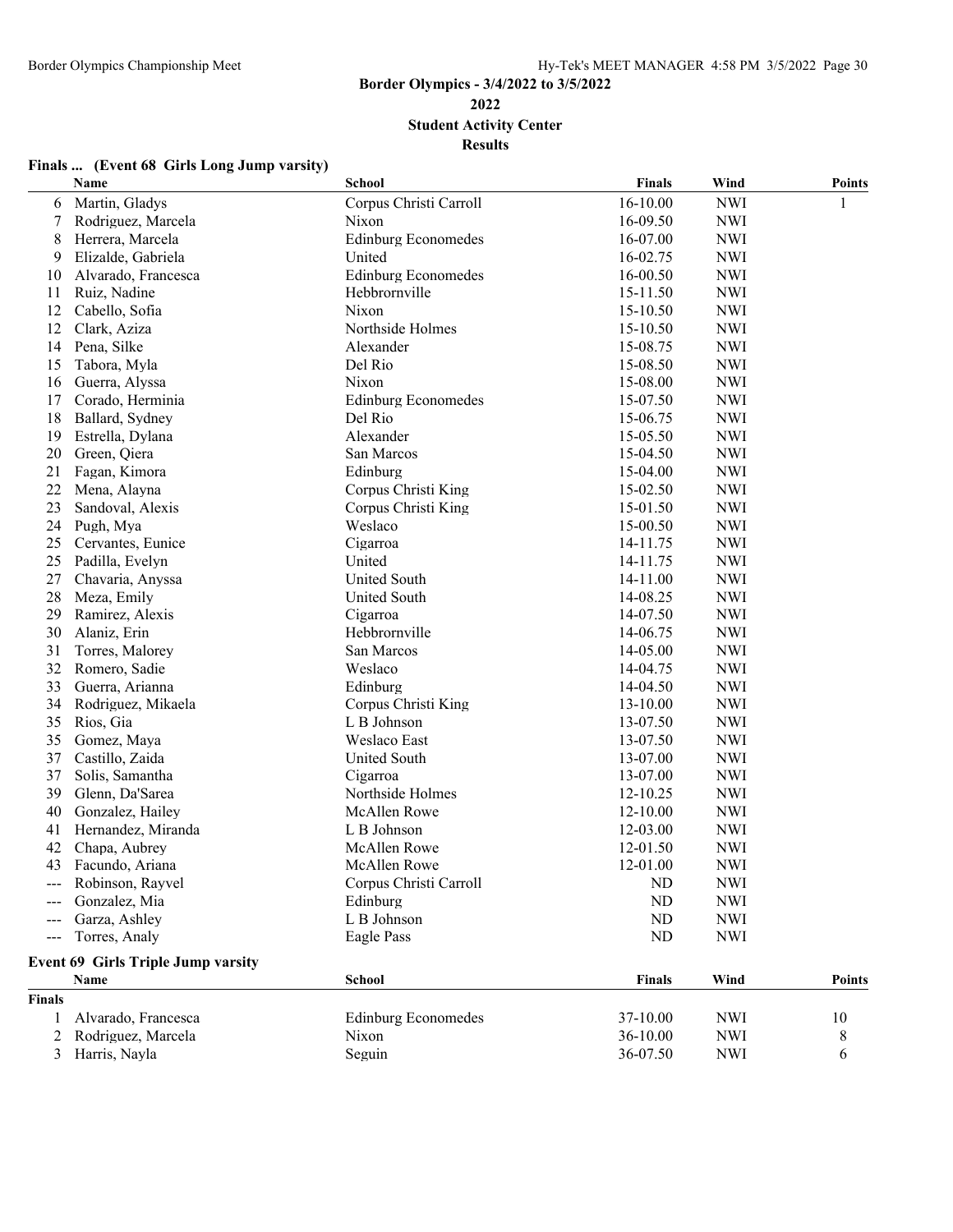**Student Activity Center**

|                | Finals  (Event 69 Girls Triple Jump varsity) |
|----------------|----------------------------------------------|
| $\blacksquare$ |                                              |

|                            | Name                                             | <b>School</b>                                      |            | Finals     | Wind       | <b>Points</b>  |
|----------------------------|--------------------------------------------------|----------------------------------------------------|------------|------------|------------|----------------|
| 4                          | Herrera, Marcela                                 | <b>Edinburg Economedes</b>                         |            | 35-02.00   | <b>NWI</b> | 4              |
| 5                          | Gallardo, Elizabeth                              | Alexander                                          |            | 34-05.50   | <b>NWI</b> | $\overline{c}$ |
| 6                          | Pena, Silke                                      | Alexander                                          |            | 34-04.00   | <b>NWI</b> | 1              |
| 7                          | Perez, Jada                                      | Nixon                                              |            | 33-07.00   | <b>NWI</b> |                |
| 8                          | Padilla, Evelyn                                  | United                                             |            | 33-03.50   | <b>NWI</b> |                |
| 9                          | Brown, Leah                                      | Seguin                                             |            | 33-02.00   | <b>NWI</b> |                |
| 10                         | De la garza, Dezerae                             | <b>United South</b>                                |            | 33-00.50   | <b>NWI</b> |                |
| 11                         | Cervantes, Eunice                                | Cigarroa                                           |            | 33-00.00   | <b>NWI</b> |                |
| 11                         | Kelley, JaNaisha                                 | Corpus Christi Carroll                             |            | 33-00.00   | <b>NWI</b> |                |
| 13                         | Rodriguez, Genesis                               | <b>Edinburg Economedes</b>                         |            | 32-07.50   | <b>NWI</b> |                |
| 14                         | Rios, Jada                                       | L B Johnson                                        |            | 32-05.00   | <b>NWI</b> |                |
| 15                         | Torres, Malorey                                  | San Marcos                                         |            | 32-03.00   | <b>NWI</b> |                |
| 16                         | Mena, Alayna                                     | Corpus Christi King                                |            | 31-10.75   | <b>NWI</b> |                |
| 17                         | Ledet, Aryana                                    | St Agustine                                        |            | 31-10.00   | <b>NWI</b> |                |
| 18                         | Salazar, Evelyn                                  | Edinburg                                           |            | 31-08.50   | <b>NWI</b> |                |
| 19                         | Pugh, Mya                                        | Weslaco                                            |            | 31-04.50   | <b>NWI</b> |                |
| 20                         | Buitron, Emily                                   | Alexander                                          |            | 31-00.00   | <b>NWI</b> |                |
| 21                         | Rodriguez, Kayla                                 | United                                             |            | 30-08.00   | <b>NWI</b> |                |
| 22                         | Garza, Aylin                                     | Cigarroa                                           |            | 30-07.00   | <b>NWI</b> |                |
| 23                         | Guerra, Arianna                                  | Edinburg                                           |            | 30-06.00   | <b>NWI</b> |                |
| 24                         | Gomez, Maya                                      | Weslaco East                                       |            | 30-04.50   | <b>NWI</b> |                |
| 25                         | Romero, Sadie                                    | Weslaco                                            |            | 29-03.50   | <b>NWI</b> |                |
| 26                         | Solis, Samantha                                  | Cigarroa                                           |            | 27-01.00   | <b>NWI</b> |                |
| 27                         | Morante, Adalie                                  | Hebbrornville                                      |            | 25-01.25   | <b>NWI</b> |                |
|                            | Green, Qiera                                     | San Marcos                                         |            | ND         | <b>NWI</b> |                |
| $\qquad \qquad -$          | Shular, Daisha                                   | Seguin                                             |            | ND         | <b>NWI</b> |                |
| $---$                      | Ruiz, Nadine                                     | Hebbrornville                                      |            | ND         | <b>NWI</b> |                |
|                            | Gonzalez, Hailey                                 | <b>McAllen Rowe</b>                                |            | <b>DQ</b>  | <b>NWI</b> |                |
| $\qquad \qquad \text{---}$ | Facundo, Ariana                                  | McAllen Rowe                                       |            | <b>DQ</b>  | <b>NWI</b> |                |
| $---$                      | Torres, Samantha                                 | McAllen Rowe                                       |            | DQ         | <b>NWI</b> |                |
|                            |                                                  |                                                    |            |            |            |                |
|                            | <b>Event 70 Girls Pole Vault varsity</b><br>Name | <b>School</b>                                      |            | Finals     |            | <b>Points</b>  |
| Finals                     |                                                  |                                                    |            |            |            |                |
|                            | Gonzalez, Isabella                               | Alexander                                          |            | 10-06.00   |            | 10             |
| 1<br>2                     | Bartlett, Victoria                               | Eagle Pass                                         |            | 8-06.00    |            | 8              |
| 3                          | Cardenas, Isabella                               | Alexander                                          |            | 8-00.00    |            | 6              |
| 4                          | Rangel, Celeste                                  | United                                             |            | J8-00.00   |            | 4              |
|                            | 5 Castillo, Swinda                               | United South                                       |            | $J8-00.00$ |            |                |
| 6                          | Escobar, Paulina                                 | Eagle Pass                                         |            | $7-06.00$  |            | .50            |
|                            | Trevino, Analia                                  | Eagle Pass                                         |            | 7-06.00    |            | .50            |
| 7                          | Prather, Ashleigh                                | Del Rio                                            |            | J7-06.00   |            |                |
|                            |                                                  | Women - varsity - Team Rankings - 17 Events Scored |            |            |            |                |
|                            |                                                  |                                                    |            |            |            |                |
|                            | 1) Alexander                                     | 96                                                 | 2) United  |            |            | 85             |
|                            | 3) Edinburg Economedes                           | 82                                                 | 4) Seguin  |            |            | 78             |
|                            | 5) Nixon                                         | 54                                                 | 6) Weslaco |            |            | 44             |
|                            | 7) Cigarroa                                      | 38                                                 | 8) Martin  |            |            | 28             |